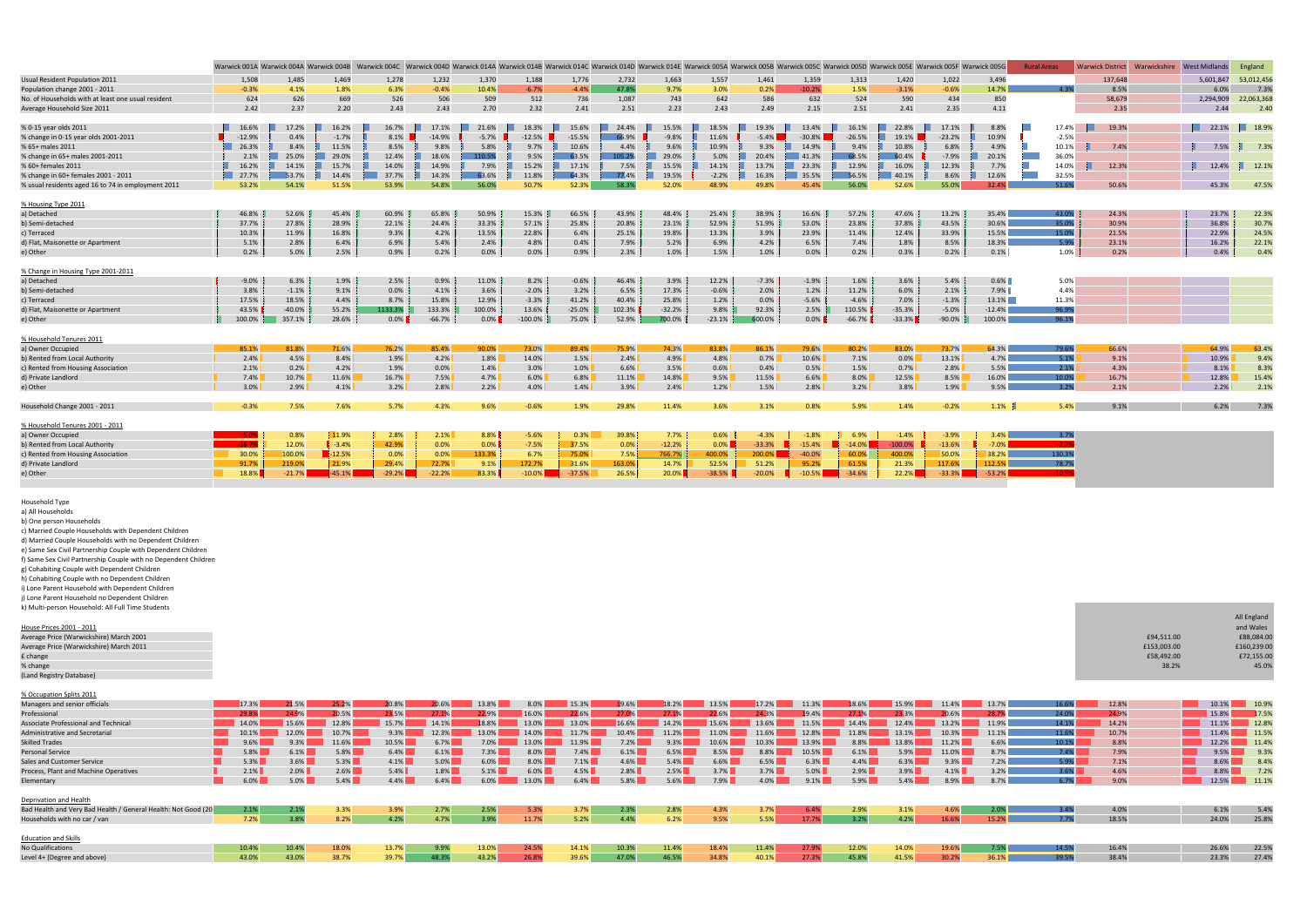#### **Burton Green ‐ E01031254**

| Warwick 001A                                    | 2001 Census<br><b>LLSOA</b> |       | 2011 Census -<br><b>LLSOA</b> |         | 2001-201<br><b>Difference</b><br><b>LLSOA</b> | 2001-2011<br><b>Difference</b><br><b>LLSOA</b> | 2001-2011<br><b>Comparative %</b><br><b>Change LLSOA</b> | 2001 Census -<br><b>Warwick District</b> |        | <b>2011 Census -</b><br><b>Warwick</b><br><b>District</b> |        | 2011<br>Difference - Difference<br>LLSOA &<br>District | 2011 %<br>LLSOA &<br><b>District</b> | 2001<br>Census -<br>West<br><b>Midlands</b> |       | <b>2011 Census -</b><br>West<br><b>Midlands</b> |            | 2011<br>Difference - Difference<br>LLSOA &<br><b>WM</b> | 2011%<br>LLSOA &<br><b>WM</b> | 001 Census<br>ingland |      | 2011 Census -<br>England |                | 2011<br>Difference<br>LLSOA &<br><b>WM</b> | 2011%<br>Difference -<br>LLSOA &<br>England |
|-------------------------------------------------|-----------------------------|-------|-------------------------------|---------|-----------------------------------------------|------------------------------------------------|----------------------------------------------------------|------------------------------------------|--------|-----------------------------------------------------------|--------|--------------------------------------------------------|--------------------------------------|---------------------------------------------|-------|-------------------------------------------------|------------|---------------------------------------------------------|-------------------------------|-----------------------|------|--------------------------|----------------|--------------------------------------------|---------------------------------------------|
| <b>Population</b>                               |                             |       |                               |         |                                               |                                                |                                                          |                                          |        |                                                           |        |                                                        |                                      |                                             |       |                                                 |            |                                                         |                               |                       |      |                          |                |                                            |                                             |
| <b>Usual Resident Population</b>                | 1,513                       | 100%  | 1.508                         | 100%    | -5.                                           | $-0.3%$                                        |                                                          | 125,931                                  |        | 137,648                                                   | 100%   | $\sim$                                                 | $\sim$                               | 5,267,308                                   |       | 5,601,847                                       | #####      |                                                         | $\sim$ $ \sim$                | 49,138,831            | 100% | 53,012,456 100%          |                |                                            |                                             |
| Male                                            | 750                         | 49.6% | 737                           | 48.9%   | $-13$                                         | $-1.7%$                                        |                                                          |                                          |        | 68,650                                                    | 49.9%  |                                                        | $-1.0%$                              |                                             |       | 2,763,187                                       | 49.3%      |                                                         | $-0.5%$                       |                       |      | 26,069,148 49.2%         |                |                                            | $-0.3%$                                     |
| Female                                          | 763                         | 50.4% | 771                           | 51.1%   |                                               | 1.0%                                           |                                                          |                                          |        | 68,998                                                    | 50.1%  |                                                        | 1.0%                                 |                                             |       | 2,838,660                                       | 50.7%      |                                                         | 0.5%                          |                       |      | 26,943,308 50.8%         |                |                                            | 0.3%                                        |
| Total 0-15 year olds                            | 287                         | 19.0% | 250                           | 16.6%   | $-37$                                         | $-12.9%$                                       |                                                          | 22,984                                   | 18.25% | 26,596                                                    | 19.3%  |                                                        | $-2.7%$                              | 1,095,894                                   | 20.8% | 1,240,463                                       | 22.1%      |                                                         | $-5.6%$                       | 9,901,581             | #### | 10,022,836 18.9%         |                |                                            | $-2.3%$                                     |
| Total 16-29 year olds                           | 137                         | 9.1%  | 179                           | 11.9%   | 42                                            | 30.7%                                          |                                                          | 22,948                                   | 18.22% | 27,547                                                    | 20.0%  |                                                        |                                      | 906,818                                     | 17.2% | 1,041,684                                       | 18.6%      |                                                         |                               | 8,630,216             | #### | 9,935,641                | 18.7%          |                                            |                                             |
| Total 30-44 year olds                           | 316                         | 20.9% | 262                           | 17.4%   | $-54$                                         | $-17.1%$                                       |                                                          | 28,469                                   | 22.61% | 28,855                                                    | 21.0%  |                                                        |                                      | 1,151,572                                   | 21.9% | 1,109,645 19.8%                                 |            |                                                         |                               | 11,127,511            | #### | 10,944,271 20.6%         |                |                                            |                                             |
| Total 45-59 year olds                           | 390                         | 25.8% | 346                           | 22.9%   | $-44$                                         | $-11.3%$                                       |                                                          | 24,781                                   | 19.68% | 26,409                                                    | 19.2%  |                                                        |                                      | 1,005,743                                   | 19.1% | 1,074,836 19.2%                                 |            |                                                         |                               | 9,279,693             | #### | 10,276,902 19.4%         |                |                                            |                                             |
| Total 60-74 year olds                           | 248                         | 16.4% | 335                           | 22.2%   | 87                                            | 35.1%                                          |                                                          | 16,644                                   | 13.22% | 20,072                                                    | 14.6%  |                                                        |                                      | 716,651                                     | 13.6% | 840,954                                         | 15.0%      |                                                         |                               | 6,494,671             | #### | 7,724,560                | 14.6%          |                                            |                                             |
| Total 75 over                                   | 135                         | 8.9%  | 136                           | 9.0%    |                                               | 0.7%                                           |                                                          | 10,105                                   | 8.02%  | 11,168                                                    | 8.1%   |                                                        |                                      | 390,630                                     | 7.4%  | 440,316                                         | 7.9%       |                                                         |                               | 3,705,159             | 7.5% | 4,108,246                | 7.7%           |                                            |                                             |
| Total 65+ males                                 | 143                         | 9.5%  | 146                           | 9.7%    |                                               | 2.1%                                           |                                                          |                                          |        | 10,200                                                    | 7.4%   |                                                        | 2.3%                                 |                                             |       | 422,446                                         | 7.5%       |                                                         | 2.1%                          |                       |      | 3,844,839                | 7.3%           |                                            | 2.4%                                        |
| Total 60+ females                               | 191                         | 12.6% | 244                           | 16.2%   | 53                                            | 27.7%                                          |                                                          |                                          |        | 16,920                                                    | 12.3%  |                                                        | 3.9%                                 |                                             |       | 693,285                                         | 12.4%      |                                                         | 3.8%                          |                       |      | 6,430,827                | 12.1%          |                                            | 4.0%                                        |
| All Usual Residents Aged 16 to 74 in Employment | 760                         | 50.2% | 803                           | 53.2%   | 43                                            | 5.7%                                           |                                                          |                                          |        | 69,608                                                    | 50.6%  | $\sim$                                                 | 2.7%                                 |                                             |       | 2,536,876                                       | 45.3%      |                                                         | 8.0%                          |                       |      | 25,162,721 47.5%         |                | $\sim$                                     | 5.8%                                        |
| Mean age of population in the area              | 42.99                       |       | 43.1                          | $\sim$  | 0.11                                          | 0.3%                                           |                                                          |                                          |        | 39.7                                                      | $\sim$ | 3.40                                                   | 7.9%                                 |                                             |       | 39.3                                            | $\sim$ $-$ |                                                         | 8.8%                          | 38.6                  |      | 39                       | $\sim$ $ \sim$ | 3.80                                       | 8.8%                                        |
| Population change 2001 - 2011                   | <b>State State</b>          |       | $-5$                          | $-0.3%$ | $-5$                                          | $-0.3%$                                        |                                                          |                                          |        | 11,717                                                    | 8.5%   | $\sim$                                                 | $\sim$                               |                                             |       | 334,539                                         | 6.0%       |                                                         | $\sim$ 100 $\sim$             |                       |      | 3,873,625                | 7.3%           |                                            | $\sim$ $-$                                  |
|                                                 |                             |       |                               |         |                                               |                                                |                                                          |                                          |        |                                                           |        |                                                        |                                      |                                             |       |                                                 |            |                                                         |                               |                       |      |                          |                |                                            |                                             |

| Number of Households with at least one usual resident          | 626            | 100%  | 624             | 100%    | $-2$            | $-0.3%$ |          |
|----------------------------------------------------------------|----------------|-------|-----------------|---------|-----------------|---------|----------|
| <b>Average Household Size</b>                                  | 2.42           |       | 2.42            | $\sim$  | 0.00            | 0.0%    |          |
| Persons per hectare                                            | 0.94           |       | 0.94            |         | $\overline{0}$  | 0.0%    |          |
| <b>Housing Type</b>                                            |                |       |                 |         |                 |         |          |
| a) Detached                                                    | 333            | 51.4% | 303             | 46.8%   | $-30$           | $-4.6%$ | $-9.0%$  |
| b) Semi-detached                                               | 235            | 36.3% | 244             | 37.7%   |                 | 1.4%    | 3.8%     |
| c) Terraced                                                    | 57             | 8.8%  | 67              | 10.3%   | 10              | 1.5%    | 17.5%    |
| d) Flat, Maisonette or Apartment                               | 23             | 3.6%  | 33 <sup>°</sup> | 5.1%    | 10 <sup>°</sup> | 1.5%    | 43.5%    |
| e) Other                                                       |                | 0%    |                 | 0.2%    |                 | 0.2%    | 100.0%   |
| <b>Household Tenures</b>                                       |                |       |                 |         |                 |         |          |
| a) Owner Occupied                                              | 559            | 89.2% | 531             | 85.1%   | $-28$           | $-4.1%$ | $-5.0%$  |
| b) Rented from Local Authority                                 | $\frac{18}{2}$ | 2.9%  | 15              | 2.4%    | $-3$            | $-0.5%$ | $-16.7%$ |
| c) Rented from Housing Association                             | 10             | 1.6%  | 13              | 2.1%    |                 | 0.5%    | 30.0%    |
| d) Private Landlord                                            | 24             | 3.8%  | 46              | 7.4%    | 22              | 3.6%    | 91.7%    |
| e) Other                                                       | 16             | 2.6%  | 19              | 3.0%    |                 | 0.4%    | 18.8%    |
| <b>Household Change</b>                                        |                |       | $-2$            | $-0.3%$ | $-2$            | $-0.3%$ |          |
|                                                                |                |       |                 |         |                 |         |          |
| <b>Household Type</b>                                          |                |       |                 |         |                 |         |          |
| a) All Households                                              |                |       | 624             |         |                 |         |          |
| b) One person Households                                       |                |       | 145             | 23.2%   |                 |         |          |
| c) Married Couple Households with Dependent Children           |                |       | 146             | 23.4%   |                 |         |          |
| d) Married Couple Households with no Dependent Children        |                |       | 249             | 39.9%   |                 |         |          |
| e) Same Sex Civil Partnership Couple with Dependent Children   |                |       |                 | 0.0%    |                 |         |          |
| f) Same Sex Civil Partnership Couple with no Dependent Childre |                |       |                 | 0.2%    |                 |         |          |
| g) Cohabiting Couple with Dependent Children                   |                |       |                 | 2.2%    |                 |         |          |
| h) Cohabiting Couple with no Dependent Children                |                |       | 35              | 5.6%    |                 |         |          |
| i) Lone Parent Household with Dependent Children               |                |       | 10              | 1.6%    |                 |         |          |
|                                                                |                |       |                 | 2.2%    |                 |         |          |
| j) Lone Parent Household no Dependent Children                 |                |       |                 |         |                 |         |          |

| <b>Occupation Splits</b>                                  |      |       |     |       |                 |         |
|-----------------------------------------------------------|------|-------|-----|-------|-----------------|---------|
| Managers and senior officials                             | 184  | 24.5% | 137 | 17.3% | $-47$           | $-7.2%$ |
| Professional                                              | 150  | 20.0% | 237 | 29.8% | 87              | 9.8%    |
| Associate Professional and Technical                      | 103  | 13.7% | 111 | 14.0% | 8               | 0.3%    |
| Administrative and Secretarial                            | 102  | 13.6% | 80  | 10.1% | $-22$           | $-3.5%$ |
| <b>Skilled Trades</b>                                     |      | 10.8% | 76  | 9.6%  | $-5$            | $-1.2%$ |
| <b>Personal Service</b>                                   |      | 3.7%  | 46  | 5.8%  | 18              | 2.1%    |
| Sales and Customer Service                                |      | 4.2%  | 42  | 5.3%  | 10 <sup>1</sup> | 1.1%    |
| Process, Plant and Machine Operatives                     |      | 3.7%  |     | 2.1%  | $-11$           | $-1.6%$ |
| Elementary                                                | - 43 | 5.7%  | 48  | 6.0%  |                 | 0.3%    |
|                                                           |      |       |     |       |                 |         |
| Social Demographics, Deprivation and Health               |      |       |     |       |                 |         |
|                                                           |      |       |     |       |                 |         |
| Bad Health and Very Bad Health / General Health: Not Good | 83   | 5.8%  |     | 2.1%  | $-52$           | $-3.7%$ |
| Households with no car / van                              | - 44 | 7.0%  | 45  | 7.2%  |                 | 0.2%    |
|                                                           |      |       |     |       |                 |         |
| <b>Education and Skills</b>                               |      |       |     |       |                 |         |
|                                                           |      |       |     |       |                 |         |
| No Qualifications                                         | 169  | 15.9% | 128 | 10.4% | $-41$           | $-5.5%$ |

Level 4+

#### **Households and Housing**

#### **Economy and Employment**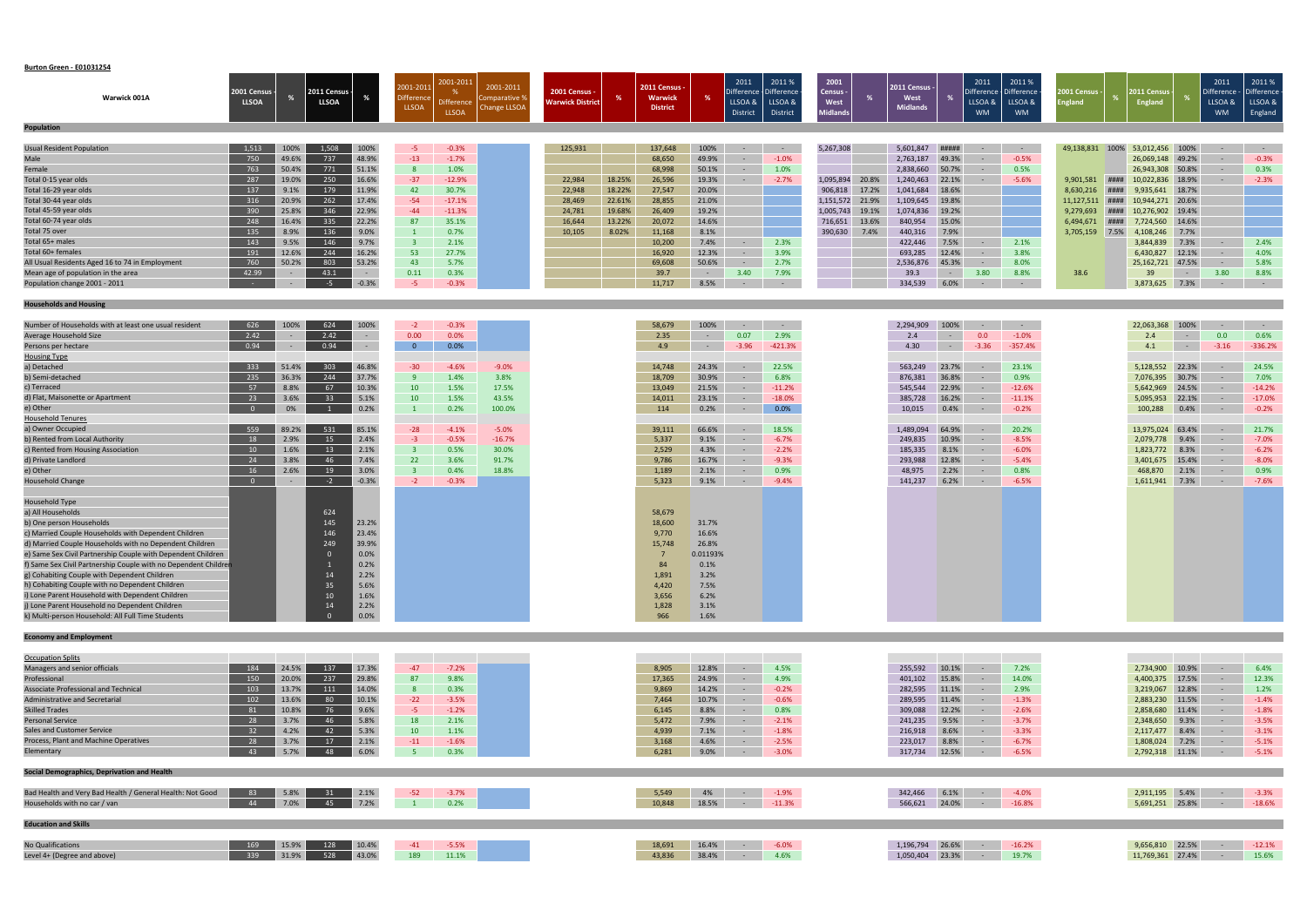# **Lapworth North, Baddesley Clinton, Shrewley & High Cross ‐ E01031281**

| <b>Warwick 004A</b>                                       | 2001 Census -<br><b>LLSOA</b> | %            | 2011 Census -<br><b>LLSOA</b> |               | 2001-2011<br>Difference<br><b>LLSOA</b> | 2001-201<br>6 Difference<br><b>LLSOA</b> | 2001-2011<br>:omparative<br>% Change<br><b>LLSOA</b> | 2011 Census -<br>Warwick<br><b>District</b> | %               | 2011<br>Difference<br>LLSOA &<br><b>District</b> | 2011 %<br>Difference<br>LLSOA &<br>District | 2011 Census -<br>West<br><b>Midlands</b> | %              | 2011<br>Difference<br>LLSOA &<br><b>WM</b> | 2011 %<br><b>Difference</b><br>LLSOA &<br><b>WM</b> | 2011 Census -<br><b>England</b> | ℀              | 2011<br>Difference -<br>LLSOA &<br><b>WM</b> | 2011%<br>- Difference<br>LLSOA &<br>England |
|-----------------------------------------------------------|-------------------------------|--------------|-------------------------------|---------------|-----------------------------------------|------------------------------------------|------------------------------------------------------|---------------------------------------------|-----------------|--------------------------------------------------|---------------------------------------------|------------------------------------------|----------------|--------------------------------------------|-----------------------------------------------------|---------------------------------|----------------|----------------------------------------------|---------------------------------------------|
| <b>Population</b>                                         |                               |              |                               |               |                                         |                                          |                                                      |                                             |                 |                                                  |                                             |                                          |                |                                            |                                                     |                                 |                |                                              |                                             |
| Usual Resident Population                                 | 1,427                         | 100%         | 1,485                         | 100%          | 58                                      | 4.1%                                     |                                                      | 137,648                                     | 100%            | $\sim$                                           | $\sim$                                      | 5,601,847                                | 100.0%         | $\sim$                                     | $\sim$                                              | 53,012,456                      | 100%           | $\sim$ $-$                                   | $\sim$ $-$                                  |
| Male                                                      | 692                           | 48.5%        | 753                           | 50.7%         | 61                                      | 8.8%                                     |                                                      | 68,650                                      | 49.9%           | $\sim$                                           | 0.8%                                        | 2,763,187                                | 49.3%          | $\sim$                                     | 1.4%                                                | 26,069,148                      | 49.2%          | $\sim$                                       | 1.5%                                        |
| Female                                                    | 735                           | 51.5%        | 732                           | 49.3%         | $-3$                                    | $-0.4%$                                  |                                                      | 68,998                                      | 50.1%           | $\sim$ $-$                                       | $-0.8%$                                     | 2,838,660                                | 50.7%          | $\sim$ $-$                                 | $-1.4%$                                             | 26,943,308                      | 50.8%          | $\sim$                                       | $-1.5%$                                     |
| Total 0-15 year olds                                      | 255                           | 17.9%        | 256                           | 17.2%         | $\mathbf{1}$                            | 0.4%                                     |                                                      | 26,596                                      | 19.3%           | $\sim$                                           | $-2.1%$                                     | 1,240,463                                | 22.1%          |                                            | $-4.9%$                                             | 11,336,960                      | 21.4%          | $\sim$                                       | $-4.1%$                                     |
| Total 16-29 year olds                                     | 169                           | 11.8%        | 187                           | 12.6%         | 18                                      | 10.7%                                    |                                                      |                                             |                 |                                                  |                                             |                                          |                |                                            |                                                     |                                 |                |                                              |                                             |
| Total 30-44 year olds                                     | 311                           | 21.8%        | 248                           | 16.7%         | $-63$                                   | $-20.3%$                                 |                                                      |                                             |                 |                                                  |                                             |                                          |                |                                            |                                                     |                                 |                |                                              |                                             |
| Total 45-59 year olds                                     | 394                           | 27.6%        | 388                           | 26.1%         | $-6$                                    | $-1.5%$                                  |                                                      |                                             |                 |                                                  |                                             |                                          |                |                                            |                                                     |                                 |                |                                              |                                             |
| Total 60-74 year olds                                     | 189                           | 13.2%        | 306                           | 20.6%         | 117                                     | 61.9%                                    |                                                      |                                             |                 |                                                  |                                             |                                          |                |                                            |                                                     |                                 |                |                                              |                                             |
| Total 75 over                                             | 109                           | 7.6%         | 100                           | 6.7%          | $-9$                                    | $-8.3%$                                  |                                                      |                                             |                 |                                                  |                                             |                                          |                |                                            |                                                     |                                 |                |                                              |                                             |
| Total 65+ males                                           | 100                           | 7.0%         | 125                           | 8.4%          | 25                                      | 25.0%                                    |                                                      | 10,200                                      | 7.4%            | $\sim$                                           | 1.0%                                        | 422,446                                  | 7.5%           | $\sim$                                     | 0.9%                                                | 3,844,839                       | 7.3%           | $\sim$ $-$                                   | 1.2%                                        |
| Total 60+ females                                         | 136                           | 9.5%         | 209                           | 14.1%         | 73                                      | 53.7%                                    |                                                      | 16,920                                      | 12.3%           | $\sim$                                           | 1.8%                                        | 693,285                                  | 12.4%          | $\sim$                                     | 1.7%                                                | 6,430,827                       | 12.1%          | $\sim$                                       | 1.9%                                        |
| All Usual Residents Aged 16 to 74 in Employment           | 760                           | 53.3%        | 803                           | 54.1%         | 43                                      | 5.7%                                     |                                                      | 69,608                                      | 50.6%           | $\sim$                                           | 3.5%                                        | 2,536,876                                | 45.3%          | $\sim$ $-$                                 | 8.8%                                                | 25, 162, 721                    | 47.5%          | $\sim$                                       | 6.6%                                        |
| Mean age of population in the area                        | 41.5                          | $\sim$       | 43.1                          | $\sim$ $-$    | 1.6                                     | 3.9%                                     |                                                      | 39.7                                        | $\sim$ $ \sim$  | 3.40                                             | 7.9%                                        | 39.3                                     | $\sim$ $ \sim$ | 3.80                                       | 8.8%                                                | 39                              | $\sim 10^{-1}$ | 3.80                                         | 8.8%                                        |
| Population change 2001 - 2011                             |                               | $\sim$       | 58                            | 4.1%          | 58                                      | 4.1%                                     |                                                      | 11,717                                      | 8.5%            | $\sim$                                           | $\sim$                                      | 334,539                                  | 6.0%           | $\sim$                                     | $\sim$                                              | 3,873,625                       | 7.3%           | $\sim$                                       | $\sim$ $-$                                  |
| <b>Households and Housing</b>                             |                               |              |                               |               |                                         |                                          |                                                      |                                             |                 |                                                  |                                             |                                          |                |                                            |                                                     |                                 |                |                                              |                                             |
|                                                           |                               |              |                               |               |                                         |                                          |                                                      |                                             |                 |                                                  |                                             |                                          |                |                                            |                                                     |                                 |                |                                              |                                             |
| Number of Households with at least one usual resident     | 579                           | 100%         | 626                           | 100%          | 47                                      | 8.1%                                     |                                                      | 58,679                                      | 100%            | $\sim$                                           | $\sim$                                      | 2,294,909                                | 100%           | $\sim$                                     | $\sim$                                              | 22,063,368                      | 100%           | $\sim$                                       | $\sim$ $-$                                  |
| Average Household Size                                    | 2.46                          |              | 2.37                          | $\sim$        | $-0.09$                                 | $-3.7%$                                  |                                                      | 2.35                                        | $\sim$ $ \sim$  | 0.03                                             | 1.1%                                        | 2.4                                      | $\sim$         | $-0.1$                                     | $-2.9%$                                             | 2.4                             | $\sim$ $-$     | 0.0                                          | $-1.3%$                                     |
| Persons per hectare                                       | 0.7                           | $\sim$       | 0.7                           | $\sim$        | $\overline{0}$                          | 0.0%                                     |                                                      | 4.9                                         | $\sim$          | $-4.20$                                          | $-600.0%$                                   | 4.30                                     | $\sim$ $-$     | $-3.60$                                    | $-514.3%$                                           | 4.1                             | $\sim$ $ \sim$ | $-3.40$                                      | $-485.7%$                                   |
| <b>Housing Type</b>                                       |                               |              |                               |               |                                         |                                          |                                                      |                                             |                 |                                                  |                                             |                                          |                |                                            |                                                     |                                 |                |                                              |                                             |
| a) Detached                                               | 320                           | 52.9%        | 340                           | 52.6%         | 20                                      | $-0.3%$                                  | 6.3%                                                 | 14,748                                      | 24.3%           | $\sim$                                           | 28.3%                                       | 563,249                                  | 23.7%          | $\sim$                                     | 28.9%                                               | 5,128,552                       | 22.3%          | $\sim$                                       | 30.3%                                       |
| b) Semi-detached                                          | 182                           | 30.1%        | 180                           | 27.8%         | $-2$                                    | $-2.3%$                                  | $-1.1%$                                              | 18,709                                      | 30.9%           | $\sim$ $-$                                       | $-3.1%$                                     | 876,381                                  | 36.8%          | $\sim$                                     | $-9.0%$                                             | 7,076,395                       | 30.7%          | $\sim$                                       | $-2.9%$                                     |
| c) Terraced                                               | 65                            | 10.7%        | 77                            | 11.9%         | 12                                      | 1.2%                                     | 18.5%                                                | 13,049                                      | 21.5%           | $\sim$                                           | $-9.6%$                                     | 545,544                                  | 22.9%          | $\sim$                                     | $-11.0%$                                            | 5,642,969                       | 24.5%          | $\sim$                                       | $-12.6%$                                    |
| d) Flat, Maisonette or Apartment                          | 30                            | 5.0%         | 18                            | 2.8%          | $-12$                                   | $-2.2%$                                  | $-40.0%$                                             | 14,011                                      | 23.1%           | $\sim$                                           | $-20.3%$                                    | 385,728                                  | 16.2%          | $\sim$                                     | $-13.4%$                                            | 5,095,953                       | 22.1%          | $\sim$                                       | $-19.3%$                                    |
| e) Other                                                  |                               | 1%           | 32                            | 5.0%          | 25                                      | 3.8%                                     | 357.1%                                               | 114                                         | 0.2%            | $\sim$                                           | 4.8%                                        | 10,015                                   | 0.4%           | $\sim$ $-$                                 | 4.6%                                                | 100,288                         | 0.4%           | $\sim$                                       | 4.6%                                        |
| <b>Household Tenures</b>                                  |                               |              |                               |               |                                         |                                          |                                                      |                                             |                 |                                                  |                                             |                                          |                |                                            |                                                     |                                 |                |                                              |                                             |
| a) Owner Occupied                                         | 508                           | 88.0%        | 512                           | 81.8%         | $\overline{4}$                          | $-6.2%$                                  | 0.8%                                                 | 39,111                                      | 66.6%           | $\sim$                                           | 15.2%                                       | 1,489,094                                | 64.9%          | $\sim$                                     | 16.9%                                               | 13,975,024                      | 63.4%          | $\sim$                                       | 18.4%                                       |
| b) Rented from Local Authority                            | 25                            | 4.3%         | 28                            | 4.5%          | $\overline{\mathbf{3}}$                 | 0.2%                                     | 12.0%                                                | 5,337                                       | 9.1%            | $\sim$                                           | $-4.6%$                                     | 249,835                                  | 10.9%          |                                            | $-6.4%$                                             | 2,079,778                       | 9.4%           | $\sim$                                       | $-4.9%$                                     |
| c) Rented from Housing Association<br>d) Private Landlord | $\overline{0}$                | $0.0\%$      | 67                            | 0.2%          | $\mathbf{1}$                            | 0.2%                                     | 100.0%                                               | 2,529                                       | 4.3%            | $\sim$                                           | $-4.1%$                                     | 185,335                                  | 8.1%           | $\sim$                                     | $-7.9\%$                                            | 1,823,772                       | 8.3%           | $\sim$ $-$                                   | $-8.1%$                                     |
|                                                           | 21<br>23                      | 3.6%<br>4.0% | 18                            | 10.7%<br>2.9% | 46<br>$-5$                              | 7.1%                                     | 219.0%<br>$-21.7%$                                   | 9,786                                       | 16.7%           | $\sim$<br>$\sim$                                 | $-6.0%$<br>0.8%                             | 293,988                                  | 12.8%<br>2.2%  | $\sim$                                     | $-2.1%$<br>0.7%                                     | 3,401,675                       | 15.4%<br>2.1%  | $\sim$<br>$\sim$                             | $-4.7%$<br>0.8%                             |
| e) Other<br><b>Household Change</b>                       |                               |              | 47 7.5%                       |               | 47                                      | $-1.1%$<br>7.5%                          |                                                      | 1,189<br>5,323                              | 2.1%<br>$9.1\%$ |                                                  | $-1.6\%$                                    | 48,975<br>141,237 6.2%                   |                |                                            | $-1.4\%$                                            | 468,870<br>1,611,941 7.3%       |                | $\sim$ - 0.2%                                |                                             |
|                                                           |                               |              |                               |               |                                         |                                          |                                                      |                                             |                 |                                                  |                                             |                                          |                |                                            |                                                     |                                 |                |                                              |                                             |
| <b>Economy and Employment</b>                             |                               |              |                               |               |                                         |                                          |                                                      |                                             |                 |                                                  |                                             |                                          |                |                                            |                                                     |                                 |                |                                              |                                             |
| <b>Occupation Splits</b>                                  |                               |              |                               |               |                                         |                                          |                                                      |                                             |                 |                                                  |                                             |                                          |                |                                            |                                                     |                                 |                |                                              |                                             |
| Managers and senior officials                             | 216                           | 28.4%        | 173                           | 21.5%         | $-43$                                   | $-6.9%$                                  |                                                      | 8,905                                       | 12.8%           | $\sim$                                           | 8.7%                                        | 255,592                                  | 10.1%          | $\sim$                                     | 11.4%                                               | 2,734,900                       | 10.9%          | $\sim$                                       | 10.6%                                       |
| Professional                                              | 131                           | 17.2%        | 200                           | 24.9%         | 69                                      | 7.7%                                     |                                                      | 17,365                                      | 24.9%           | $\sim$                                           | 0.0%                                        | 401,102                                  | 15.8%          |                                            | 9.1%                                                | 4,400,375                       | 17.5%          | $\sim$                                       | 7.4%                                        |
| Associate Professional and Technical                      | 117                           | 15.4%        | 125                           | 15.6%         | 8                                       | 0.2%                                     |                                                      | 9,869                                       | 14.2%           | $\sim$                                           | 1.4%                                        | 282,595                                  | 11.1%          | $\sim$                                     | 4.5%                                                | 3,219,067                       | 12.8%          | $\sim$                                       | 2.8%                                        |
| Administrative and Secretarial                            | 99                            | 13.0%        | 96                            | 12.0%         | $-3$                                    | $-1.0%$                                  |                                                      | 7,464                                       | 10.7%           | $\sim$                                           | 1.3%                                        | 289,595                                  | 11.4%          | $\sim$ $-$                                 | 0.6%                                                | 2,883,230                       | 11.5%          | $\sim$                                       | 0.5%                                        |
| <b>Skilled Trades</b>                                     | 64                            | 8.4%         | 75                            | 9.3%          | 11                                      | 0.9%                                     |                                                      | 6,145                                       | 8.8%            | $\sim$                                           | 0.5%                                        | 309,088                                  | 12.2%          | $\sim$ $-$                                 | $-2.9%$                                             | 2,858,680                       | 11.4%          | $\sim$                                       | $-2.1%$                                     |
| <b>Personal Service</b>                                   | 38                            | 5.0%         | 49                            | 6.1%          | 11                                      | 1.1%                                     |                                                      | 5,472                                       | 7.9%            | $\sim$ $-$                                       | $-1.8%$                                     | 241,235                                  | 9.5%           | $\sim$ $-$                                 | $-3.4%$                                             | 2,348,650                       | 9.3%           | $\sim$                                       | $-3.2%$                                     |
| Sales and Customer Service                                | 42                            | 5.5%         | 29                            | 3.6%          | $-13$                                   | $-1.9%$                                  |                                                      | 4,939                                       | 7.1%            | $\sim$                                           | $-3.5%$                                     | 216,918                                  | 8.6%           | $\sim$                                     | $-5.0%$                                             | 2,117,477                       | 8.4%           | $\sim$                                       | $-4.8%$                                     |
| Process, Plant and Machine Operatives                     | 20                            | 2.6%         | 16                            | 2.0%          | $-4$                                    | $-0.6%$                                  |                                                      | 3,168                                       | 4.6%            | $\sim$                                           | $-2.6%$                                     | 223,017                                  | 8.8%           | $\sim$                                     | $-6.8%$                                             | 1,808,024                       | 7.2%           | $\sim$                                       | $-5.2%$                                     |
| Elementary                                                | 33 <sup>°</sup>               | 4.3%         | 40                            | 5.0%          | $\overline{7}$                          | 0.7%                                     |                                                      | 6,281                                       | 9.0%            | $\sim$ $-$                                       | $-4.0%$                                     | 317,734                                  | 12.5%          | $\sim$ $ \sim$                             | $-7.5%$                                             | 2,792,318 11.1%                 |                | $\sim$ $-$                                   | $-6.1%$                                     |
| Social Demographics, Deprivation and Health               |                               |              |                               |               |                                         |                                          |                                                      |                                             |                 |                                                  |                                             |                                          |                |                                            |                                                     |                                 |                |                                              |                                             |
|                                                           |                               |              |                               |               |                                         |                                          |                                                      |                                             |                 |                                                  |                                             |                                          |                |                                            |                                                     |                                 |                |                                              |                                             |
| Bad Health and Very Bad Health / General Health: Not Good | 83                            | 5.8%         | 31                            | 2.1%          | $-52$                                   | $-3.7%$                                  |                                                      | 5,549                                       | 4%              | $\sim$ $-$                                       | $-1.9%$                                     | 342,466                                  | 6.1%           | $\sim$ $ \sim$                             | $-4.0%$                                             | 2,911,195                       | 5.4%           | $\sim$                                       | $-3.3%$                                     |
| Households with no car / van                              | 28                            | 4.8%         | 24                            | 3.8%          | $-4$                                    | $-1.0%$                                  |                                                      | 10,848                                      | 18.5%           | $\sim$ $-$                                       | $-14.7%$                                    | 566,621                                  | 24.0%          | $\sim$ $-$                                 | $-20.2%$                                            | 5,691,251 25.8%                 |                | $\sim$                                       | $-22.0%$                                    |
| <b>Education and Skills</b>                               |                               |              |                               |               |                                         |                                          |                                                      |                                             |                 |                                                  |                                             |                                          |                |                                            |                                                     |                                 |                |                                              |                                             |
| <b>No Qualifications</b>                                  | 169                           | 15.9%        | 128                           | 10.4%         | $-41$                                   | $-5.5%$                                  |                                                      | 18,691                                      | 16.4%           | $\sim$ $-$                                       | $-6.0%$                                     | 1,196,794                                | 26.6%          | $\sim$                                     | $-16.2%$                                            | 9,656,810                       | 22.5%          | $\sim$ $-$                                   | $-12.1%$                                    |
| Level 4+ (Degree and above)                               | 339                           | $31.9\%$     | 528                           | 43.0%         | 189                                     | 11.1%                                    |                                                      | 43,836                                      | 38.4%           | $\sim$ $-$                                       | 4.6%                                        | 1,050,404                                | 23.3%          | $\sim$                                     | 19.7%                                               | 11,769,361 27.4%                |                | $\sim$ $-$                                   | 15.6%                                       |
|                                                           |                               |              |                               |               |                                         |                                          |                                                      |                                             |                 |                                                  |                                             |                                          |                |                                            |                                                     |                                 |                |                                              |                                             |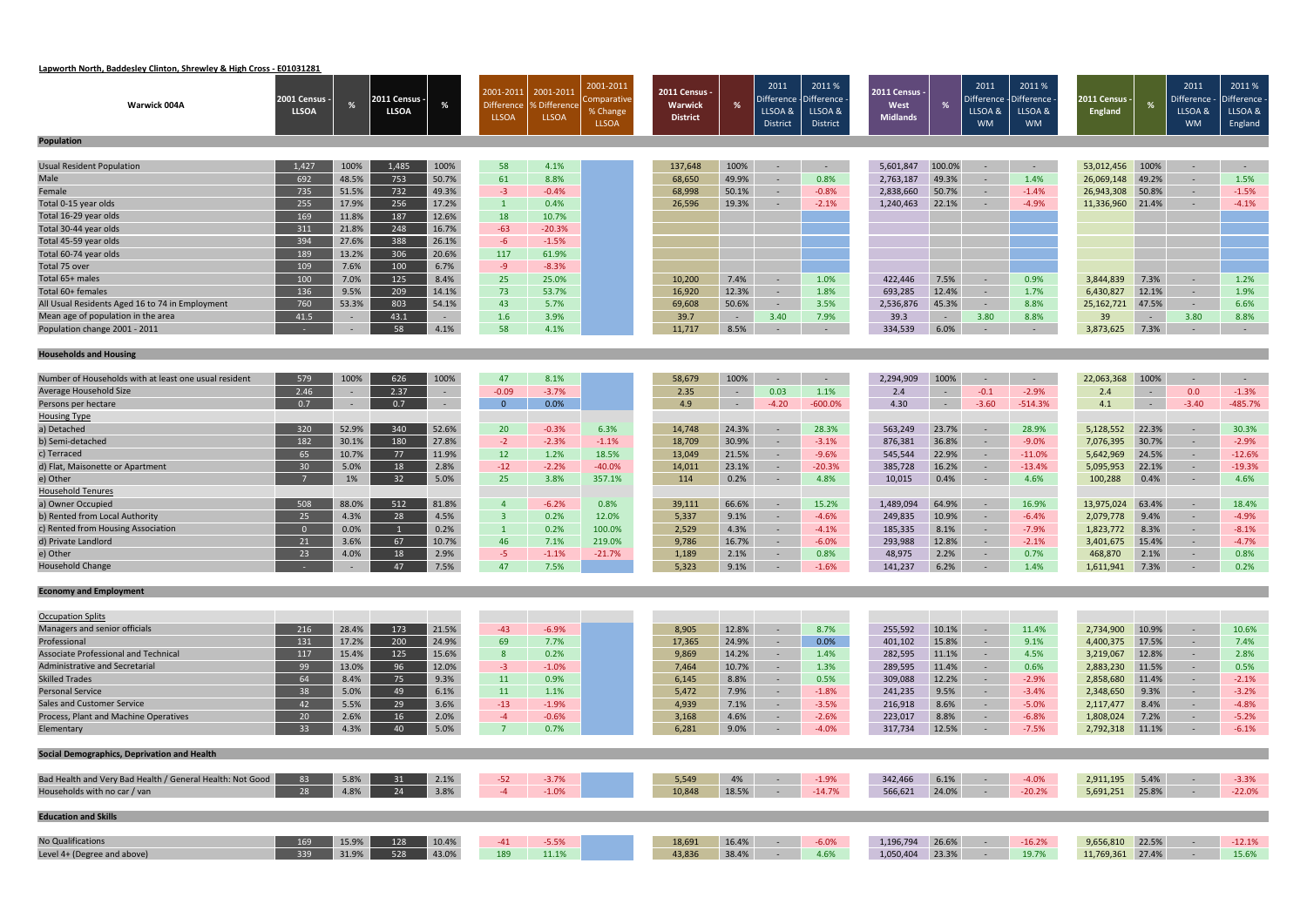# **Lapworth South, Bushwood, Lowsonford & Rowington ‐ E01031282**

|                                                           |                                      |        |                               |        | 2001-2011         | 2001-2011    | 2001-2011               | 2011 Census -   |                | 2011                  | 2011 %                       | <b>2011 Census -</b> |                | 2011                  | 2011%                 |                                 |                | 2011                               | 2011%      |
|-----------------------------------------------------------|--------------------------------------|--------|-------------------------------|--------|-------------------|--------------|-------------------------|-----------------|----------------|-----------------------|------------------------------|----------------------|----------------|-----------------------|-----------------------|---------------------------------|----------------|------------------------------------|------------|
| <b>Warwick 004B</b>                                       | <b>2001 Census -</b><br><b>LLSOA</b> | %      | 2011 Census ·<br><b>LLSOA</b> |        | <b>Difference</b> | Difference ه | Comparative<br>% Change | Warwick         | %              | Difference<br>LLSOA & | <b>Difference</b><br>LLSOA & | West                 | %              | )ifference<br>LLSOA & | Difference<br>LLSOA & | 2011 Census ·<br><b>England</b> | %              | Difference - Difference<br>LLSOA & | LLSOA &    |
|                                                           |                                      |        |                               |        | <b>LLSOA</b>      | <b>LLSOA</b> | <b>LLSOA</b>            | <b>District</b> |                | <b>District</b>       | District                     | <b>Midlands</b>      |                | <b>WM</b>             | <b>WM</b>             |                                 |                | <b>WM</b>                          | England    |
|                                                           |                                      |        |                               |        |                   |              |                         |                 |                |                       |                              |                      |                |                       |                       |                                 |                |                                    |            |
| <b>Population</b>                                         |                                      |        |                               |        |                   |              |                         |                 |                |                       |                              |                      |                |                       |                       |                                 |                |                                    |            |
| <b>Usual Resident Population</b>                          | 1,443                                | 100%   | 1,469                         | 100%   | 26                | 1.8%         |                         | 137,648         | 100%           | $\sim$                | $\sim$                       | 5,601,847            | 100.0%         | $\sim$                | $\sim$ $-$            | 53,012,456                      | 100%           | $\sim$                             | $\sim$ $-$ |
| Male                                                      | 726                                  | 50.3%  | 737                           | 50.2%  | 11                | 1.5%         |                         | 68,650          | 49.9%          | $\sim$                | 0.3%                         | 2,763,187            | 49.3%          | $\sim$                | 0.8%                  | 26,069,148                      | 49.2%          | $\sim$                             | 1.0%       |
| Female                                                    | 717                                  | 49.7%  | 732                           | 49.8%  | 15                | 2.1%         |                         | 68,998          | 50.1%          | $\sim$                | $-0.3%$                      | 2,838,660            | 50.7%          | $\sim$                | $-0.8%$               | 26,943,308                      | 50.8%          | $\sim$                             | $-1.0%$    |
| Total 0-15 year olds                                      | 242                                  | 16.8%  | 238                           | 16.2%  | $-4$              | $-1.7%$      |                         | 26,596          | 19.3%          | $\sim$                | $-3.1%$                      | 1,240,463            | 22.1%          | $\sim$                | $-5.9%$               | 11,336,960                      | 21.4%          | $\sim$                             | $-5.2%$    |
| Total 16-29 year olds                                     | 143                                  | 9.9%   | 158                           | 10.8%  | <b>15</b>         | 10.5%        |                         |                 |                |                       |                              |                      |                |                       |                       |                                 |                |                                    |            |
| Total 30-44 year olds                                     | 333                                  | 23.1%  | 254                           | 17.3%  | $-79$             | $-23.7%$     |                         |                 |                |                       |                              |                      |                |                       |                       |                                 |                |                                    |            |
| Total 45-59 year olds                                     | 335                                  | 23.2%  | 345                           | 23.5%  | 10                | 3.0%         |                         |                 |                |                       |                              |                      |                |                       |                       |                                 |                |                                    |            |
| Total 60-74 year olds                                     | 264                                  | 18.3%  | 336                           | 22.9%  | 72                | 27.3%        |                         |                 |                |                       |                              |                      |                |                       |                       |                                 |                |                                    |            |
| Total 75 over                                             | 126                                  | 8.7%   | 138                           | 9.4%   | 12                | 9.5%         |                         |                 |                |                       |                              |                      |                |                       |                       |                                 |                |                                    |            |
| Total 65+ males                                           | 131                                  | 9.1%   | 169                           | 11.5%  | 38                | 29.0%        |                         | 10,200          | 7.4%           | $\sim$                | 4.1%                         | 422,446              | 7.5%           | $\sim$                | 4.0%                  | 3,844,839                       | 7.3%           | $\sim$                             | 4.3%       |
| Total 60+ females                                         | 202                                  | 14.0%  | 231                           | 15.7%  | 29                | 14.4%        |                         | 16,920          | 12.3%          | $\sim$                | 3.4%                         | 693,285              | 12.4%          | $\sim$ $-$            | 3.3%                  | 6,430,827                       | 12.1%          | $\sim$                             | 3.6%       |
| All Usual Residents Aged 16 to 74 in Employment           | 696                                  | 48.2%  | 757                           | 51.5%  | 61                | 8.8%         |                         | 69,608          | 50.6%          | $\sim$                | 1.0%                         | 2,536,876            | 45.3%          | $\sim$                | 6.2%                  | 25,162,721                      | 47.5%          | $\sim$                             | 4.1%       |
| Mean age of population in the area                        | 43.6                                 |        | 45.1                          | $\sim$ | 1.5               | 3.4%         |                         | 39.7            | $\sim 10^{-1}$ | 5.40                  | 12.0%                        | 39.3                 | $\sim$ $ \sim$ | 5.80                  | 12.9%                 | 39                              | $\sim$ $ \sim$ | 5.80                               | 12.9%      |
| Population change 2001 - 2011                             |                                      | $\sim$ | 26                            | 1.8%   | 26                | 1.8%         |                         | 11,717          | 8.5%           | $\sim$                | $\sim$                       | 334,539              | 6.0%           |                       | $\sim$ $-$            | 3,873,625                       | 7.3%           | $\sim$                             | $\sim$ $-$ |
|                                                           |                                      |        |                               |        |                   |              |                         |                 |                |                       |                              |                      |                |                       |                       |                                 |                |                                    |            |
| <b>Households and Housing</b>                             |                                      |        |                               |        |                   |              |                         |                 |                |                       |                              |                      |                |                       |                       |                                 |                |                                    |            |
| Number of Households with at least one usual resident     | 634                                  | 100%   | 669                           | 100%   |                   | 5.5%         |                         |                 | 100%           | $\sim$                | $\sim$                       | 2,294,909            | 100%           |                       |                       | 22,063,368                      | 100%           | $\sim$                             | $\sim$ $-$ |
| Average Household Size                                    | 2.28                                 |        | 2.20                          | $\sim$ | 35<br>$-0.08$     | $-3.5%$      |                         | 58,679<br>2.35  | $\sim$         | $-0.15$               | $-6.8%$                      | 2.4                  | $\sim$         | $-0.2$                | $\sim$<br>$-11.2%$    | 2.4                             | $\sim$ $-$     | $-0.2$                             | $-9.4%$    |
| Persons per hectare                                       | 0.68                                 | $\sim$ | 0.69                          | $\sim$ | 0.01              | 1.5%         |                         | 4.9             | $\sim$ $-$     | $-4.21$               | $-610.1%$                    | 4.30                 | $\sim$         | $-3.61$               | $-523.2%$             | 4.1                             | $\sim 10^{-1}$ | $-3.41$                            | $-494.2%$  |
| <b>Housing Type</b>                                       |                                      |        |                               |        |                   |              |                         |                 |                |                       |                              |                      |                |                       |                       |                                 |                |                                    |            |
| a) Detached                                               | 315                                  | 47.8%  | 321                           | 45.4%  | $6^{\circ}$       | $-2.4%$      | 1.9%                    | 14,748          | 24.3%          | $\sim$                | 21.1%                        | 563,249              | 23.7%          | $\sim$                | 21.7%                 | 5,128,552                       | 22.3%          | $\sim$                             | 23.1%      |
| b) Semi-detached                                          | 187                                  | 28.4%  | 204                           | 28.9%  | 17                | 0.5%         | 9.1%                    | 18,709          | 30.9%          | $\sim$                | $-2.0%$                      | 876,381              | 36.8%          | $\sim$                | $-7.9%$               | 7,076,395                       | 30.7%          | $\sim$                             | $-1.8%$    |
| c) Terraced                                               | 114                                  | 17.3%  | 119                           | 16.8%  | 5 <sub>1</sub>    | $-0.5%$      | 4.4%                    | 13,049          | 21.5%          | $\sim$                | $-4.7%$                      | 545,544              | 22.9%          | $\sim$                | $-6.1%$               | 5,642,969                       | 24.5%          | $\sim$                             | $-7.7%$    |
| d) Flat, Maisonette or Apartment                          | 29                                   | 4.4%   | 45                            | 6.4%   | 16                | 2.0%         | 55.2%                   | 14,011          | 23.1%          | $\sim$                | $-16.7%$                     | 385,728              | 16.2%          | $\sim$ $-$            | $-9.8%$               | 5,095,953                       | 22.1%          | $\sim$                             | $-15.7%$   |
| e) Other                                                  | 14                                   | 2%     | 18                            | 2.5%   | $\overline{4}$    | 0.3%         | 28.6%                   | 114             | 0.2%           | $\sim$                | 2.3%                         | 10,015               | 0.4%           | $\sim$ $-$            | 2.1%                  | 100,288                         | 0.4%           | $\sim$                             | 2.1%       |
| <b>Household Tenures</b>                                  |                                      |        |                               |        |                   |              |                         |                 |                |                       |                              |                      |                |                       |                       |                                 |                |                                    |            |
| a) Owner Occupied                                         | 428                                  | 67.2%  | 479                           | 71.6%  | 51                | 4.4%         | 11.9%                   | 39,111          | 66.6%          | $\sim$                | 5.0%                         | 1,489,094            | 64.9%          | $\sim$                | 6.7%                  | 13,975,024                      | 63.4%          | $\sim$                             | 8.2%       |
| b) Rented from Local Authority                            | 58                                   | 9.1%   | 56                            | 8.4%   | $-2$              | $-0.7%$      | $-3.4%$                 | 5,337           | 9.1%           | $\sim$                | $-0.7%$                      | 249,835              | 10.9%          | $\sim$                | $-2.5%$               | 2,079,778                       | 9.4%           | $\sim$                             | $-1.0%$    |
| c) Rented from Housing Association                        | 32                                   | 5.0%   | 28                            | 4.2%   | $-4$              | $-0.8%$      | $-12.5%$                | 2,529           | 4.3%           | $\sim$                | $-0.1%$                      | 185,335              | 8.1%           | $\sim$ $-$            | $-3.9%$               | 1,823,772                       | 8.3%           | $\sim$                             | $-4.1%$    |
| d) Private Landlord                                       | 64                                   | 10.0%  | 78                            | 11.6%  | 14                | 1.6%         | 21.9%                   | 9,786           | 16.7%          |                       | $-5.1%$                      | 293,988              | 12.8%          | $\sim$                | $-1.2%$               | 3,401,675                       | 15.4%          | $\sim$                             | $-3.8%$    |
| e) Other                                                  | 51                                   | 8.0%   | 28                            | 4.1%   | $-23$             | $-3.9%$      | $-45.1%$                | 1,189           | 2.1%           | $\sim$                | 2.0%                         | 48,975               | 2.2%           | $\sim$ $-$            | 1.9%                  | 468,870                         | 2.1%           | $\sim$                             | 2.0%       |
| <b>Household Change</b>                                   |                                      |        | 51 7.6%                       |        | 51                | 7.6%         |                         | 5,323           | 9.1%           |                       | $-1.4\%$                     | 141,237 6.2%         |                |                       | $-1.5\%$              | 1,611,941 7.3%                  |                | $\sim$ $-$ 0.3%                    |            |
|                                                           |                                      |        |                               |        |                   |              |                         |                 |                |                       |                              |                      |                |                       |                       |                                 |                |                                    |            |
| <b>Economy and Employment</b>                             |                                      |        |                               |        |                   |              |                         |                 |                |                       |                              |                      |                |                       |                       |                                 |                |                                    |            |
| <b>Occupation Splits</b>                                  |                                      |        |                               |        |                   |              |                         |                 |                |                       |                              |                      |                |                       |                       |                                 |                |                                    |            |
| Managers and senior officials                             | 186                                  | 26.2%  | 191                           | 25.2%  | 5 <sup>°</sup>    | $-1.0%$      |                         | 8,905           | 12.8%          | $\sim$                | 12.4%                        | 255,592              | 10.1%          | $\sim$                | 15.1%                 | 2,734,900                       | 10.9%          | $\sim$                             | 14.3%      |
| Professional                                              | 108                                  | 15.5%  | 155                           | 20.5%  | 47                | 5.0%         |                         | 17,365          | 24.9%          | $\sim$                | $-4.4%$                      | 401,102              | 15.8%          |                       | 4.7%                  | 4,400,375                       | 17.5%          | $\sim$                             | 3.0%       |
| <b>Associate Professional and Technical</b>               | 101                                  | 14.5%  | 97                            | 12.8%  | $-4$              | $-1.7%$      |                         | 9,869           | 14.2%          | $\sim$ $-$            | $-1.4%$                      | 282,595              | 11.1%          | $\sim$                | 1.7%                  | 3,219,067                       | 12.8%          | $\sim$                             | 0.0%       |
| <b>Administrative and Secretarial</b>                     | 75                                   | 10.8%  | 81                            | 10.7%  | $6^{\circ}$       | $-0.1%$      |                         | 7,464           | 10.7%          | $\sim$                | 0.0%                         | 289,595              | 11.4%          | $\sim$ $-$            | $-0.7%$               | 2,883,230                       | 11.5%          | $\sim$ $-$                         | $-0.8%$    |
| <b>Skilled Trades</b>                                     | 96                                   | 13.8%  | 88                            | 11.6%  | $-8$              | $-2.2%$      |                         | 6,145           | 8.8%           | $\sim$                | 2.8%                         | 309,088              | 12.2%          | $\sim$ $ \sim$        | $-0.6%$               | 2,858,680                       | 11.4%          | $\sim$                             | 0.2%       |
| <b>Personal Service</b>                                   | 36                                   | 5.2%   | 44                            | 5.8%   | 8                 | 0.6%         |                         | 5,472           | 7.9%           | $\sim$ $^{-1}$        | $-2.1%$                      | 241,235              | 9.5%           | $\sim$                | $-3.7%$               | 2,348,650                       | 9.3%           | $\sim$                             | $-3.5%$    |
| <b>Sales and Customer Service</b>                         | 24                                   | 3.5%   | 40                            | 5.3%   | 16                | 1.8%         |                         | 4,939           | 7.1%           | $\sim$ $^{-1}$        | $-1.8%$                      | 216,918              | 8.6%           | $\sim$                | $-3.3%$               | 2,117,477                       | 8.4%           | $\sim$                             | $-3.1%$    |
| Process, Plant and Machine Operatives                     | 20                                   | 2.9%   | 20                            | 2.6%   | $\overline{0}$    | $-0.3%$      |                         | 3,168           | 4.6%           | $\sim$                | $-2.0%$                      | 223,017              | 8.8%           | $\sim$                | $-6.2%$               | 1,808,024                       | 7.2%           | $\sim$                             | $-4.6%$    |
| Elementary                                                | 50 <sub>2</sub>                      | 7.2%   | 41                            | 5.4%   | $-9$              | $-1.8%$      |                         | 6,281           | $9.0\%$        | $\sim$                | $-3.6%$                      | 317,734              | 12.5%          | $\sim$ $-$            | $-7.1%$               | 2,792,318 11.1%                 |                | $\sim$ $-$                         | $-5.7%$    |
|                                                           |                                      |        |                               |        |                   |              |                         |                 |                |                       |                              |                      |                |                       |                       |                                 |                |                                    |            |
| Social Demographics, Deprivation and Health               |                                      |        |                               |        |                   |              |                         |                 |                |                       |                              |                      |                |                       |                       |                                 |                |                                    |            |
| Bad Health and Very Bad Health / General Health: Not Good | 102                                  | 7.1%   | 49                            | 3.3%   | $-53$             | $-3.8%$      |                         | 5,549           | 4%             | $\sim$ $-$            | $-0.7%$                      | 342,466              | 6.1%           | $\sim$ $-$            | $-2.8%$               | 2,911,195                       | 5.4%           | $\sim$ $-$                         | $-2.1%$    |
| Households with no car / van                              | 61                                   | 9.6%   | 55                            | 8.2%   | $-6$              | $-1.4%$      |                         | 10,848          | 18.5%          | $\sim$                | $-10.3%$                     | 566,621              | 24.0%          |                       | $-15.8%$              | 5,691,251 25.8%                 |                | $\sim$                             | $-17.6%$   |
|                                                           |                                      |        |                               |        |                   |              |                         |                 |                |                       |                              |                      |                |                       |                       |                                 |                |                                    |            |
| <b>Education and Skills</b>                               |                                      |        |                               |        |                   |              |                         |                 |                |                       |                              |                      |                |                       |                       |                                 |                |                                    |            |
| <b>No Qualifications</b>                                  | 246                                  | 22.9%  | 221                           | 18.0%  | $-25$             | $-4.9%$      |                         | 18,691          | 16.4%          | $\sim$                | 1.6%                         | 1,196,794            | 26.6%          | $\sim$                | $-8.6%$               | 9,656,810                       | 22.5%          | $\sim$ $-$                         | $-4.5%$    |
| Level 4+ (Degree and above)                               | 302                                  | 28.1%  | 476                           | 38.7%  | 174               | 10.6%        |                         | 43,836          | 38.4%          | $\sim$                | 0.3%                         | 1,050,404            | 23.3%          | $\sim$ $-$            | 15.4%                 | 11,769,361 27.4%                |                | $\sim$                             | 11.3%      |
|                                                           |                                      |        |                               |        |                   |              |                         |                 |                |                       |                              |                      |                |                       |                       |                                 |                |                                    |            |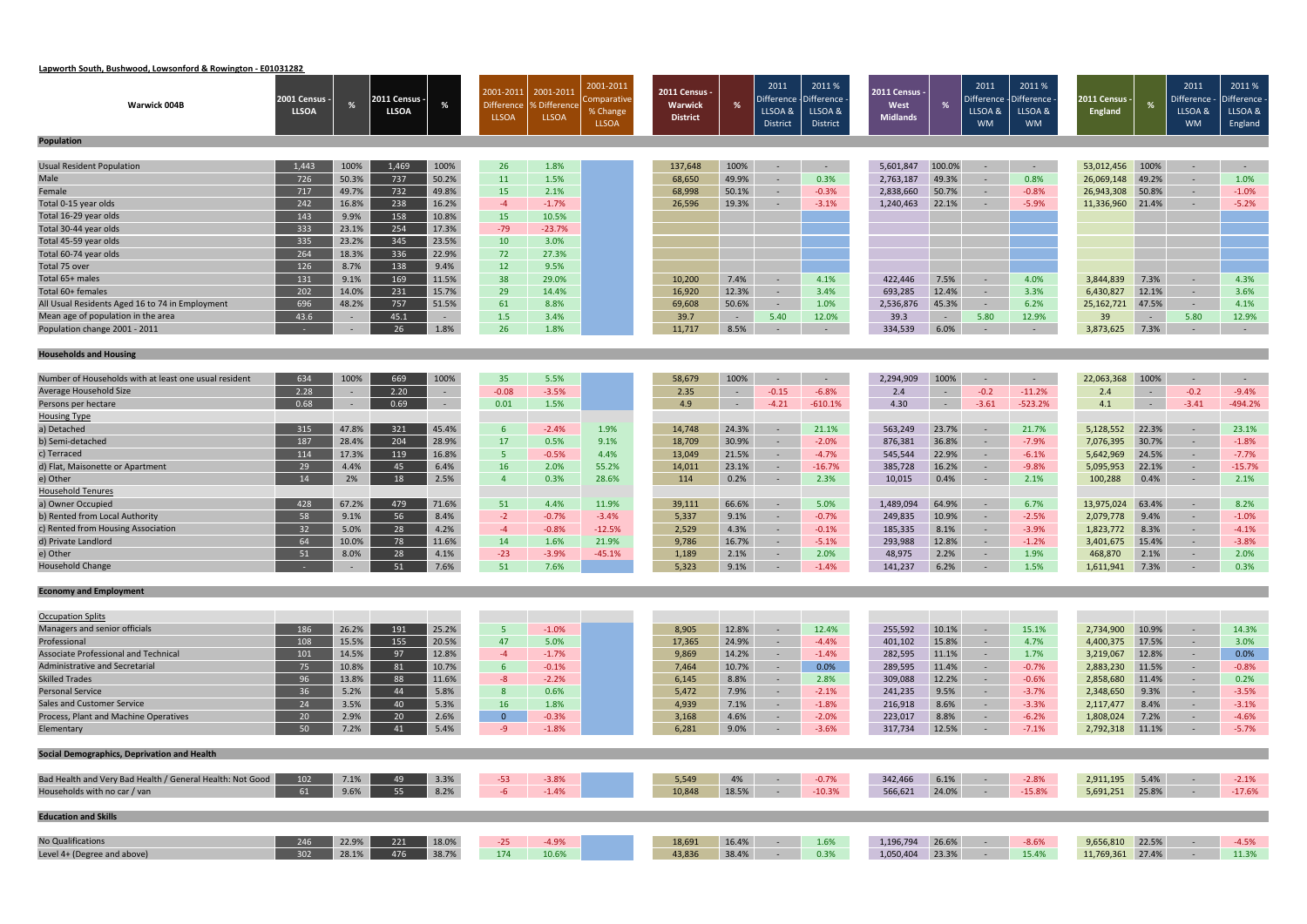| <b>Usual Resident</b><br>Population                          | 1,202 | 100%  | 1,278 | 100%  | 76              | 6.3%    |  | 137,648 | 100%   |      | . .      | 5,601,847 | 100.0% |      |          | 53,012,456 | 100%   |      | $\sim$   | Usual Resident Population, 2001 (KS01)<br>2001 / Usual Resident Population, 2011<br>(KS101EW) |
|--------------------------------------------------------------|-------|-------|-------|-------|-----------------|---------|--|---------|--------|------|----------|-----------|--------|------|----------|------------|--------|------|----------|-----------------------------------------------------------------------------------------------|
| Male                                                         | 621   | 51.7% | 634   | 49.6% | 13 <sup>°</sup> | 2.1%    |  | 68,650  | 100.0% |      | $-50.4%$ | 2,763,187 | 100.0% |      | $-50.4%$ | 26,069,148 | 100.0% |      | $-50.4%$ | Age Structure, 2001 (KS02) / Age<br>Structure, 2011 (KS102EW)                                 |
| Female                                                       | 581   | 48.3% | 644   | 50.4% | 63              | 10.8%   |  | 68,998  | 100.5% |      | $-50.1%$ | 2,838,660 | 102.7% |      | $-52.3%$ | 26,943,308 | 103.4% |      | $-53.0%$ | Age Structure, 2001 (KS02) / Age<br>Structure, 2011 (KS102EW)                                 |
| Total 0-15 year olds                                         | 198   | 16.5% | 214   | 16.7% | 16              | 8.1%    |  | 26,596  | 38.7%  |      | $-22.0%$ | 1,240,463 | 44.9%  |      | $-28.1%$ | 11,336,960 | 43.5%  |      | $-26.7%$ | Age Structure, 2001 (KS02) / Age<br>Structure, 2011 (KS102EW)                                 |
| Total 16-29 year olds                                        | 160   | 13.3% | 147   | 11.5% | $-13$           | $-8.1%$ |  |         |        |      |          |           |        |      |          |            |        |      |          | Age Structure, 2001 (KS02) / Age<br>Structure, 2011 (KS102EW)                                 |
| Total 30-44 year olds                                        | 257   | 21.4% | 263   | 20.6% |                 | 2.3%    |  |         |        |      |          |           |        |      |          |            |        |      |          | Age Structure, 2001 (KS02) / Age<br>Structure, 2011 (KS102EW)                                 |
| Total 45-59 year olds                                        | 318   | 26.5% | 305   | 23.9% | $-13$           | $-4.1%$ |  |         |        |      |          |           |        |      |          |            |        |      |          | Age Structure, 2001 (KS02) / Age<br>Structure, 2011 (KS102EW)                                 |
| Total 60-74 year olds                                        | 198   | 16.5% | 267   | 20.9% | 69              | 34.8%   |  |         |        |      |          |           |        |      |          |            |        |      |          | Age Structure, 2001 (KS02) / Age<br>Structure, 2011 (KS102EW)                                 |
| Total 75 over                                                | 71    | 5.9%  | 82    | 6.4%  | 11              | 15.5%   |  |         |        |      |          |           |        |      |          |            |        |      |          | Age Structure, 2001 (KS02) / Age<br>Structure, 2011 (KS102EW)                                 |
| Total 65+ males                                              | 97    | 8.1%  | 109   | 8.5%  | 12 <sup>2</sup> | 12.4%   |  | 10,200  | 14.9%  |      | $-6.3%$  | 422,446   | 15.3%  |      | $-6.8%$  | 3,844,839  | 14.7%  |      | $-6.2%$  | <b>Resident Population Estimates by Broad</b><br>Age Band (2001/2011)                         |
| Total 60+ females                                            | 130   | 10.8% | 179   | 14.0% | 49              | 37.7%   |  | 16,920  | 24.6%  |      | $-10.6%$ | 693,285   | 25.1%  |      | $-11.1%$ | 6,430,827  | 24.7%  | . .  | $-10.7%$ | <b>Resident Population Estimates by Broad</b><br>Age Band (2001/2011)                         |
| <b>All Usual Residents</b><br>Aged 16 to 74 in<br>Employment | 616   | 51.2% | 689   | 53.9% | 73              | 11.9%   |  | 69,608  | 101.4% |      | $-47.5%$ | 2,536,876 | 91.8%  |      | $-37.9%$ | 25,162,721 | 96.5%  |      | $-42.6%$ | Economic Activity - All People, 2001<br>(KS09A) / Economic Activity, 2011<br>(KS601EW)        |
| Mean age of<br>population in the area                        | 41.79 |       | 42.9  |       | 1.11            | 2.7%    |  | 39.7    |        | 3.20 | 7.5%     | 39.3      |        | 3.60 | 8.4%     | 39         |        | 3.60 | 8.4%     | Age Structure, 2001 (KS02) / Age<br>Structure, 2011 (KS102EW)                                 |
| Population change<br>2001 - 2011                             |       |       | 76    | 6.3%  | $-5$            | 6.3%    |  | 11,717  | 8.5%   |      |          | 334,539   | 6.0%   |      |          | 3,873,625  | 7.3%   |      | $\sim$   | Calculation                                                                                   |

| Warwick 004C      | 2001<br>Census -<br>LLSOA <sup>1</sup> | 2011<br>Census -<br><b>LLSOA</b> |  | 2001-<br>2011<br><b>LLSOA</b> | 2001<br>2011 %<br>Difference Difference<br>LLSOA | $2001 -$<br>2011<br>Comparati<br>ve %<br>Change<br><b>LLSOA</b> | 2011<br>Census -<br>Warwick<br>District | 2011<br>Difference Difference<br>District District | 2011 %<br>$\cdot$ LLSOA & $\cdot$ LLSOA & | 2011<br>Census -<br><b>West</b><br><b>Midlands</b> | 2011<br>Difference Difference<br>- LLSOA & - LLSOA &<br><b>WM</b> | 2011 %<br><b>WM</b> | 2011 Census -<br>England |  | 2011<br>Difference Difference<br>$\vert$ - LLSOA & $\vert$ - LLSOA &<br><b>WM</b> | 2011%<br>England | <b>Data Source</b> |
|-------------------|----------------------------------------|----------------------------------|--|-------------------------------|--------------------------------------------------|-----------------------------------------------------------------|-----------------------------------------|----------------------------------------------------|-------------------------------------------|----------------------------------------------------|-------------------------------------------------------------------|---------------------|--------------------------|--|-----------------------------------------------------------------------------------|------------------|--------------------|
| <b>Population</b> |                                        |                                  |  |                               |                                                  |                                                                 |                                         |                                                    |                                           |                                                    |                                                                   |                     |                          |  |                                                                                   |                  |                    |

| Number of Households<br>with at least one usual<br>resident            | 496             | 100%   | 526    | 100%   | 30                      |       | 6.0%     |          | 58,679 | 100%   |         |           | 2,294,909 | 100%   |         |           | 22,063,368 | 100%   |         |           | Household Composition - Households<br>2001 (UV47) /Household Size, 2011<br>(QS406EW) (2011)                                       |
|------------------------------------------------------------------------|-----------------|--------|--------|--------|-------------------------|-------|----------|----------|--------|--------|---------|-----------|-----------|--------|---------|-----------|------------|--------|---------|-----------|-----------------------------------------------------------------------------------------------------------------------------------|
| Average Household                                                      | 2.42            | $\sim$ | 2.43   | $\sim$ | 0.01                    |       | 0.3%     |          | 2.35   | $\sim$ | 0.08    | 3.5%      | 2.4       | $\sim$ | 0.0     | $-0.5%$   | 2.4        | $\sim$ | 0.0     | 1.1%      | Calculation                                                                                                                       |
| Persons per hectare                                                    | 0.6             |        | 0.6    |        | $\overline{0}$          |       | 0.0%     |          | 4.9    |        | $-4.30$ | $-716.7%$ | 4.30      |        | $-3.70$ | $-616.7%$ | 4.1        |        | $-3.50$ | $-583.3%$ | Usual Resident Population, 2001 (KS01)<br>2001 / Usual Resident Population, 2011<br>(KS101EW)                                     |
| <b>Housing Type</b>                                                    |                 |        |        |        |                         |       |          |          |        |        |         |           |           |        |         |           |            |        |         |           |                                                                                                                                   |
| a) Detached                                                            | 320             | 62.50% | 328    | 60.9%  | 8                       |       | $-1.6%$  | 2.5%     | 14,748 | 24.3%  |         | 36.6%     | 563,249   | 23.7%  |         | 37.2%     | 5,128,552  | 22.3%  |         | 38.6%     | Household Spaces and Accomodation<br>Type, 2001 (KS16) / Dwellings,<br>Household Spaces and Accommodation<br>Type, 2011 (KS401EW) |
| b) Semi-detached                                                       | 119             | 23.24% | 119    | 22.1%  | $\overline{0}$          |       | $-1.1%$  | 0.0%     | 18,709 | 30.9%  |         | $-8.8%$   | 876,381   | 36.8%  |         | $-14.7%$  | 7,076,395  | 30.7%  |         | $-8.6%$   | Household Spaces and Accomodation<br>Type, 2001 (KS16) / Dwellings,<br>Household Spaces and Accommodation<br>Type, 2011 (KS401EW) |
| c) Terraced                                                            | 46              | 8.98%  | 50     | 9.3%   | $\overline{4}$          |       | 0.3%     | 8.7%     | 13,049 | 21.5%  |         | $-12.2%$  | 545,544   | 22.9%  |         | $-13.6%$  | 5,642,969  | 24.5%  |         | $-15.2%$  | Household Spaces and Accomodation<br>Type, 2001 (KS16) / Dwellings,<br>Household Spaces and Accommodation<br>Type, 2011 (KS401EW) |
| d) Flat, Maisonette or<br>Apartment                                    | $\mathbf{B}$    | 0.59%  | 37     | 6.9%   | 34                      |       | 6.3%     | 1133.3%  | 14,011 | 23.1%  |         | $-16.2%$  | 385,728   | 16.2%  |         | $-9.3%$   | 5,095,953  | 22.1%  |         | $-15.2%$  | Household Spaces and Accomodation<br>Type, 2001 (KS16) / Dwellings,<br>Household Spaces and Accommodation<br>Type, 2011 (KS401EW) |
| e) Other                                                               | $\overline{0}$  | 0.00%  | 5      | 0.9%   | 5                       |       | 0.9%     | #DIV/0!  | 114    | 0.2%   |         | 0.7%      | 10,015    | 0.4%   |         | 0.5%      | 100,288    | 0.4%   |         | 0.5%      | Household Spaces and Accomodation<br>Type, 2001 (KS16) / Dwellings,<br>Household Spaces and Accommodation<br>Type, 2011 (KS401EW) |
| <b>Household Tenures</b>                                               |                 |        |        |        |                         |       |          |          |        |        |         |           |           |        |         |           |            |        |         |           |                                                                                                                                   |
| a) Owner Occupied                                                      | 390             | 79.31% | 401    | 76.2%  | 11                      |       | $-3.1%$  | 2.8%     | 39,111 | 66.6%  |         | 9.6%      | 1,489,094 | 64.9%  |         | 11.3%     | 13,975,024 | 63.4%  |         | 12.8%     | Tenure, 2001 (KS18) / Tenure, 2011<br>(KS402EW)                                                                                   |
| b) Rented from Local<br>Authority                                      | $7\overline{ }$ | 1.42%  | 10     | 1.9%   | $\overline{\mathbf{3}}$ |       | 0.5%     | 42.9%    | 5,337  | 9.1%   | ٠       | $-7.2%$   | 249,835   | 10.9%  | $\sim$  | $-9.0%$   | 2,079,778  | 9.4%   | $\sim$  | $-7.5%$   | Tenure, 2001 (KS18) / Tenure, 2011<br>(KS402EW)                                                                                   |
| c) Rented from Housing<br>Association                                  |                 | 0.61%  | 10     | 1.9%   | $\overline{7}$          |       | 1.3%     | 0.0%     | 2,529  | 4.3%   |         | $-2.4%$   | 185,335   | 8.1%   |         | $-6.2%$   | 1,823,772  | 8.3%   |         | $-6.4%$   | Tenure, 2001 (KS18) / Tenure, 2011<br>(KS402EW)                                                                                   |
| d) Private Landlord                                                    | 68              | 13.79% | 88     | 16.7%  | 20                      |       | 2.9%     | 29.4%    | 9,786  | 16.7%  |         | 0.0%      | 293,988   | 12.8%  | $\sim$  | 3.9%      | 3,401,675  | 15.4%  | $\sim$  | 1.3%      | Tenure, 2001 (KS18) / Tenure, 2011<br>(KS402EW)                                                                                   |
| e) Other                                                               | 24              | 4.87%  | 17     | 3.2%   | $-7$                    |       | $-1.7%$  | $-29.2%$ | 1,189  | 2.1%   |         | 1.1%      | 48,975    | 2.2%   | $\sim$  | 1.0%      | 468,870    | 2.1%   | ٠       | 1.1%      | Tenure, 2001 (KS18) / Tenure, 2011<br>(KS402EW)                                                                                   |
| <b>Household Change</b>                                                |                 |        | 30     | 5.7%   | 22                      |       | 4.2%     |          | 5,323  | 9.1%   | $\sim$  | $-3.4%$   | 141,237   | 6.2%   |         | $-0.5%$   | 1,611,941  | 7.3%   | $\sim$  | $-1.6%$   | Calculation                                                                                                                       |
| <b>Economy and Employment</b>                                          |                 |        |        |        |                         |       |          |          |        |        |         |           |           |        |         |           |            |        |         |           |                                                                                                                                   |
| <b>Occupation Splits</b>                                               |                 |        |        |        |                         |       |          |          |        |        |         |           |           |        |         |           |            |        |         |           |                                                                                                                                   |
| Managers and senior<br>officials                                       | 198             | 31.23% | 147    | 20.8%  |                         | $-51$ | $-10.4%$ |          | 8,905  | 12.8%  |         | 8.0%      | 255,592   | 10.1%  |         | 10.7%     | 2,734,900  | 10.9%  |         | 9.9%      | Occupation Groups, 2001 (UV30) /<br>Occupation, 2011 (KS608EW)                                                                    |
| Professional                                                           | 91              | 14.35% | 166    | 23.5%  | 75                      |       | 9.1%     |          | 17,365 | 24.9%  |         | $-1.4%$   | 401,102   | 15.8%  |         | 7.7%      | 4,400,375  | 17.5%  |         | 6.0%      | Occupation Groups, 2001 (UV30) /<br>Occupation, 2011 (KS608EW)                                                                    |
| Associate Professional<br>and Technical                                | 81              | 12.78% | 111    | 15.70% |                         |       |          |          |        |        |         |           |           |        |         |           |            |        |         |           |                                                                                                                                   |
| Administrative and<br>Secretarial                                      | 66              |        |        |        |                         | 30    | 2.9%     |          | 9,869  | 14.2%  |         | 1.5%      | 282,595   | 11.1%  |         | 4.6%      | 3,219,067  | 12.8%  |         | 2.9%      | Occupation Groups, 2001 (UV30) /<br>Occupation, 2011 (KS608EW)                                                                    |
| <b>Skilled Trades</b>                                                  |                 | 10.41% | 66     | 9.3%   | $\mathbf{0}$            |       | $-1.1%$  |          | 7,464  | 10.7%  |         | $-1.4%$   | 289,595   | 11.4%  |         | $-2.1%$   | 2,883,230  | 11.5%  |         | $-2.2%$   | Occupation Groups, 2001 (UV30) /                                                                                                  |
|                                                                        | 64              | 10.09% | 74     | 10.5%  | 10                      |       | 0.4%     |          | 6,145  | 8.8%   |         | 1.7%      | 309,088   | 12.2%  |         | $-1.7%$   | 2,858,680  | 11.4%  |         | $-0.9%$   | Occupation, 2011 (KS608EW)<br>Occupation Groups, 2001 (UV30) /                                                                    |
|                                                                        | 22              | 3.47%  | 45     | 6.4%   | 23                      |       | 2.9%     |          | 5,472  | 7.9%   | ٠       | $-1.5%$   | 241,235   | 9.5%   | $\sim$  | $-3.1%$   | 2,348,650  | 9.3%   |         | $-2.9%$   | Occupation, 2011 (KS608EW)<br>Occupation Groups, 2001 (UV30) /                                                                    |
| <b>Personal Service</b><br>Sales and Customer                          | 24              | 3.79%  | 29     | 4.1%   | -5                      |       | 0.3%     |          | 4,939  | 7.1%   | ٠       | $-3.0%$   | 216,918   | 8.6%   | $\sim$  | $-4.5%$   | 2,117,477  | 8.4%   |         | $-4.3%$   | Occupation, 2011 (KS608EW)<br>Occupation Groups, 2001 (UV30) /                                                                    |
| Service<br>Process, Plant and                                          | 31              | 4.89%  | 38     | 5.4%   | $\overline{7}$          |       | 0.5%     |          | 3,168  | 4.6%   |         | 0.8%      | 223,017   | 8.8%   |         | $-3.4%$   | 1,808,024  | 7.2%   |         | $-1.8%$   | Occupation, 2011 (KS608EW)<br>Occupation Groups, 2001 (UV30) /                                                                    |
| <b>Machine Operatives</b>                                              | 56              | 8.83%  | 31     | 4.4%   | $-25$                   |       | $-4.4%$  |          | 6,281  | 9.0%   |         | $-4.6%$   | 317,734   | 12.5%  |         | $-8.1%$   | 2,792,318  | 11.1%  |         | $-6.7%$   | Occupation, 2011 (KS608EW)<br>Occupation Groups, 2001 (UV30) /                                                                    |
| Elementary<br>Social Demographics, Deprivation and Health              |                 |        |        |        |                         |       |          |          |        |        |         |           |           |        |         |           |            |        |         |           | Occupation, 2011 (KS608EW)                                                                                                        |
|                                                                        |                 |        |        |        |                         |       |          |          |        |        |         |           |           |        |         |           |            |        |         |           |                                                                                                                                   |
| <b>Bad Health and Very</b><br>Bad Health / General<br>Health: Not Good | 92              | 7.65%  | 49     | 3.9%   |                         | $-43$ | $-3.8%$  |          | 5,549  | 4%     |         | $-0.1%$   | 342,466   | 6.1%   |         | $-2.2%$   | 2,911,195  | 5.4%   |         |           | Health and Provision of Unpaid Care,<br>-1.5% 2001 (KS08) / Health and Provision of<br>Unpaid Care, 2011 (KS301EW)                |
| Households with no car<br>/ van                                        | 26              | 5.26%  | $22\,$ | 4.2%   |                         | $-4$  | $-1.1%$  |          | 10,848 | 18.5%  | ÷       | $-14.3%$  | 566,621   | 24.0%  |         | $-19.8%$  | 5,691,251  | 25.8%  | $\sim$  | $-21.6%$  | Cars or Vans, 2001 (KS17) / Car or Van<br>Availability, 2011 (KS404EW)                                                            |
| <b>Education and Skills</b>                                            |                 |        |        |        |                         |       |          |          |        |        |         |           |           |        |         |           |            |        |         |           |                                                                                                                                   |
| No Qualifications                                                      | 183             | 19.61% | 146    | 13.72% | $-37$                   |       | $-5.9%$  |          | 18,691 | 16.4%  |         | $-2.7%$   | 1,196,794 | 26.6%  |         | $-12.9%$  | 9,656,810  | 22.5%  |         |           | Qualifications and Students, 2011 (KS13)<br>-8.8% / Highest Level of Qualification, 2011<br>(QS501EW)                             |

**Households and Housing**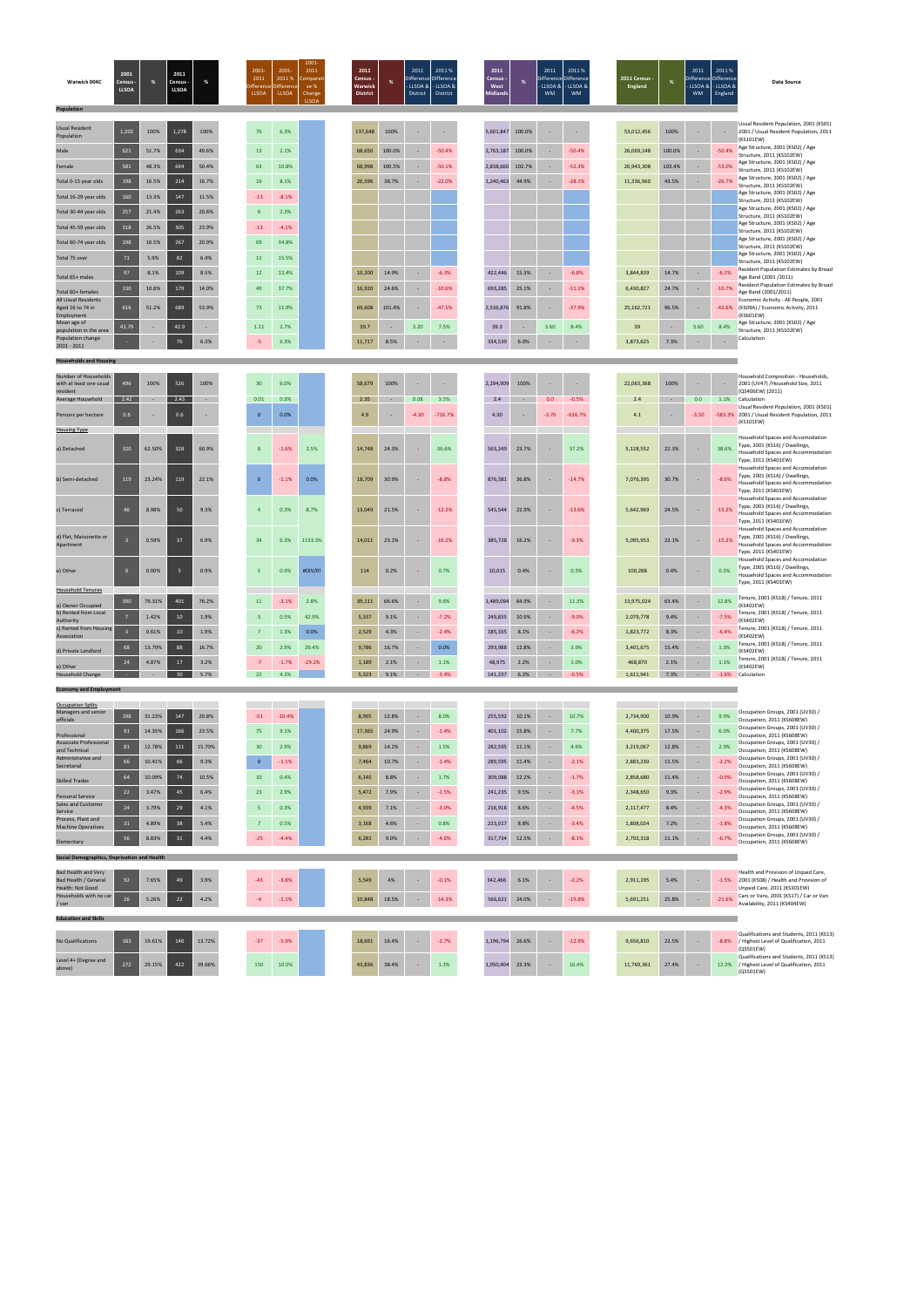| Warwick 004D<br><b>Population</b>                                    | <b>2001 Census -</b><br><b>LLSOA</b> | %              | :011 Census<br><b>LLSOA</b> | %               | 2001-2011<br><b>Difference</b><br><b>LLSOA</b> | 2001-2011<br>Difference ،<br><b>LLSOA</b> | 2001-2011<br>: omparative<br>% Change<br><b>LLSOA</b> | 2011 Census<br>Warwick<br><b>District</b> | %              | 2011<br>Difference<br>LLSOA &<br><b>District</b> | 2011 %<br><b>Difference</b><br>LLSOA &<br>District | 2011 Census<br>West<br><b>Midlands</b> | %              | 2011<br>Difference<br>LLSOA &<br><b>WM</b> | 2011%<br>)ifference<br>LLSOA &<br><b>WM</b> | 2011 Census ·<br>England            |                | 2011<br>Difference<br>LLSOA &<br><b>WM</b> | 2011%<br><b>Difference</b><br>LLSOA &<br>England |
|----------------------------------------------------------------------|--------------------------------------|----------------|-----------------------------|-----------------|------------------------------------------------|-------------------------------------------|-------------------------------------------------------|-------------------------------------------|----------------|--------------------------------------------------|----------------------------------------------------|----------------------------------------|----------------|--------------------------------------------|---------------------------------------------|-------------------------------------|----------------|--------------------------------------------|--------------------------------------------------|
|                                                                      |                                      |                |                             |                 |                                                |                                           |                                                       |                                           |                |                                                  |                                                    |                                        |                |                                            |                                             |                                     |                |                                            |                                                  |
| <b>Usual Resident Population</b>                                     | 1,237                                | 100%           | 1,232                       | 100%            | -5                                             | $-0.4%$                                   |                                                       | 137,648                                   | 100%           | $\sim$                                           | $\sim$                                             | 5,601,847                              | 100.0%         | $\sim$                                     | $\sim$ $-$                                  | 53,012,456                          | 100%           | $\sim$                                     | $\sim$ $-$                                       |
| Male                                                                 | 615                                  | 49.7%          | 607                         | 49.3%           | $-8$                                           | $-1.3%$                                   |                                                       | 68,650                                    | 49.9%          | $\sim$                                           | $-0.6%$                                            | 2,763,187                              | 49.3%          | $\sim$                                     | $-0.1%$                                     | 26,069,148                          | 49.2%          | $\sim$                                     | 0.1%                                             |
| Female                                                               | 622                                  | 50.3%          | 625                         | 50.7%           | $\overline{3}$                                 | 0.5%                                      |                                                       | 68,998                                    | 50.1%          | $\sim$                                           | 0.6%                                               | 2,838,660                              | 50.7%          | $\sim$                                     | 0.1%                                        | 26,943,308                          | 50.8%          | $\sim$                                     | $-0.1%$                                          |
| Total 0-15 year olds                                                 | 248                                  | 20.0%          | 211                         | 17.1%           | $-37$                                          | $-14.9%$                                  |                                                       | 26,596                                    | 19.3%          |                                                  | $-2.2%$                                            | 1,240,463                              | 22.1%          |                                            | $-5.0%$                                     | 11,336,960                          | 21.4%          | $\sim$                                     | $-4.3%$                                          |
| Total 16-29 year olds                                                | 116                                  | 9.4%           | 122                         | 9.9%            | $6^{\circ}$                                    | 5.2%                                      |                                                       |                                           |                |                                                  |                                                    |                                        |                |                                            |                                             |                                     |                |                                            |                                                  |
| Total 30-44 year olds                                                | 244                                  | 19.7%          | 209                         | 17.0%           | $-35$                                          | $-14.3%$                                  |                                                       |                                           |                |                                                  |                                                    |                                        |                |                                            |                                             |                                     |                |                                            |                                                  |
| Total 45-59 year olds                                                | 330                                  | 26.7%          | 321                         | 26.1%           | $-9$                                           | $-2.7%$                                   |                                                       |                                           |                |                                                  |                                                    |                                        |                |                                            |                                             |                                     |                |                                            |                                                  |
| Total 60-74 year olds                                                | 212                                  | 17.1%          | 256                         | 20.8%           | 44                                             | 20.8%                                     |                                                       |                                           |                |                                                  |                                                    |                                        |                |                                            |                                             |                                     |                |                                            |                                                  |
| Total 75 over                                                        | 87                                   | 7.0%           | 113                         | 9.2%            | 26                                             | 29.9%                                     |                                                       |                                           |                |                                                  |                                                    |                                        |                |                                            |                                             |                                     |                |                                            |                                                  |
| Total 65+ males                                                      | 102                                  | 8.2%           | 121                         | 9.8%            | 19                                             | 18.6%                                     |                                                       | 10,200                                    | 7.4%           | $\sim$                                           | 2.4%                                               | 422,446                                | 7.5%           | $\sim$                                     | 2.3%                                        | 3,844,839                           | 7.3%           | $\sim$                                     | 2.6%                                             |
| Total 60+ females                                                    | 161                                  | 13.0%          | 184                         | 14.9%           | 23                                             | 14.3%                                     |                                                       | 16,920                                    | 12.3%          | $\sim$                                           | 2.6%                                               | 693,285                                | 12.4%          | $\sim$                                     | 2.6%                                        | 6,430,827                           | 12.1%          | $\sim$                                     | 2.8%                                             |
| All Usual Residents Aged 16 to 74 in Employment                      | 641                                  | 51.8%          | 675                         | 54.8%           | 34                                             | 5.3%                                      |                                                       | 69,608                                    | 50.6%          | $\sim$                                           | 4.2%                                               | 2,536,876                              | 45.3%          | $\sim$                                     | 9.5%                                        | 25,162,721                          | 47.5%          | $\sim$                                     | 7.3%                                             |
| Mean age of population in the area                                   | 42.2                                 |                | 44.7                        | $\sim$          | 2.5                                            | 5.9%                                      |                                                       | 39.7                                      | $\sim$ $ \sim$ | 5.00                                             | 11.2%                                              | 39.3                                   | $\sim$ $-$     | 5.40                                       | 12.1%                                       | 39                                  | $\sim$ $ \sim$ | 5.40                                       | 12.1%                                            |
| Population change 2001 - 2011                                        |                                      |                | $-5$                        | $-0.4%$         | $-5$                                           | $-0.4%$                                   |                                                       | 11,717                                    | 8.5%           |                                                  |                                                    | 334,539                                | 6.0%           |                                            | $\sim$                                      | 3,873,625                           | 7.3%           | $\sim$                                     | $\sim$ $-$                                       |
|                                                                      |                                      |                |                             |                 |                                                |                                           |                                                       |                                           |                |                                                  |                                                    |                                        |                |                                            |                                             |                                     |                |                                            |                                                  |
| <b>Households and Housing</b>                                        |                                      |                |                             |                 |                                                |                                           |                                                       |                                           |                |                                                  |                                                    |                                        |                |                                            |                                             |                                     |                |                                            |                                                  |
|                                                                      |                                      |                |                             |                 |                                                |                                           |                                                       |                                           |                |                                                  |                                                    |                                        |                |                                            |                                             |                                     |                |                                            |                                                  |
| Number of Households with at least one usual resident                | 484                                  | 100%           | 506                         | 100%            | 22                                             | 4.5%                                      |                                                       | 58,679                                    | 100%           | $\sim$                                           | $\sim$                                             | 2,294,909                              | 100%           | $\sim$                                     | $\sim$ $-$                                  | 22,063,368                          | 100%           | $\sim$                                     | $\sim$ $ \sim$                                   |
| Average Household Size                                               | 2.56                                 |                | 2.43                        | $\sim$          | $-0.12$                                        | $-4.7%$                                   |                                                       | 2.35                                      | $\sim$         | 0.09                                             | 3.7%                                               | 2.4                                    | $\sim$         | 0.0                                        | $-0.3%$                                     | 2.4                                 | $\sim$ $-$     | 0.0                                        | 1.3%                                             |
| Persons per hectare                                                  | 0.65                                 | $\sim$         | 0.65                        | $\sim$          | $\mathbf{0}$                                   | 0.0%                                      |                                                       | 4.9                                       | $\sim$         | $-4.25$                                          | $-653.8%$                                          | 4.30                                   | $\sim$         | $-3.65$                                    | $-561.5%$                                   | 4.1                                 | $\sim$ $-$     | $-3.45$                                    | $-530.8%$                                        |
| <b>Housing Type</b>                                                  |                                      |                |                             |                 |                                                |                                           |                                                       |                                           |                |                                                  |                                                    |                                        |                |                                            |                                             |                                     |                |                                            |                                                  |
| a) Detached                                                          | 340                                  | 69.1%          | 343                         | 65.8%           | $\overline{\mathbf{3}}$                        | $-3.3%$                                   | 0.9%                                                  | 14,748                                    | 24.3%          | $\sim$                                           | 41.5%                                              | 563,249                                | 23.7%          | $\sim$                                     | 42.1%                                       | 5,128,552                           | 22.3%          | $\sim$                                     | 43.5%                                            |
| b) Semi-detached                                                     | 122                                  | 24.8%          | 127                         | 24.4%           | -5                                             | $-0.4%$                                   | 4.1%                                                  | 18,709                                    | 30.9%          | $\sim$                                           | $-6.5%$                                            | 876,381                                | 36.8%          | $\sim$                                     | $-12.4%$                                    | 7,076,395                           | 30.7%          | $\sim$                                     | $-6.3%$                                          |
| c) Terraced                                                          | 19                                   | 3.9%           | 22                          | 4.2%            | $\overline{3}$                                 | 0.3%                                      | 15.8%                                                 | 13,049                                    | 21.5%          | $\sim$                                           | $-17.3%$                                           | 545,544                                | 22.9%          | $\sim$                                     | $-18.7%$                                    | 5,642,969                           | 24.5%          | $\sim$                                     | $-20.3%$                                         |
| d) Flat, Maisonette or Apartment                                     | 12                                   | 2.4%           | 28                          | 5.4%            | <b>16</b>                                      | 3.0%                                      | 133.3%                                                | 14,011                                    | 23.1%          | $\sim$                                           | $-17.7%$                                           | 385,728                                | 16.2%          | $\sim$                                     | $-10.8\%$                                   | 5,095,953                           | 22.1%          | $\sim$                                     | $-16.7%$                                         |
| e) Other                                                             |                                      | 0.6%           |                             | 0.2%            | $-2$                                           | $-0.4%$                                   | $-66.7%$                                              | 114                                       | 0.2%           | $\sim$                                           | 0.0%                                               | 10,015                                 | 0.4%           | $\sim$                                     | $-0.2%$                                     | 100,288                             | 0.4%           | $\sim$                                     | $-0.2%$                                          |
| Household Tenures                                                    |                                      |                |                             |                 |                                                |                                           |                                                       |                                           |                |                                                  |                                                    |                                        |                |                                            |                                             |                                     |                |                                            |                                                  |
| a) Owner Occupied                                                    | 423                                  | 87.4%          | 432                         | 85.4%           | 9                                              | $-2.0%$                                   | 2.1%                                                  | 39,111                                    | 66.6%          | $\sim$                                           | 18.8%                                              | 1,489,094                              | 64.9%          | $\sim$ $-$                                 | 20.5%                                       | 13,975,024                          | 63.4%          | $\sim$                                     | 22.0%                                            |
| b) Rented from Local Authority<br>c) Rented from Housing Association | 21<br>$\overline{0}$                 | 4.3%<br>0.0%   | 21<br>$\overline{0}$        | 4.2%<br>$0.0\%$ | $\overline{0}$<br>$\mathbf{0}$                 | $-0.1%$<br>0.0%                           | 0.0%<br>0.0%                                          | 5,337<br>2,529                            | 9.1%<br>4.3%   | $\overline{\phantom{a}}$<br>$\sim$               | $-4.9%$<br>$-4.3%$                                 | 249,835<br>185,335                     | 10.9%<br>8.1%  | $\sim$                                     | $-6.7%$<br>$-8.1%$                          | 2,079,778<br>1,823,772              | 9.4%<br>8.3%   | $\sim$<br>$\sim$                           | $-5.2%$<br>$-8.3%$                               |
| d) Private Landlord                                                  | 22                                   | 5.6%           | 38                          | 7.5%            | <b>16</b>                                      | 1.9%                                      | 72.7%                                                 | 9,786                                     | 16.7%          | $\sim$                                           | $-9.2%$                                            | 293,988                                | 12.8%          | $\sim$<br>$\sim$                           | $-5.3%$                                     | 3,401,675                           | 15.4%          | $\sim$                                     | $-7.9%$                                          |
| e) Other                                                             | 18                                   | 3.7%           | 14                          | 2.8%            | $-4$                                           | $-0.9%$                                   | $-22.2%$                                              | 1,189                                     | 2.1%           |                                                  | 0.7%                                               | 48,975                                 | 2.2%           |                                            | 0.6%                                        | 468,870                             | 2.1%           | $\sim$                                     | 0.7%                                             |
| <b>Household Change</b>                                              | <b>Contractor</b>                    | $\sim$         | $22$ 4.3%                   |                 | 22                                             | 4.3%                                      |                                                       | 5,323                                     | $9.1\%$        | <b>State State</b>                               | -4.7%                                              | 141,237                                | 6.2%           | <b>Contract</b>                            | $-1.8\%$                                    | 1,611,941 7.3%                      |                | $\sim$                                     | $-3.0%$                                          |
|                                                                      |                                      |                |                             |                 |                                                |                                           |                                                       |                                           |                |                                                  |                                                    |                                        |                |                                            |                                             |                                     |                |                                            |                                                  |
| <b>Economy and Employment</b>                                        |                                      |                |                             |                 |                                                |                                           |                                                       |                                           |                |                                                  |                                                    |                                        |                |                                            |                                             |                                     |                |                                            |                                                  |
|                                                                      |                                      |                |                             |                 |                                                |                                           |                                                       |                                           |                |                                                  |                                                    |                                        |                |                                            |                                             |                                     |                |                                            |                                                  |
| <b>Occupation Splits</b>                                             |                                      |                |                             |                 |                                                |                                           |                                                       |                                           |                |                                                  |                                                    |                                        |                |                                            |                                             |                                     |                |                                            |                                                  |
| Managers and senior officials                                        | 164                                  | 25.6%          | 139                         | 20.6%           | $-25$                                          | $-5.0%$                                   |                                                       | 8,905                                     | 12.8%          | $\sim$                                           | 7.8%                                               | 255,592                                | 10.1%          | $\sim$                                     | 10.5%                                       | 2,734,900                           | 10.9%          | $\sim$                                     | 9.7%                                             |
| Professional                                                         | 123                                  | 19.2%          | 183                         | 27.1%           | 60                                             | 7.9%                                      |                                                       | 17,365                                    | 24.9%          | $\sim$                                           | 2.2%                                               | 401,102                                | 15.8%          | $\sim$                                     | 11.3%                                       | 4,400,375                           | 17.5%          | $\sim$                                     | 9.6%                                             |
| Associate Professional and Technical                                 | 99                                   | 15.4%          | 95                          | 14.1%           | $-4$                                           | $-1.3%$                                   |                                                       | 9,869                                     | 14.2%          | $\sim$                                           | $-0.1%$                                            | 282,595                                | 11.1%          | $\sim$                                     | 3.0%                                        | 3,219,067                           | 12.8%          | $\sim$                                     | 1.3%                                             |
| Administrative and Secretarial                                       | 81                                   | 12.6%          | 83                          | 12.3%           | $\overline{2}$                                 | $-0.3%$                                   |                                                       | 7,464                                     | 10.7%          | $\sim$                                           | 1.6%                                               | 289,595                                | 11.4%          | $\sim$                                     | 0.9%                                        | 2,883,230                           | 11.5%          | $\sim$                                     | 0.8%                                             |
| <b>Skilled Trades</b>                                                | 59                                   | 9.2%           | 45                          | 6.7%            | $-14$                                          | $-2.5%$                                   |                                                       | 6,145                                     | 8.8%           | $\sim$ $-$                                       | $-2.1%$                                            | 309,088                                | 12.2%          | $\sim$ $-$                                 | $-5.5%$                                     | 2,858,680                           | 11.4%          | $\sim$                                     | $-4.7%$                                          |
| <b>Personal Service</b>                                              | 21                                   | 3.3%           | 41                          | 6.1%            | 20                                             | 2.8%                                      |                                                       | 5,472                                     | 7.9%           | $\sim$                                           | $-1.8%$                                            | 241,235                                | 9.5%           | $\sim$ $-$                                 | $-3.4%$                                     | 2,348,650                           | 9.3%           | $\sim$                                     | $-3.2%$                                          |
| <b>Sales and Customer Service</b>                                    | 27                                   | 4.2%           | 34                          | 5.0%            | $\overline{7}$                                 | 0.8%                                      |                                                       | 4,939                                     | 7.1%           | $\sim$                                           | $-2.1%$                                            | 216,918                                | 8.6%           | $\sim$                                     | $-3.6%$                                     | 2,117,477                           | 8.4%           | $\sim$                                     | $-3.4%$                                          |
| Process, Plant and Machine Operatives                                | 21                                   | 3.3%           | 12                          | 1.8%            | $-9$                                           | $-1.5%$                                   |                                                       | 3,168                                     | 4.6%           | $\sim$                                           | $-2.8%$                                            | 223,017                                | 8.8%           | $\sim$                                     | $-7.0%$                                     | 1,808,024                           | 7.2%           | $\sim$                                     | $-5.4%$                                          |
| Elementary                                                           | 46                                   | 7.2%           | 43                          | 6.4%            | $-3$                                           | $-0.8%$                                   |                                                       | 6,281                                     | 9.0%           | $\sim$                                           | $-2.6%$                                            | 317,734                                | 12.5%          | $\sim$ $-$                                 | $-6.1%$                                     | 2,792,318 11.1%                     |                | $\sim$                                     | $-4.7%$                                          |
|                                                                      |                                      |                |                             |                 |                                                |                                           |                                                       |                                           |                |                                                  |                                                    |                                        |                |                                            |                                             |                                     |                |                                            |                                                  |
| Social Demographics, Deprivation and Health                          |                                      |                |                             |                 |                                                |                                           |                                                       |                                           |                |                                                  |                                                    |                                        |                |                                            |                                             |                                     |                |                                            |                                                  |
| Bad Health and Very Bad Health / General Health: Not Good            | 57                                   | 4.6%           | 33                          | 2.7%            | $-24$                                          | $-1.9%$                                   |                                                       | 5,549                                     | 4%             | $\sim$                                           | $-1.3%$                                            | 342,466                                | 6.1%           | $\sim$ $-$                                 | $-3.4%$                                     | 2,911,195                           | 5.4%           | $\sim$ $-$                                 | $-2.7%$                                          |
| Households with no car / van                                         | 26                                   | 5.4%           | 24                          | 4.7%            | $-2$                                           | $-0.7%$                                   |                                                       | 10,848                                    | 18.5%          | $\sim$ $-$                                       | $-13.8%$                                           | 566,621                                | 24.0%          | $\sim$ $-$                                 | $-19.3%$                                    | 5,691,251 25.8%                     |                | $\sim$                                     | $-21.1%$                                         |
|                                                                      |                                      |                |                             |                 |                                                |                                           |                                                       |                                           |                |                                                  |                                                    |                                        |                |                                            |                                             |                                     |                |                                            |                                                  |
| <b>Education and Skills</b>                                          |                                      |                |                             |                 |                                                |                                           |                                                       |                                           |                |                                                  |                                                    |                                        |                |                                            |                                             |                                     |                |                                            |                                                  |
|                                                                      |                                      |                |                             |                 |                                                |                                           |                                                       |                                           |                |                                                  |                                                    |                                        |                |                                            |                                             |                                     |                |                                            |                                                  |
| No Qualifications<br>Level 4+ (Degree and above)                     | 131<br>338                           | 14.5%<br>37.5% | 101<br>493                  | 9.9%<br>48.3%   | $-30$<br>155                                   | $-4.6%$<br>10.8%                          |                                                       | 18,691<br>43,836                          | 16.4%<br>38.4% | $\sim$ $-$                                       | $-6.5%$<br>9.9%                                    | 1,196,794                              | 26.6%<br>23.3% | $\sim$ $-$<br>$\sim$ $-$                   | $-16.7%$<br>25.0%                           | 9,656,810 22.5%<br>11,769,361 27.4% |                | $\sim$ $^{-1}$<br>$\sim$ $^{-1}$           | $-12.6%$<br>20.9%                                |
|                                                                      |                                      |                |                             |                 |                                                |                                           |                                                       |                                           |                | $\sim$ $-$                                       |                                                    | 1,050,404                              |                |                                            |                                             |                                     |                |                                            |                                                  |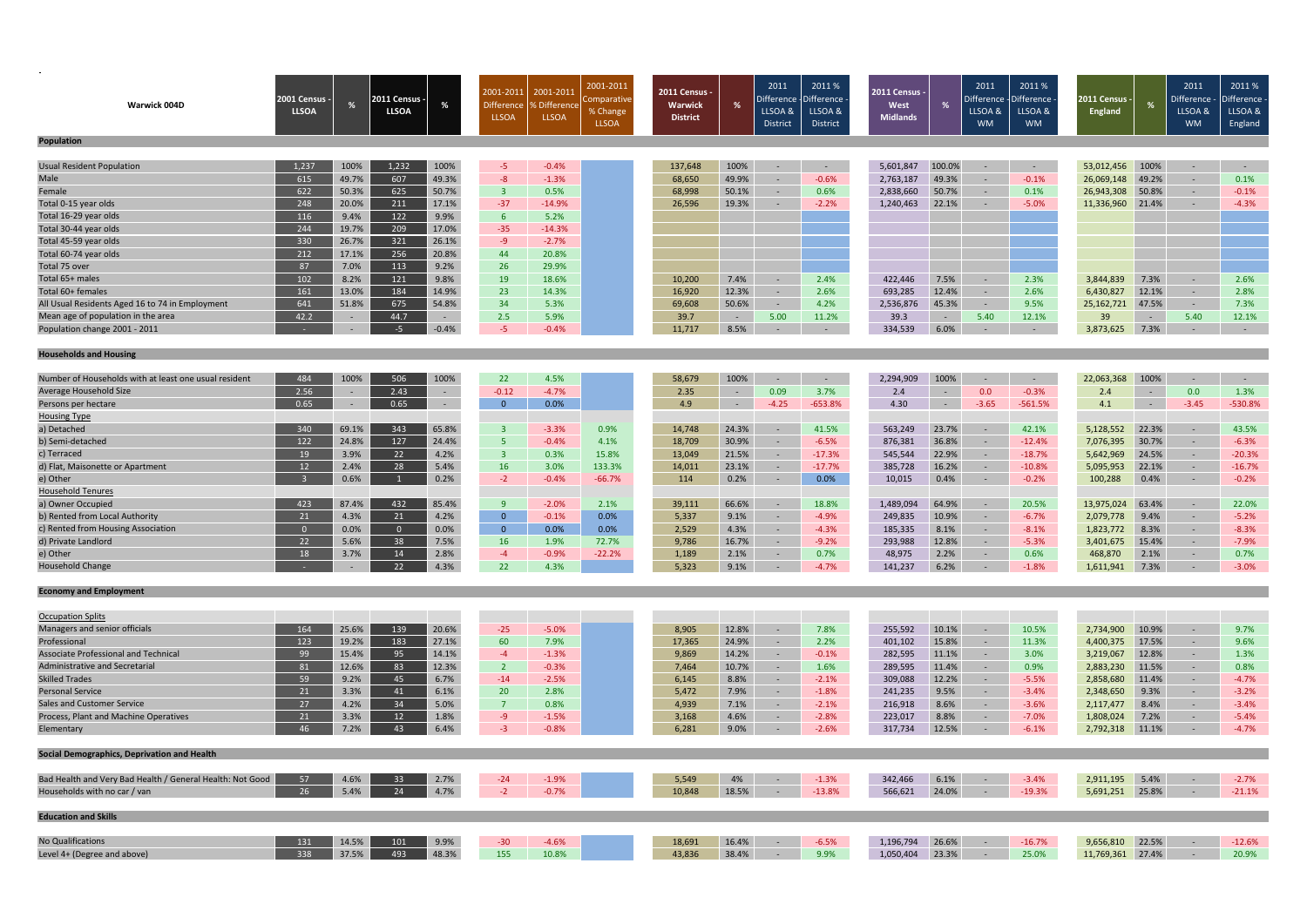# **Bishops Tachbrook North and Warwick Gates ‐ E01031259**

|                                                           | 2001 Census -           |                | <b>011 Census</b> |                | 2001-2011               | 2001-2011           | 2001-2011<br>Comparative | <b>2011 Census -</b> |        | 2011<br>Difference | 2011%<br><b>Difference</b> | 2011 Census - |                | 2011<br>Difference | 2011%<br>)ifference | 2011 Census ·    |                | 2011<br>Difference · | 2011%<br>Difference |
|-----------------------------------------------------------|-------------------------|----------------|-------------------|----------------|-------------------------|---------------------|--------------------------|----------------------|--------|--------------------|----------------------------|---------------|----------------|--------------------|---------------------|------------------|----------------|----------------------|---------------------|
| <b>Warwick 014A</b>                                       | <b>LLSOA</b>            | %              | <b>LLSOA</b>      | %              | <b>Difference</b>       | <b>% Difference</b> | % Change                 | Warwick              | %      | LLSOA &            | LLSOA &                    | West          |                | LLSOA &            | LLSOA &             | <b>England</b>   |                | LLSOA &              | LLSOA &             |
|                                                           |                         |                |                   |                | <b>LLSOA</b>            | <b>LLSOA</b>        | <b>LLSOA</b>             | <b>District</b>      |        | District           | District                   | Midlands      |                | <b>WM</b>          | <b>WM</b>           |                  |                | <b>WM</b>            | England             |
| <b>Population</b>                                         |                         |                |                   |                |                         |                     |                          |                      |        |                    |                            |               |                |                    |                     |                  |                |                      |                     |
|                                                           |                         |                |                   |                |                         |                     |                          |                      |        |                    |                            |               |                |                    |                     |                  |                |                      |                     |
| <b>Usual Resident Population</b>                          | 1,241                   | 100%           | 1,370             | 100%           | 129                     | 10.4%               |                          | 137,648              | 100%   | $\sim$             | $\sim$ $-$                 | 5,601,847     | 100.0%         | $\sim$             | $\sim$ $ \sim$      | 53,012,456       | 100%           | $\sim$               | $\sim$ $ \sim$      |
| Male                                                      | 612                     | 49.3%          | 681               | 49.7%          | 69                      | 11.3%               |                          | 68,650               | 49.9%  | $\sim$             | $-0.2%$                    | 2,763,187     | 49.3%          | $\sim$             | 0.4%                | 26,069,148       | 49.2%          | $\sim$               | 0.5%                |
| Female<br>Total 0-15 year olds                            | 629<br>314              | 50.7%          | 689<br>296        | 50.3%<br>21.6% | 60                      | 9.5%<br>$-5.7%$     |                          | 68,998<br>26,596     | 50.1%  | $\sim$             | 0.2%<br>2.3%               | 2,838,660     | 50.7%          | $\sim$ $-$         | $-0.4%$<br>$-0.5%$  | 26,943,308       | 50.8%          | $\sim$<br>$\sim$     | $-0.5%$<br>0.2%     |
| Total 16-29 year olds                                     | 169                     | 25.3%<br>13.6% | 171               | 12.5%          | $-18$<br>$\overline{2}$ | 1.2%                |                          |                      | 19.3%  | $\sim$             |                            | 1,240,463     | 22.1%          | $\sim$ $-$         |                     | 11,336,960       | 21.4%          |                      |                     |
| Total 30-44 year olds                                     | 391                     | 31.5%          | 353               | 25.8%          | $-38$                   | $-9.7%$             |                          |                      |        |                    |                            |               |                |                    |                     |                  |                |                      |                     |
| Total 45-59 year olds                                     | 237                     | 19.1%          | 326               | 23.8%          | 89                      | 37.6%               |                          |                      |        |                    |                            |               |                |                    |                     |                  |                |                      |                     |
| Total 60-74 year olds                                     | 91                      | 7.3%           | 170               | 12.4%          | 79                      | 86.8%               |                          |                      |        |                    |                            |               |                |                    |                     |                  |                |                      |                     |
| Total 75 over                                             | 37                      | 3.0%           | 54                | 3.9%           | 17                      | 45.9%               |                          |                      |        |                    |                            |               |                |                    |                     |                  |                |                      |                     |
| Total 65+ males                                           | 38                      | 3.1%           | 80                | 5.8%           | 42                      | 110.5%              |                          | 10,200               | 7.4%   | $\sim$             | $-1.6%$                    | 422,446       | 7.5%           | $\sim$ $-$         | $-1.7%$             | 3,844,839        | 7.3%           | $\sim$               | $-1.4%$             |
| Total 60+ females                                         | 66                      | 5.3%           | 108               | 7.9%           | 42                      | 63.6%               |                          | 16,920               | 12.3%  | $\sim$             | $-4.4%$                    | 693,285       | 12.4%          | $\sim$             | $-4.5%$             | 6,430,827        | 12.1%          | $\sim$               | $-4.2%$             |
| All Usual Residents Aged 16 to 74 in Employment           | 682                     | 55.0%          | 767               | 56.0%          | 85                      | 12.5%               |                          | 69,608               | 50.6%  | $\sim$             | 5.4%                       | 2,536,876     | 45.3%          | $\sim$ $-$         | 10.7%               | 25,162,721       | 47.5%          | $\sim$               | 8.5%                |
| Mean age of population in the area                        | 33.4                    | $\sim$         | 37.8              | $\sim$         | 4.4                     | 13.2%               |                          | 39.7                 | $\sim$ | $-1.90$            | $-5.0%$                    | 39.3          | $\sim$ $-$     | $-1.50$            | $-4.0%$             | 39               | $\sim$         | $-1.50$              | $-4.0%$             |
| Population change 2001 - 2011                             |                         | $\sim$         | 129               | 10.4%          | 129                     | 10.4%               |                          | 11,717               | 8.5%   | $\sim$             | $\sim$                     | 334,539       | 6.0%           | $\sim$             | $\sim$              | 3,873,625        | 7.3%           | $\sim$               | $\sim$ $-$          |
|                                                           |                         |                |                   |                |                         |                     |                          |                      |        |                    |                            |               |                |                    |                     |                  |                |                      |                     |
| <b>Households and Housing</b>                             |                         |                |                   |                |                         |                     |                          |                      |        |                    |                            |               |                |                    |                     |                  |                |                      |                     |
| Number of Households with at least one usual resident     | 460                     | 100%           | 509               | 100%           | 49                      | 10.7%               |                          | 58,679               | 100%   | $\sim$             | $\sim$                     | 2,294,909     | 100%           | $\sim$             | $\sim$ $-$          | 22,063,368       | 100%           | $\sim$               | $\sim$ $-$          |
| Average Household Size                                    | 2.7                     |                | 2.7               | $\sim$         | $\overline{0}$          | 0.0%                |                          | 2.35                 | $\sim$ | 0.35               | 13.1%                      | 2.4           | $\sim$         | 0.3                | 9.6%                | 2.4              | $\sim$ $-$     | 0.3                  | 11.0%               |
| Persons per hectare                                       | 6.6                     | $\sim$         | 7.3               | $\sim$         | 0.7                     | 10.6%               |                          | 4.9                  | $\sim$ | 2.40               | 32.9%                      | 4.30          | $\sim$ $ \sim$ | 3.00               | 41.1%               | 4.1              | $\sim 10^{-1}$ | 3.20                 | 43.8%               |
| <b>Housing Type</b>                                       |                         |                |                   |                |                         |                     |                          |                      |        |                    |                            |               |                |                    |                     |                  |                |                      |                     |
| a) Detached                                               | 237                     | 50.3%          | 263               | 50.9%          | 26                      | 0.6%                | 11.0%                    | 14,748               | 24.3%  | $\sim$             | 26.6%                      | 563,249       | 23.7%          | $\sim$             | 27.2%               | 5,128,552        | 22.3%          | $\sim$               | 28.6%               |
| b) Semi-detached                                          | 166                     | 35.2%          | 172               | 33.3%          | $6^{\circ}$             | $-1.9%$             | 3.6%                     | 18,709               | 30.9%  | $\sim$             | 2.4%                       | 876,381       | 36.8%          | $\sim$             | $-3.5%$             | 7,076,395        | 30.7%          | $\sim$               | 2.6%                |
| c) Terraced                                               | 62                      | 13.2%          | 70                | 13.5%          | 8                       | 0.3%                | 12.9%                    | 13,049               | 21.5%  | $\sim$             | $-8.0%$                    | 545,544       | 22.9%          | $\sim$ $-$         | $-9.4%$             | 5,642,969        | 24.5%          | $\sim$               | $-11.0%$            |
| d) Flat, Maisonette or Apartment                          | 6                       | 1.3%           | 12                | 2.4%           | 6                       | 1.1%                | 100.0%                   | 14,011               | 23.1%  | $\sim$             | $-20.7%$                   | 385,728       | 16.2%          | $\sim$             | $-13.8%$            | 5,095,953        | 22.1%          | $\sim$               | $-19.7%$            |
| e) Other                                                  | $\overline{0}$          | 0%             | $\overline{0}$    | 0.0%           | $\overline{0}$          | 0.0%                | 0.0%                     | 114                  | 0.2%   | $\sim$             | $-0.2%$                    | 10,015        | 0.4%           | $\sim$ $-$         | $-0.4%$             | 100,288          | 0.4%           | $\sim$               | $-0.4%$             |
| <b>Household Tenures</b>                                  |                         |                |                   |                |                         |                     |                          |                      |        |                    |                            |               |                |                    |                     |                  |                |                      |                     |
| a) Owner Occupied                                         | 421                     | 91.5%          | 458               | 90.0%          | 37                      | $-1.5%$             | 8.8%                     | 39,111               | 66.6%  | $\sim$             | 23.4%                      | 1,489,094     | 64.9%          | $\sim$             | 25.1%               | 13,975,024       | 63.4%          | $\sim$               | 26.6%               |
| b) Rented from Local Authority                            | -9                      | 2.0%           | -9                | 1.8%           | $\overline{0}$          | $-0.2%$             | 0.0%                     | 5,337                | 9.1%   | $\sim$             | $-7.3%$                    | 249,835       | 10.9%          | $\sim$ $-$         | $-9.1%$             | 2,079,778        | 9.4%           | $\sim$               | $-7.6%$             |
| c) Rented from Housing Association                        | $\overline{\mathbf{3}}$ | 0.7%           |                   | 1.4%           | $\overline{4}$          | 0.7%                | 133.3%                   | 2,529                | 4.3%   | $\sim$             | $-2.9%$                    | 185,335       | 8.1%           | $\sim$ $-$         | $-6.7%$             | 1,823,772        | 8.3%           | $\sim$               | $-6.9%$             |
| d) Private Landlord                                       | 22                      | 4.8%           | 24                | 4.7%           | $\overline{2}$          | $-0.1%$             | 9.1%                     | 9,786                | 16.7%  | $\sim$             | $-12.0%$                   | 293,988       | 12.8%          | $\sim$ $-$         | $-8.1%$             | 3,401,675        | 15.4%          | $\sim$               | $-10.7%$            |
| e) Other                                                  | 6                       | 1.3%           | 11                | 2.2%           | 5 <sup>°</sup>          | 0.9%                | 83.3%                    | 1,189                | 2.1%   |                    | 0.1%                       | 48,975        | 2.2%           | $\sim$             | 0.0%                | 468,870          | 2.1%           | $\sim$               | 0.1%                |
| <b>Household Change</b>                                   |                         |                | $\overline{AQ}$   | 9.6%           | 49                      | $Q$ 6%              |                          | 5,323                | 9.1%   |                    | 0.6%                       | 141,237       | 6.2%           |                    | 3.5%                | 1,611,941 7.3%   |                | $\sim$ - 2.3%        |                     |
| <b>Economy and Employment</b>                             |                         |                |                   |                |                         |                     |                          |                      |        |                    |                            |               |                |                    |                     |                  |                |                      |                     |
|                                                           |                         |                |                   |                |                         |                     |                          |                      |        |                    |                            |               |                |                    |                     |                  |                |                      |                     |
| <b>Occupation Splits</b>                                  |                         |                |                   |                |                         |                     |                          |                      |        |                    |                            |               |                |                    |                     |                  |                |                      |                     |
| Managers and senior officials                             | 156                     | 22.9%          | 106               | 13.8%          | $-50$                   | $-9.1%$             |                          | 8,905                | 12.8%  | $\sim$             | 1.0%                       | 255,592       | 10.1%          | $\sim$             | 3.7%                | 2,734,900        | 10.9%          | $\sim$ $-$           | 2.9%                |
| Professional                                              | 115                     | 16.9%          | 176               | 22.9%          | 61                      | 6.0%                |                          | 17,365               | 24.9%  | $\sim$             | $-2.0%$                    | 401,102       | 15.8%          | $\sim$             | 7.1%                | 4,400,375        | 17.5%          | $\sim$               | 5.4%                |
| Associate Professional and Technical                      | 110                     | 16.2%          | 144               | 18.8%          | 34                      | 2.6%                |                          | 9,869                | 14.2%  | $\sim$             | 4.6%                       | 282,595       | 11.1%          | $\sim$             | 7.7%                | 3,219,067        | 12.8%          | $\sim$               | 6.0%                |
| Administrative and Secretarial                            | 82                      | 12.0%          | 100               | 13.0%          | 18                      | 1.0%                |                          | 7,464                | 10.7%  | $\sim$             | 2.3%                       | 289,595       | 11.4%          | $\sim$ $ \sim$     | 1.6%                | 2,883,230        | 11.5%          | $\sim$               | 1.5%                |
| <b>Skilled Trades</b>                                     | 61                      | 9.0%           | 54                | 7.0%           | $-7$                    | $-2.0%$             |                          | 6,145                | 8.8%   | $\sim$ $^{-1}$     | $-1.8%$                    | 309,088       | 12.2%          | $\sim$             | $-5.2%$             | 2,858,680        | 11.4%          | $\sim$               | $-4.4%$             |
| <b>Personal Service</b>                                   | 40                      | 5.9%           | 56                | 7.3%           | 16                      | 1.4%                |                          | 5,472                | 7.9%   | $\sim$ $^{-1}$     | $-0.6%$                    | 241,235       | 9.5%           | $\sim$             | $-2.2%$             | 2,348,650        | 9.3%           | $\sim$               | $-2.0%$             |
| <b>Sales and Customer Service</b>                         | 36                      | 5.3%           | 46                | 6.0%           | 10                      | 0.7%                |                          | 4,939                | 7.1%   | $\sim$             | $-1.1%$                    | 216,918       | 8.6%           | $\sim$             | $-2.6%$             | 2,117,477        | 8.4%           | $\sim$               | $-2.4%$             |
| Process, Plant and Machine Operatives                     | 33                      | 4.8%           | 39                | 5.1%           | 6 <sup>6</sup>          | 0.3%                |                          | 3,168                | 4.6%   | $\sim$             | 0.5%                       | 223,017       | 8.8%           | $\sim$             | $-3.7%$             | 1,808,024        | 7.2%           | $\sim$               | $-2.1%$             |
| Elementary                                                | 49                      | 7.2%           | 46                | 6.0%           | $-3$                    | $-1.2%$             |                          | 6,281                | 9.0%   | $\sim$ $-$         | $-3.0%$                    | 317,734       | 12.5%          | $\sim$ $-$         | $-6.5%$             | 2,792,318        | 11.1%          | $\sim$               | $-5.1%$             |
| Social Demographics, Deprivation and Health               |                         |                |                   |                |                         |                     |                          |                      |        |                    |                            |               |                |                    |                     |                  |                |                      |                     |
| Bad Health and Very Bad Health / General Health: Not Good | 59                      | 4.8%           | 34                | 2.5%           | $-25$                   | $-2.3%$             |                          | 5,549                | 4%     | $\sim$ $-$         | $-1.5%$                    | 342,466       | 6.1%           | $\sim$ $ \sim$     | $-3.6%$             | 2,911,195 5.4%   |                | $\sim$ $-$           | $-2.9%$             |
| Households with no car / van                              | 23                      | 5.0%           | 20                | 3.9%           | $-3$                    | $-1.1%$             |                          | 10,848               | 18.5%  | $\sim$             | $-14.6%$                   | 566,621       | 24.0%          | $\sim$ $-$         | $-20.1%$            | 5,691,251 25.8%  |                | $\sim$               | $-21.9%$            |
|                                                           |                         |                |                   |                |                         |                     |                          |                      |        |                    |                            |               |                |                    |                     |                  |                |                      |                     |
| <b>Education and Skills</b>                               |                         |                |                   |                |                         |                     |                          |                      |        |                    |                            |               |                |                    |                     |                  |                |                      |                     |
| <b>No Qualifications</b>                                  | 138                     | 15.5%          | 140               | 13.0%          | $\overline{2}$          | $-2.5%$             |                          | 18,691               | 16.4%  | $\sim$             | $-3.4%$                    | 1,196,794     | 26.6%          | $\sim$ $-$         | $-13.6%$            | 9,656,810        | 22.5%          | $\sim$               | $-9.5%$             |
| Level 4+ (Degree and above)                               | 282                     | 31.8%          | 464               | 43.2%          | 182                     | 11.4%               |                          | 43,836               | 38.4%  | $\sim$ $-$         | 4.8%                       | 1,050,404     | 23.3%          | $\sim$ $-$         | 19.9%               | 11,769,361 27.4% |                | $\sim$               | 15.8%               |
|                                                           |                         |                |                   |                |                         |                     |                          |                      |        |                    |                            |               |                |                    |                     |                  |                |                      |                     |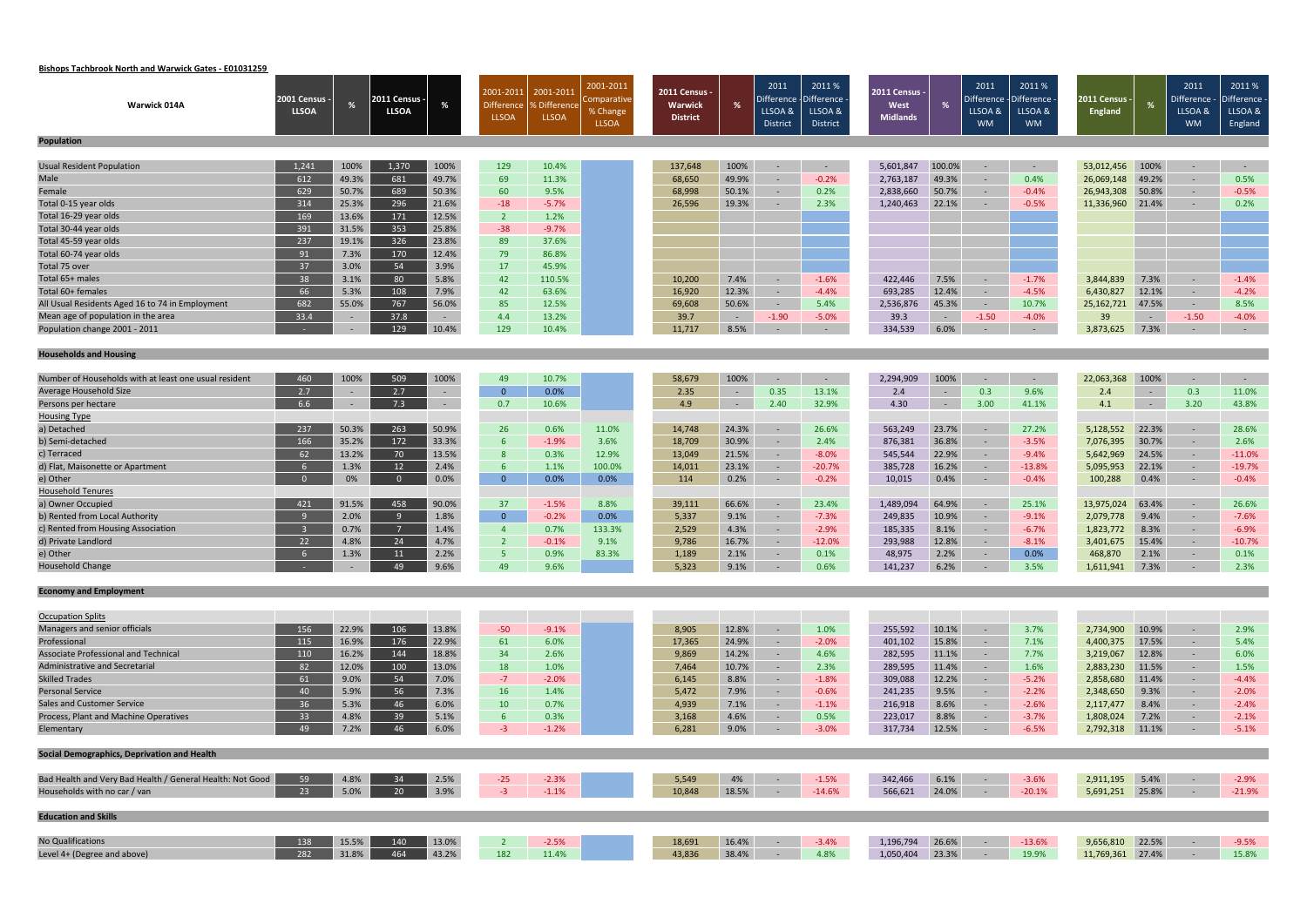# **Bishops Tachbrook South ‐ E01031260**

|                                                           |                               |               |                             |               | 2001-2011               | 2001-2011       | 2001-2011               | 2011 Census -   |                | 2011                  | 2011 %                 | 2011 Census -      |                | 2011                  | 2011%                 |                                 |                | 2011                    | 2011%                 |
|-----------------------------------------------------------|-------------------------------|---------------|-----------------------------|---------------|-------------------------|-----------------|-------------------------|-----------------|----------------|-----------------------|------------------------|--------------------|----------------|-----------------------|-----------------------|---------------------------------|----------------|-------------------------|-----------------------|
| Warwick 014B                                              | 2001 Census -<br><b>LLSOA</b> | %             | :011 Census<br><b>LLSOA</b> | %             | <b>Difference</b>       | % Difference    | Comparative<br>% Change | <b>Warwick</b>  | %              | Difference<br>LLSOA & | -Difference<br>LLSOA & | West               |                | Difference<br>LLSOA & | )ifference<br>LLSOA & | 2011 Census ·<br><b>England</b> |                | Difference ·<br>LLSOA & | Difference<br>LLSOA & |
|                                                           |                               |               |                             |               | <b>LLSOA</b>            | <b>LLSOA</b>    | <b>LLSOA</b>            | <b>District</b> |                | District              | District               | <b>Midlands</b>    |                | <b>WM</b>             | <b>WM</b>             |                                 |                | <b>WM</b>               | England               |
| <b>Population</b>                                         |                               |               |                             |               |                         |                 |                         |                 |                |                       |                        |                    |                |                       |                       |                                 |                |                         |                       |
|                                                           |                               |               |                             |               |                         |                 |                         |                 |                |                       |                        |                    |                |                       |                       |                                 |                |                         |                       |
| <b>Usual Resident Population</b>                          | 1,273                         | 100%          | 1,188                       | 100%          | $-85$                   | $-6.7%$         |                         | 137,648         | 100%           | $\sim$                | $\sim$ $ \sim$         | 5,601,847          | 100.0%         | $\sim$                | $\sim 100$            | 53,012,456                      | 100%           | $\sim$                  | $\sim 100$            |
| Male                                                      | 645                           | 50.7%         | 593                         | 49.9%         | $-52$                   | $-8.1%$         |                         | 68,650          | 49.9%          | $\sim$                | 0.0%                   | 2,763,187          | 49.3%          | $\sim$                | 0.6%                  | 26,069,148                      | 49.2%          | $\sim$                  | 0.7%                  |
| Female                                                    | 626                           | 49.2%         | 595                         | 50.1%         | $-31$                   | $-5.0%$         |                         | 68,998          | 50.1%          | $\sim$                | $0.0\%$                | 2,838,660          | 50.7%          | $\sim$                | $-0.6%$               | 26,943,308                      | 50.8%          | $\sim$                  | $-0.7%$               |
| Total 0-15 year olds                                      | 248                           | 19.5%         | 217                         | 18.3%         | $-31$                   | $-12.5%$        |                         | 26,596          | 19.3%          | $\sim$                | $-1.1%$                | 1,240,463          | 22.1%          | $\sim$                | $-3.9%$               | 11,336,960                      | 21.4%          | $\sim$                  | $-3.1%$               |
| Total 16-29 year olds                                     | 174                           | 13.7%         | 152                         | 12.8%         | $-22$                   | $-12.6%$        |                         |                 |                |                       |                        |                    |                |                       |                       |                                 |                |                         |                       |
| Total 30-44 year olds                                     | 307                           | 24.1%         | 236                         | 19.9%         | $-71$                   | $-23.1%$        |                         |                 |                |                       |                        |                    |                |                       |                       |                                 |                |                         |                       |
| Total 45-59 year olds                                     | 241                           | 18.9%         | 255                         | 21.5%         | 14                      | 5.8%            |                         |                 |                |                       |                        |                    |                |                       |                       |                                 |                |                         |                       |
| Total 60-74 year olds                                     | 211                           | 16.6%         | 220                         | 18.5%         | 9                       | 4.3%            |                         |                 |                |                       |                        |                    |                |                       |                       |                                 |                |                         |                       |
| Total 75 over                                             | 92                            | 7.2%          | 108                         | 9.1%          | <b>16</b>               | 17.4%           |                         |                 |                |                       |                        |                    |                |                       |                       |                                 |                |                         |                       |
| Total 65+ males                                           | 105                           | 8.2%          | 115                         | 9.7%          | 10                      | 9.5%            |                         | 10,200          | 7.4%           | $\sim$                | 2.3%                   | 422,446            | 7.5%           | $\sim$                | 2.1%                  | 3,844,839                       | 7.3%           | $\sim$                  | 2.4%                  |
| Total 60+ females                                         | 161                           | 12.6%         | 180                         | 15.2%         | 19                      | 11.8%           |                         | 16,920          | 12.3%          | $\sim$                | 2.9%                   | 693,285            | 12.4%          | $\sim$                | 2.8%                  | 6,430,827                       | 12.1%          | $\sim$                  | 3.0%                  |
| All Usual Residents Aged 16 to 74 in Employment           | 659                           | 51.8%         | 602                         | 50.7%         | $-57$                   | $-8.6%$         |                         | 69,608          | 50.6%          | $\sim$                | 0.1%                   | 2,536,876          | 45.3%          | $\sim$                | 5.4%                  | 25,162,721                      | 47.5%          | $\sim$                  | 3.2%                  |
| Mean age of population in the area                        | 40.4                          | $\sim$        | 42.7                        | $\sim$        | 2.3                     | 5.7%            |                         | 39.7            | $\sim$ $ \sim$ | 3.00                  | 7.0%                   | 39.3               | $\sim$         | 3.40                  | 8.0%                  | 39                              | $\sim$ $ \sim$ | 3.40                    | 8.0%                  |
| Population change 2001 - 2011                             |                               | $\sim$        | $-85$                       | $-6.7%$       | $-85$                   | $-6.7%$         |                         | 11,717          | 8.5%           | $\sim$                | $\sim$                 | 334,539            | 6.0%           | $\sim$                | $\sim$                | 3,873,625                       | 7.3%           | $\sim$                  | $\sim$ $-$            |
| <b>Households and Housing</b>                             |                               |               |                             |               |                         |                 |                         |                 |                |                       |                        |                    |                |                       |                       |                                 |                |                         |                       |
|                                                           |                               |               |                             |               |                         |                 |                         |                 |                |                       |                        |                    |                |                       |                       |                                 |                |                         |                       |
| Number of Households with at least one usual resident     | 515                           | 100%          | 512                         | 100%          | $-3$                    | $-0.6%$         |                         | 58,679          | 100%           | $\sim$                | $\sim$                 | 2,294,909          | 100%           |                       | $\sim$ $-$            | 22,063,368                      | 100%           | $\sim$                  | $\sim$ $-$            |
| Average Household Size                                    | 2.45                          |               | 2.32                        | $\sim$        | $-0.13$                 | $-5.3%$         |                         | 2.35            | $\sim$         | $-0.03$               | $-1.1%$                | 2.4                | $\sim$         | $-0.1$                | $-5.2%$               | 2.4                             | $\sim$ $ \sim$ | $-0.1$                  | $-3.6%$               |
| Persons per hectare                                       | 1.01                          | $\sim$        | 1.06                        | $\sim$        | 0.05                    | 5.0%            |                         | 4.9             | ÷              | $-3.84$               | $-362.3%$              | 4.30               | $\sim$ $ \sim$ | $-3.24$               | $-305.7%$             | 4.1                             | $\sim 100$     | $-3.04$                 | $-286.8%$             |
| <b>Housing Type</b>                                       |                               |               |                             |               |                         |                 |                         |                 |                |                       |                        |                    |                |                       |                       |                                 |                |                         |                       |
| a) Detached                                               | 73                            | 13.9%         | 79                          | 15.3%         | $6^{\circ}$             | 1.4%            | 8.2%                    | 14,748          | 24.3%          | $\sim$                | $-9.0%$                | 563,249            | 23.7%          | $\sim$                | $-8.4%$               | 5,128,552                       | 22.3%          | $\sim$                  | $-7.0%$               |
| b) Semi-detached                                          | 302                           | 57.4%         | 296                         | 57.1%         | $-6$                    | $-0.3%$         | $-2.0%$                 | 18,709          | 30.9%          | $\sim$                | 26.2%                  | 876,381            | 36.8%          | $\sim$                | 20.3%                 | 7,076,395                       | 30.7%          | $\sim$                  | 26.4%                 |
| c) Terraced                                               | 122                           | 23.2%         | 118                         | 22.8%         | $-4$                    | $-0.4%$         | $-3.3%$                 | 13,049          | 21.5%          | $\sim$                | 1.3%                   | 545,544            | 22.9%          | $\sim$                | $-0.1%$               | 5,642,969                       | 24.5%          | $\sim$                  | $-1.7%$               |
| d) Flat, Maisonette or Apartment                          | 22                            | 4.2%          | 25                          | 4.8%          | $\overline{\mathbf{3}}$ | 0.6%            | 13.6%                   | 14,011          | 23.1%          | $\sim$                | $-18.3%$               | 385,728            | 16.2%          | $\sim$                | $-11.4\%$             | 5,095,953                       | 22.1%          | $\sim$                  | $-17.3%$              |
| e) Other                                                  | - 5                           | 1%            | $\overline{0}$              | 0.0%          | $-5$                    | $-1.0%$         | $-100.0%$               | 114             | 0.2%           | $\sim$                | $-0.2%$                | 10,015             | 0.4%           | $\sim$                | $-0.4%$               | 100,288                         | 0.4%           | $\sim$                  | $-0.4%$               |
| <b>Household Tenures</b>                                  |                               |               |                             |               |                         |                 |                         |                 |                |                       |                        |                    |                |                       |                       |                                 |                |                         |                       |
| a) Owner Occupied<br>b) Rented from Local Authority       | 396                           | 76.9%         | 374                         | 73.0%         | $-22$                   | $-3.9%$         | $-5.6%$                 | 39,111          | 66.6%          | $\sim$                | 6.4%                   | 1,489,094          | 64.9%          | $\sim$                | 8.1%                  | 13,975,024                      | 63.4%          | $\sim$                  | 9.6%                  |
| c) Rented from Housing Association                        | 80<br>15                      | 15.5%<br>2.9% | 74<br>16                    | 14.0%<br>3.0% | $-6$<br>$\vert 1 \vert$ | $-1.5%$<br>0.1% | $-7.5%$<br>6.7%         | 5,337           | 9.1%           | $\sim$                | 4.9%<br>$-1.3%$        | 249,835            | 10.9%<br>8.1%  | $\sim$                | 3.1%<br>$-5.1%$       | 2,079,778                       | 9.4%           | $\sim$ $-$              | 4.6%<br>$-5.3%$       |
| d) Private Landlord                                       | 11                            | 2.1%          | 30 <sup>°</sup>             | 6.0%          | 19                      | 3.9%            | 172.7%                  | 2,529<br>9,786  | 4.3%<br>16.7%  | $\sim$<br>$\sim$      | $-10.7%$               | 185,335<br>293,988 | 12.8%          | $\sim$<br>$\sim$      | $-6.8%$               | 1,823,772<br>3,401,675          | 8.3%<br>15.4%  | $\sim$                  | $-9.4%$               |
| e) Other                                                  | 20                            | 3.9%          | 18                          | 4.0%          | $-2$                    | 0.1%            | $-10.0%$                | 1,189           | 2.1%           |                       | 1.9%                   | 48,975             | 2.2%           | $\sim$                | 1.8%                  | 468,870                         | 2.1%           | $\sim$<br>$\sim$        | 1.9%                  |
| <b>Household Change</b>                                   |                               |               | $-3$                        | $-0.6%$       | -2.                     | $-0.6%$         |                         | 5,323           | 9.1%           |                       | $-9.7%$                | 141,237            | 6.2%           |                       | $-6.7%$               | 1,611,941 7.3%                  |                |                         | $-7.9%$               |
|                                                           |                               |               |                             |               |                         |                 |                         |                 |                |                       |                        |                    |                |                       |                       |                                 |                |                         |                       |
| <b>Economy and Employment</b>                             |                               |               |                             |               |                         |                 |                         |                 |                |                       |                        |                    |                |                       |                       |                                 |                |                         |                       |
| <b>Occupation Splits</b>                                  |                               |               |                             |               |                         |                 |                         |                 |                |                       |                        |                    |                |                       |                       |                                 |                |                         |                       |
| Managers and senior officials                             | 100                           | 15.2%         | 50                          | 8.0%          | $-50$                   | $-7.2%$         |                         | 8,905           | 12.8%          | $\sim$                | $-4.8%$                | 255,592            | 10.1%          | $\sim$                | $-2.1%$               | 2,734,900                       | 10.9%          | $\sim$                  | $-2.9%$               |
| Professional                                              | 65                            | 9.9%          | 98                          | 16.0%         | 33                      | 6.1%            |                         | 17,365          | 24.9%          | $\sim$                | $-8.9%$                | 401,102            | 15.8%          | $\sim$                | 0.2%                  | 4,400,375                       | 17.5%          | $\sim$                  | $-1.5%$               |
| <b>Associate Professional and Technical</b>               | 72                            | 11.0%         | 78                          | 13.0%         | 6 <sup>1</sup>          | 2.0%            |                         | 9,869           | 14.2%          | $\sim$                | $-1.2%$                | 282,595            | 11.1%          | $\sim$                | 1.9%                  | 3,219,067                       | 12.8%          | $\sim$                  | 0.2%                  |
| Administrative and Secretarial                            | 84                            | 12.8%         | 86                          | 14.0%         | $\overline{2}$          | 1.2%            |                         | 7,464           | 10.7%          | $\sim$ $-$            | 3.3%                   | 289,595            | 11.4%          | $\sim$ $ \sim$        | 2.6%                  | 2,883,230                       | 11.5%          | $\sim$                  | 2.5%                  |
| <b>Skilled Trades</b>                                     | 82                            | 12.5%         | 80                          | 13.0%         | $-2$                    | 0.5%            |                         | 6,145           | 8.8%           | $\sim$                | 4.2%                   | 309,088            | 12.2%          | $\sim$                | 0.8%                  | 2,858,680                       | 11.4%          | $\sim$                  | 1.6%                  |
| <b>Personal Service</b>                                   | 59                            | 9.0%          | 49                          | 8.0%          | $-10$                   | $-1.0%$         |                         | 5,472           | 7.9%           | $\sim$                | 0.1%                   | 241,235            | 9.5%           | $\sim$                | $-1.5%$               | 2,348,650                       | 9.3%           | $\sim$                  | $-1.3%$               |
| <b>Sales and Customer Service</b>                         | 33                            | 5.0%          | 49                          | 8.0%          | <b>16</b>               | 3.0%            |                         | 4,939           | 7.1%           | $\sim$                | 0.9%                   | 216,918            | 8.6%           | $\sim$                | $-0.6%$               | 2,117,477                       | 8.4%           | $\sim$                  | $-0.4%$               |
| Process, Plant and Machine Operatives                     | 64                            | 9.8%          | 34                          | 6.0%          | $-30$                   | $-3.8%$         |                         | 3,168           | 4.6%           | $\sim$                | 1.4%                   | 223,017            | 8.8%           | $\sim$                | $-2.8%$               | 1,808,024                       | 7.2%           | $\sim$                  | $-1.2%$               |
| Elementary                                                | 99                            | 15.1%         | 78                          | 13.0%         | $-21$                   | $-2.1%$         |                         | 6,281           | 9.0%           | $\sim$ $-$            | 4.0%                   | 317,734            | 12.5%          | $\sim$ $-$            | 0.5%                  | 2,792,318                       | 11.1%          | $\sim$ $-$              | 1.9%                  |
|                                                           |                               |               |                             |               |                         |                 |                         |                 |                |                       |                        |                    |                |                       |                       |                                 |                |                         |                       |
| Social Demographics, Deprivation and Health               |                               |               |                             |               |                         |                 |                         |                 |                |                       |                        |                    |                |                       |                       |                                 |                |                         |                       |
| Bad Health and Very Bad Health / General Health: Not Good | 111                           | 8.7%          | 63                          | 5.3%          | $-48$                   | $-3.4%$         |                         | 5,549           | 4%             | $\sim$ $-$            | 1.3%                   | 342,466            | 6.1%           | $\sim$ $-$            | $-0.8%$               | 2,911,195 5.4%                  |                | $\sim$ $-$              | $-0.1%$               |
| Households with no car / van                              | 60                            | 11.7%         | 60                          | 11.7%         | $\overline{0}$          | 0.0%            |                         | 10,848          | 18.5%          | $\sim$                | $-6.8%$                | 566,621            | 24.0%          | $\sim$ $-$            | $-12.3%$              | 5,691,251 25.8%                 |                | $\sim$                  | $-14.1%$              |
| <b>Education and Skills</b>                               |                               |               |                             |               |                         |                 |                         |                 |                |                       |                        |                    |                |                       |                       |                                 |                |                         |                       |
|                                                           |                               |               |                             |               |                         |                 |                         |                 |                |                       |                        |                    |                |                       |                       |                                 |                |                         |                       |
| No Qualifications                                         | 290                           | 31.0%         | 238                         | 24.5%         | $-52$                   | $-6.5%$         |                         | 18,691          | 16.4%          | $\sim$                | 8.1%                   | 1,196,794          | 26.6%          | $\sim$                | $-2.1%$               | 9,656,810                       | 22.5%          | $\sim$                  | 2.0%                  |
| Level 4+ (Degree and above)                               | 141                           | 15.1%         | 260                         | 26.80%        | 119                     | 11.7%           |                         | 43,836          | 38.4%          | $\sim$ $ \sim$        | $-11.6%$               | 1,050,404          | 23.3%          | $\sim$ $-$            | 3.5%                  | 11,769,361 27.4%                |                | $\sim$                  | $-0.6%$               |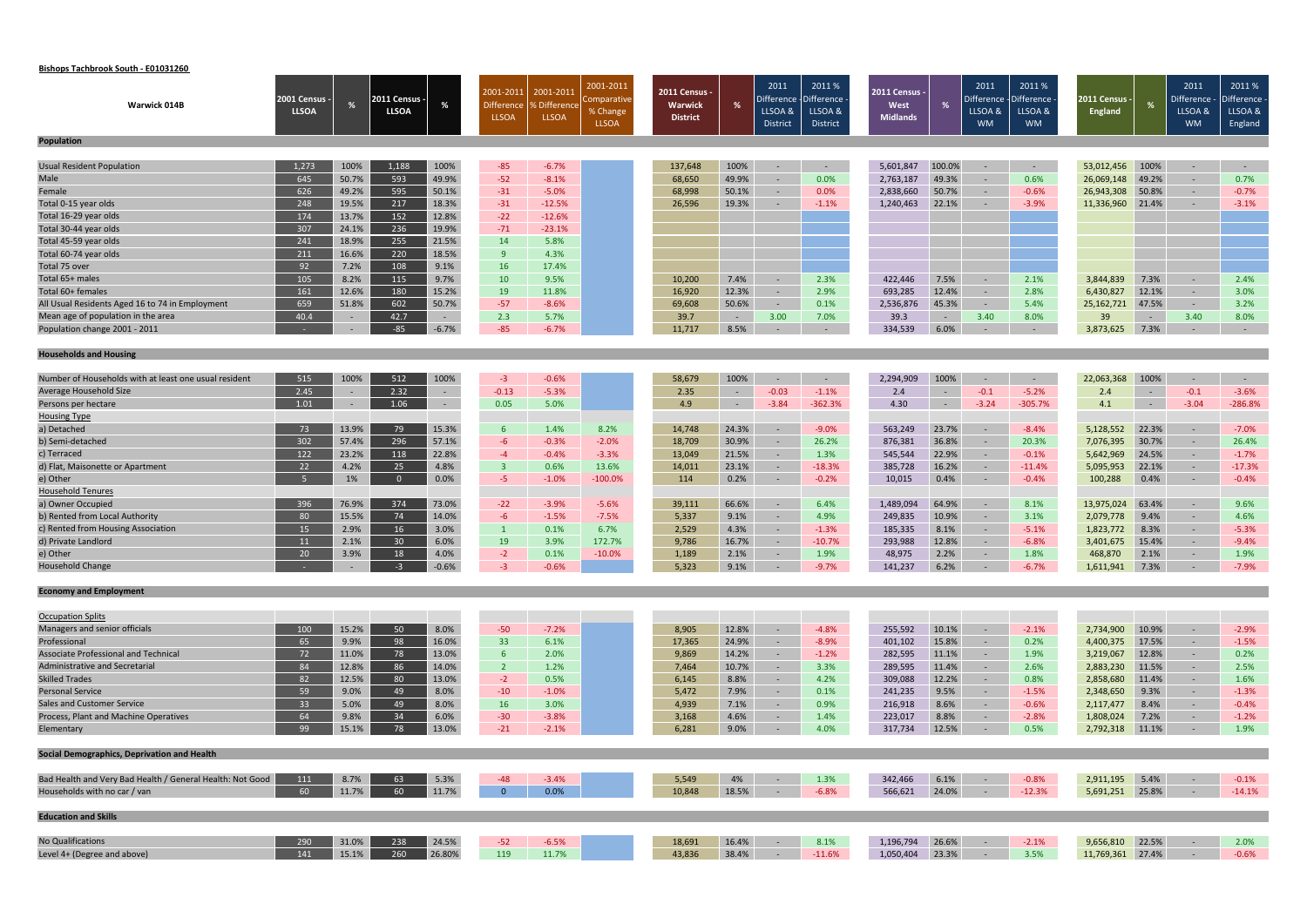# **Budbrooke, Norton Lindsey & Hampton‐on‐the‐Hill ‐ E01031267**

| <b>Warwick 014C</b>                                       | 2001 Census -<br><b>LLSOA</b> | %     | 2011 Census -<br><b>LLSOA</b> | %          | 2001-2011<br><b>Difference</b><br><b>LLSOA</b> | 2001-201<br>% Difference<br><b>LLSOA</b> | 2001-2011<br>omparative<br>% Change<br><b>LLSOA</b> | 2011 Census -<br>Warwick<br><b>District</b> | %              | 2011<br>LLSOA &<br><b>District</b> | 2011%<br>Difference - Difference<br>LLSOA &<br>District | <b>2011 Census -</b><br>West<br><b>Midlands</b> | %          | 2011<br>)ifference<br>LLSOA &<br><b>WM</b> | 2011%<br>Difference<br>LLSOA &<br><b>WM</b> | 2011 Census -<br><b>England</b> | %              | 2011<br>Difference - Difference<br>LLSOA &<br><b>WM</b> | 2011%<br>LLSOA &<br>England |
|-----------------------------------------------------------|-------------------------------|-------|-------------------------------|------------|------------------------------------------------|------------------------------------------|-----------------------------------------------------|---------------------------------------------|----------------|------------------------------------|---------------------------------------------------------|-------------------------------------------------|------------|--------------------------------------------|---------------------------------------------|---------------------------------|----------------|---------------------------------------------------------|-----------------------------|
| Population                                                |                               |       |                               |            |                                                |                                          |                                                     |                                             |                |                                    |                                                         |                                                 |            |                                            |                                             |                                 |                |                                                         |                             |
| Usual Resident Population                                 | 1,858                         | 100%  | 1,776                         | 100%       | $-82$                                          | $-4.4%$                                  |                                                     | 137,648                                     | 100%           | $\sim$                             | $\sim$                                                  | 5,601,847                                       | 100.0%     | $\sim$                                     | $\sim$ $-$                                  | 53,012,456                      | 100%           | $\sim$ $-$                                              | $\sim$ $-$                  |
| Male                                                      | 918                           | 49.4% | 879                           | 49.5%      | $-39$                                          | $-4.2%$                                  |                                                     | 68,650                                      | 49.9%          | $\sim$                             | $-0.4%$                                                 | 2,763,187                                       | 49.3%      |                                            | 0.2%                                        | 26,069,148                      | 49.2%          | $\sim$                                                  | 0.3%                        |
| Female                                                    | 940                           | 50.6% | 897                           | 50.5%      | $-43$                                          | $-4.6%$                                  |                                                     | 68,998                                      | 50.1%          | $\sim$                             | 0.4%                                                    | 2,838,660                                       | 50.7%      | $\sim$                                     | $-0.2%$                                     | 26,943,308                      | 50.8%          | $\sim$                                                  | $-0.3%$                     |
| Total 0-15 year olds                                      | 328                           | 17.7% | 277                           | 15.6%      | $-51$                                          | $-15.5%$                                 |                                                     | 26,596                                      | 19.3%          | $\sim$                             | $-3.7%$                                                 | 1,240,463                                       | 22.1%      | $\sim$                                     | $-6.5%$                                     | 11,336,960                      | 21.4%          | $\sim$                                                  | $-5.8%$                     |
| Total 16-29 year olds                                     | 241                           | 13.0% | 197                           | 11.1%      | $-44$                                          | $-18.3%$                                 |                                                     |                                             |                |                                    |                                                         |                                                 |            |                                            |                                             |                                 |                |                                                         |                             |
| Total 30-44 year olds                                     | 403                           | 21.7% | 305                           | 17.2%      | $-98$                                          | $-24.3%$                                 |                                                     |                                             |                |                                    |                                                         |                                                 |            |                                            |                                             |                                 |                |                                                         |                             |
| Total 45-59 year olds                                     | 540                           | 29.1% | 424                           | 23.9%      | $-116$                                         | $-21.5%$                                 |                                                     |                                             |                |                                    |                                                         |                                                 |            |                                            |                                             |                                 |                |                                                         |                             |
| Total 60-74 year olds                                     | 232                           | 12.5% | 413                           | 23.3%      | 181                                            | 78.0%                                    |                                                     |                                             |                |                                    |                                                         |                                                 |            |                                            |                                             |                                 |                |                                                         |                             |
| Total 75 over                                             | 113                           | 6.1%  | 160                           | 9.0%       | 47                                             | 41.6%                                    |                                                     |                                             |                |                                    |                                                         |                                                 |            |                                            |                                             |                                 |                |                                                         |                             |
| Total 65+ males                                           | 115                           | 6.2%  | 188                           | 10.6%      | 73                                             | 63.5%                                    |                                                     | 10,200                                      | 7.4%           | $\sim$                             | 3.2%                                                    | 422,446                                         | 7.5%       | $\sim$                                     | 3.0%                                        | 3,844,839                       | 7.3%           | $\sim$                                                  | 3.3%                        |
| Total 60+ females                                         | 185                           | 10.0% | 304                           | 17.1%      | 119                                            | 64.3%                                    |                                                     | 16,920                                      | 12.3%          | $\sim$                             | 4.8%                                                    | 693,285                                         | 12.4%      | $\sim$                                     | 4.7%                                        | 6,430,827                       | 12.1%          | $\sim$                                                  | 5.0%                        |
| All Usual Residents Aged 16 to 74 in Employment           | 1,068                         | 57.5% | 928                           | 52.3%      | $-140$                                         | $-13.1%$                                 |                                                     | 69,608                                      | 50.6%          | $\sim$                             | 1.7%                                                    | 2,536,876                                       | 45.3%      | $\sim$                                     | 7.0%                                        | 25, 162, 721                    | 47.5%          | $\sim$                                                  | 4.8%                        |
| Mean age of population in the area                        | 40.8                          |       | 45.2                          | $\sim$     | 4.4                                            | 10.8%                                    |                                                     | 39.7                                        | $\sim$ $ \sim$ | 5.50                               | 12.2%                                                   | 39.3                                            | $\sim$ $-$ | 5.90                                       | 13.1%                                       | 39                              | $\sim$ $ \sim$ | 5.90                                                    | 13.1%                       |
| Population change 2001 - 2011                             |                               |       | $-82$                         | $-4.4%$    | $-82$                                          | $-4.4%$                                  |                                                     | 11,717                                      | 8.5%           | $\sim$                             | $\sim$                                                  | 334,539                                         | 6.0%       | $\sim$                                     | $\sim$                                      | 3,873,625                       | 7.3%           | $\sim$                                                  | $\sim$ $-$                  |
|                                                           |                               |       |                               |            |                                                |                                          |                                                     |                                             |                |                                    |                                                         |                                                 |            |                                            |                                             |                                 |                |                                                         |                             |
| <b>Households and Housing</b>                             |                               |       |                               |            |                                                |                                          |                                                     |                                             |                |                                    |                                                         |                                                 |            |                                            |                                             |                                 |                |                                                         |                             |
|                                                           |                               |       |                               |            |                                                |                                          |                                                     |                                             |                |                                    |                                                         |                                                 |            |                                            |                                             |                                 |                |                                                         |                             |
| Number of Households with at least one usual resident     | 722                           | 100%  | 736                           | 100%       | 14                                             | 1.9%                                     |                                                     | 58,679                                      | 100%           | $\sim$                             | $\sim$                                                  | 2,294,909                                       | 100%       |                                            | $\sim$ $-$                                  | 22,063,368                      | 100%           | $\sim$                                                  | $\sim$                      |
| Average Household Size                                    | 2.57                          |       | 2.41                          | $\sim$     | $-0.16$                                        | $-6.2%$                                  |                                                     | 2.35                                        | $\sim$ $ \sim$ | 0.07                               | 2.8%                                                    | 2.4                                             | $\sim$     | 0.0                                        | $-1.2%$                                     | 2.4                             | $\sim$ $-$     | 0.0                                                     | 0.4%                        |
| Persons per hectare                                       | 1.65                          |       | 1.6                           | $\sim$ $-$ | $-0.05$                                        | $-3.0%$                                  |                                                     | 4.9                                         | $\sim$         | $-3.30$                            | $-206.3%$                                               | 4.30                                            | $\sim$ $-$ | $-2.70$                                    | $-168.8%$                                   | 4.1                             | $\sim$ $-$     | $-2.50$                                                 | $-156.3%$                   |
| <b>Housing Type</b>                                       |                               |       |                               |            |                                                |                                          |                                                     |                                             |                |                                    |                                                         |                                                 |            |                                            |                                             |                                 |                |                                                         |                             |
| a) Detached                                               | 503                           | 68.3% | 500                           | 66.5%      | $-3$                                           | $-1.8%$                                  | $-0.6%$                                             | 14,748                                      | 24.3%          | $\sim$                             | 42.2%                                                   | 563,249                                         | 23.7%      | $\sim$                                     | 42.8%                                       | 5,128,552                       | 22.3%          | $\sim$                                                  | 44.2%                       |
| b) Semi-detached                                          | 188                           | 25.5% | 194                           | 25.8%      | $6\overline{6}$                                | 0.3%                                     | 3.2%                                                | 18,709                                      | 30.9%          | $\sim$                             | $-5.1%$                                                 | 876,381                                         | 36.8%      | $\sim$ $-$                                 | $-11.0%$                                    | 7,076,395                       | 30.7%          | $\sim$                                                  | $-4.9%$                     |
| c) Terraced                                               | 34                            | 4.6%  | 48                            | 6.4%       | 14                                             | 1.8%                                     | 41.2%                                               | 13,049                                      | 21.5%          | $\sim$                             | $-15.1%$                                                | 545,544                                         | 22.9%      | $\sim$                                     | $-16.5%$                                    | 5,642,969                       | 24.5%          | $\sim$                                                  | $-18.1%$                    |
| d) Flat, Maisonette or Apartment                          | $\overline{4}$                | 0.5%  | $\overline{\mathbf{3}}$       | 0.4%       | $-1$                                           | $-0.1%$                                  | $-25.0%$                                            | 14,011                                      | 23.1%          | $\sim$                             | $-22.7%$                                                | 385,728                                         | 16.2%      | $\sim$                                     | $-15.8%$                                    | 5,095,953                       | 22.1%          | $\sim$                                                  | $-21.7%$                    |
| e) Other                                                  |                               | 0.5%  | $\overline{7}$                | 0.9%       | $\overline{3}$                                 | 0.4%                                     | 75.0%                                               | 114                                         | 0.2%           | $\sim$                             | 0.7%                                                    | 10,015                                          | 0.4%       | $\sim$                                     | 0.5%                                        | 100,288                         | 0.4%           | $\sim$                                                  | 0.5%                        |
| <b>Household Tenures</b>                                  |                               |       |                               |            |                                                |                                          |                                                     |                                             |                |                                    |                                                         |                                                 |            |                                            |                                             |                                 |                |                                                         |                             |
| a) Owner Occupied                                         | 656                           | 90.9% | 658                           | 89.4%      | $\overline{2}$                                 | $-1.5%$                                  | 0.3%                                                | 39,111                                      | 66.6%          | $\sim$                             | 22.8%                                                   | 1,489,094                                       | 64.9%      | $\sim$                                     | 24.5%                                       | 13,975,024                      | 63.4%          | $\sim$                                                  | 26.0%                       |
| b) Rented from Local Authority                            | - 8                           | 1.1%  | 11                            | 1.5%       | $\overline{3}$                                 | 0.4%                                     | 37.5%                                               | 5,337                                       | 9.1%           | $\sim$                             | $-7.6%$                                                 | 249,835                                         | 10.9%      | $\sim$                                     | $-9.4%$                                     | 2,079,778                       | 9.4%           | $\sim$                                                  | $-7.9%$                     |
| c) Rented from Housing Association                        | $\overline{4}$                | 0.6%  |                               | 1.0%       | $\overline{3}$                                 | 0.4%                                     | 75.0%                                               | 2,529                                       | 4.3%           | $\sim$                             | $-3.3%$                                                 | 185,335                                         | 8.1%       |                                            | $-7.1%$                                     | 1,823,772                       | 8.3%           | $\sim$                                                  | $-7.3%$                     |
| d) Private Landlord                                       | 38                            | 5.3%  | 50                            | 6.8%       | 12                                             | 1.5%                                     | 31.6%                                               | 9,786                                       | 16.7%          | $\sim$                             | $-9.9%$                                                 | 293,988                                         | 12.8%      | $\sim$                                     | $-6.0%$                                     | 3,401,675                       | 15.4%          | $\sim$                                                  | $-8.6%$                     |
| e) Other<br><b>Household Change</b>                       | 16                            | 2.2%  | 10 <sup>°</sup>               | 1.4%       | $-6$                                           | $-0.8%$                                  | $-37.5%$                                            | 1,189                                       | 2.1%           |                                    | $-0.7%$                                                 | 48,975                                          | 2.2%       |                                            | $-0.8%$                                     | 468,870                         | 2.1%           | $\sim$                                                  | $-0.7%$                     |
|                                                           |                               |       | 14 1.9%                       |            | 14                                             | 1.9%                                     |                                                     | 5,323                                       | 9.1%           | <b>Service Control</b>             | $-7.2%$                                                 | 141,237                                         | 6.2%       |                                            | $-4.3\%$                                    | 1,611,941 7.3%                  |                | $-5.4\%$                                                |                             |
| <b>Economy and Employment</b>                             |                               |       |                               |            |                                                |                                          |                                                     |                                             |                |                                    |                                                         |                                                 |            |                                            |                                             |                                 |                |                                                         |                             |
|                                                           |                               |       |                               |            |                                                |                                          |                                                     |                                             |                |                                    |                                                         |                                                 |            |                                            |                                             |                                 |                |                                                         |                             |
| <b>Occupation Splits</b>                                  |                               |       |                               |            |                                                |                                          |                                                     |                                             |                |                                    |                                                         |                                                 |            |                                            |                                             |                                 |                |                                                         |                             |
| Managers and senior officials                             | 218                           | 20.4% | 142                           | 15.3%      | $-76$                                          | $-5.1%$                                  |                                                     | 8,905                                       | 12.8%          | $\sim$                             | 2.5%                                                    | 255,592                                         | 10.1%      | $\sim$ $-$                                 | 5.2%                                        | 2,734,900                       | 10.9%          | $\sim$                                                  | 4.4%                        |
| Professional                                              | 174                           | 16.3% | 210                           | 22.6%      | 36                                             | 6.3%                                     |                                                     | 17,365                                      | 24.9%          | $\sim$                             | $-2.3%$                                                 | 401,102                                         | 15.8%      | $\sim$                                     | 6.8%                                        | 4,400,375                       | 17.5%          | $\sim$                                                  | 5.1%                        |
| Associate Professional and Technical                      | 166                           | 15.5% | 121                           | 13.0%      | $-45$                                          | $-2.5%$                                  |                                                     | 9,869                                       | 14.2%          | $\sim$                             | $-1.2%$                                                 | 282,595                                         | 11.1%      | $\sim$                                     | 1.9%                                        | 3,219,067                       | 12.8%          | $\sim$                                                  | 0.2%                        |
| <b>Administrative and Secretarial</b>                     | 157                           | 14.7% | 109                           | 11.7%      | $-48$                                          | $-3.0%$                                  |                                                     | 7,464                                       | 10.7%          | $\sim$ $-$                         | 1.0%                                                    | 289,595                                         | 11.4%      | $\sim$                                     | 0.3%                                        | 2,883,230                       | 11.5%          | $\sim$                                                  | 0.2%                        |
| <b>Skilled Trades</b>                                     | 111                           | 10.4% | 110                           | 11.9%      | $-1$                                           | 1.5%                                     |                                                     | 6,145                                       | 8.8%           | $\sim$                             | 3.1%                                                    | 309,088                                         | 12.2%      | $\sim$                                     | $-0.3%$                                     | 2,858,680                       | 11.4%          | $\sim$                                                  | 0.5%                        |
| <b>Personal Service</b>                                   | 68                            | 6.4%  | 69                            | 7.4%       | $\vert 1 \vert$                                | 1.0%                                     |                                                     | 5,472                                       | 7.9%           | $\sim$ $-$                         | $-0.5%$                                                 | 241,235                                         | 9.5%       | $\sim$ $ \sim$                             | $-2.1%$                                     | 2,348,650                       | 9.3%           | $\sim$                                                  | $-1.9%$                     |
| <b>Sales and Customer Service</b>                         | 46                            | 4.3%  | 66                            | 7.1%       | 20                                             | 2.8%                                     |                                                     | 4,939                                       | 7.1%           | $\sim$ $^{-1}$                     | 0.0%                                                    | 216,918                                         | 8.6%       | $\sim$                                     | $-1.5%$                                     | 2,117,477                       | 8.4%           | $\sim$                                                  | $-1.3%$                     |
| Process, Plant and Machine Operatives                     | 40                            | 3.7%  | 42                            | 4.5%       | $\overline{2}$                                 | 0.8%                                     |                                                     | 3,168                                       | 4.6%           | $\sim$                             | $-0.1%$                                                 | 223,017                                         | 8.8%       | $\sim$                                     | $-4.3%$                                     | 1,808,024                       | 7.2%           | $\sim$                                                  | $-2.7%$                     |
| Elementary                                                | 89                            | 8.3%  | 59                            | 6.4%       | $-30$                                          | $-1.9%$                                  |                                                     | 6,281                                       | 9.0%           | $\sim$                             | $-2.6%$                                                 | 317,734                                         | 12.5%      | $\sim$ $-$                                 | $-6.1%$                                     | 2,792,318 11.1%                 |                | $\sim$ $-$                                              | $-4.7%$                     |
|                                                           |                               |       |                               |            |                                                |                                          |                                                     |                                             |                |                                    |                                                         |                                                 |            |                                            |                                             |                                 |                |                                                         |                             |
| Social Demographics, Deprivation and Health               |                               |       |                               |            |                                                |                                          |                                                     |                                             |                |                                    |                                                         |                                                 |            |                                            |                                             |                                 |                |                                                         |                             |
| Bad Health and Very Bad Health / General Health: Not Good | 105                           | 5.7%  | 66                            | 3.7%       | $-39$                                          | $-2.0%$                                  |                                                     | 5,549                                       | 4%             | $\sim$                             | $-0.3%$                                                 | 342,466                                         | 6.1%       |                                            | $-2.4%$                                     | 2,911,195                       | 5.4%           | $\sim$                                                  | $-1.7%$                     |
| Households with no car / van                              | 30 <sup>°</sup>               | 4.2%  | 38                            | 5.2%       |                                                | 1.0%                                     |                                                     | 10,848                                      | 18.5%          | $\sim$                             | $-13.3%$                                                | 566,621                                         | 24.0%      | $\sim$                                     | $-18.8%$                                    | 5,691,251 25.8%                 |                | $\sim$                                                  | $-20.6%$                    |
|                                                           |                               |       |                               |            |                                                |                                          |                                                     |                                             |                |                                    |                                                         |                                                 |            |                                            |                                             |                                 |                |                                                         |                             |
| <b>Education and Skills</b>                               |                               |       |                               |            |                                                |                                          |                                                     |                                             |                |                                    |                                                         |                                                 |            |                                            |                                             |                                 |                |                                                         |                             |
| <b>No Qualifications</b>                                  | 230                           | 16.2% | 212                           | 14.1%      | $-18$                                          | $-2.1%$                                  |                                                     | 18,691                                      | 16.4%          | $\sim$ $-$                         | $-2.3%$                                                 | 1,196,794                                       | 26.6%      | $\sim$ $-$                                 | $-12.5%$                                    | 9,656,810                       | 22.5%          | $\sim$                                                  | $-8.4%$                     |
| Level 4+ (Degree and above)                               | 424                           | 29.9% | 593                           | 39.6%      | 169                                            | 9.7%                                     |                                                     | 43,836                                      | 38.4%          | $\sim$ $-$                         | 1.2%                                                    | 1,050,404                                       | 23.3%      | $\sim$                                     | 16.3%                                       | 11,769,361 27.4%                |                | $\sim$ $-$                                              | 12.2%                       |
|                                                           |                               |       |                               |            |                                                |                                          |                                                     |                                             |                |                                    |                                                         |                                                 |            |                                            |                                             |                                 |                |                                                         |                             |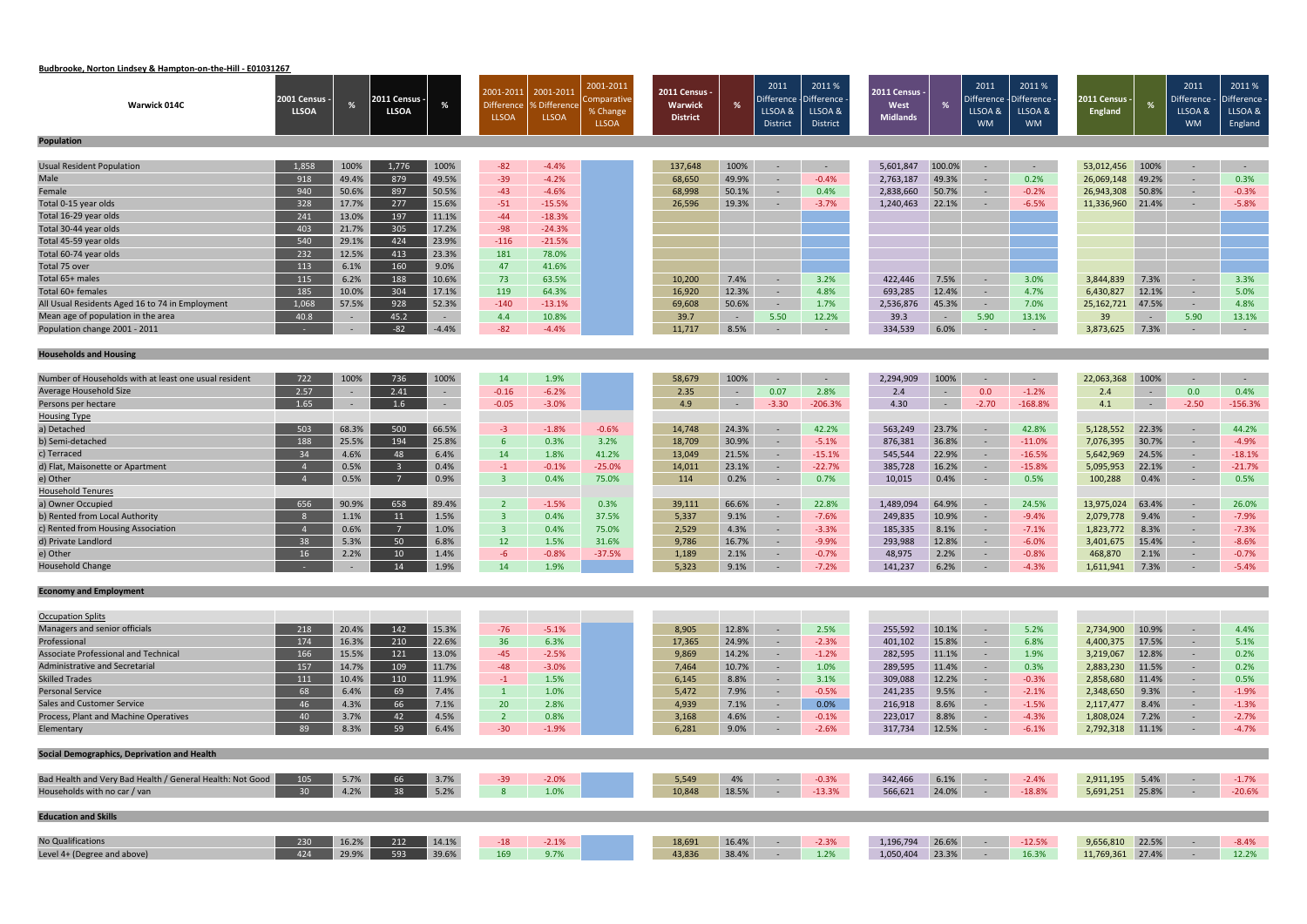#### **Hatton & Hampton Magna ‐ E01031268**

|                                                           |                               |               |                               |                      | 2001-2011         | 2001-2011           | 2001-2011               | <b>2011 Census -</b> |                | 2011                  | 2011%                        | 2011 Census       |                | 2011                  | 2011%                 |                               |                | 2011                         | 2011%                 |
|-----------------------------------------------------------|-------------------------------|---------------|-------------------------------|----------------------|-------------------|---------------------|-------------------------|----------------------|----------------|-----------------------|------------------------------|-------------------|----------------|-----------------------|-----------------------|-------------------------------|----------------|------------------------------|-----------------------|
| Warwick 014D                                              | 2001 Census -<br><b>LLSOA</b> |               | 2011 Census ·<br><b>LLSOA</b> | %                    | <b>Difference</b> | <b>6</b> Difference | Comparative<br>% Change | <b>Warwick</b>       | %              | Difference<br>LLSOA & | <b>Difference</b><br>LLSOA & | West              |                | Difference<br>LLSOA & | Difference<br>LLSOA & | 2011 Census<br><b>England</b> |                | <b>Difference</b><br>LLSOA & | Difference<br>LLSOA & |
|                                                           |                               |               |                               |                      | <b>LLSOA</b>      | LLSOA               | <b>LLSOA</b>            | <b>District</b>      |                | District              | District                     | <b>Midlands</b>   |                | <b>WM</b>             | <b>WM</b>             |                               |                | <b>WM</b>                    | England               |
| <b>Population</b>                                         |                               |               |                               |                      |                   |                     |                         |                      |                |                       |                              |                   |                |                       |                       |                               |                |                              |                       |
|                                                           |                               |               |                               |                      |                   |                     |                         |                      |                |                       |                              |                   |                |                       |                       |                               |                |                              |                       |
| Usual Resident Population                                 | 1,849                         | 100%          | 2,732                         | 100%                 | 883               | 47.8%               |                         | 137,648              | 100%           | $\sim$                | $\sim$ $ \sim$               | 5,601,847         | 100.0%         | $\sim$                | $\sim 100$            | 53,012,456                    | 100%           | $\sim$                       | $\sim$ $ \sim$        |
| Male                                                      | 914                           | 49.4%         | 1,346                         | 49.3%                | 432               | 47.3%               |                         | 68,650               | 49.9%          | $\sim$                | $-0.6%$                      | 2,763,187         | 49.3%          | $\sim$                | $-0.1%$               | 26,069,148                    | 49.2%          | $\sim$                       | 0.1%                  |
| Female                                                    | 935                           | 50.6%         | 1,386                         | 50.7%                | 451               | 48.2%               |                         | 68,998               | 50.1%          | $\sim$                | 0.6%                         | 2,838,660         | 50.7%          | $\sim$                | 0.1%                  | 26,943,308                    | 50.8%          | $\sim$                       | $-0.1%$               |
| Total 0-15 year olds                                      | 399                           | 21.6%         | 666                           | 24.4%                | 267               | 66.9%               |                         | 26,596               | 19.3%          | $\sim$                | 5.1%                         | 1,240,463         | 22.1%          | $\sim$                | 2.2%                  | 11,336,960                    | 21.4%          | $\sim$                       | 3.0%                  |
| Total 16-29 year olds                                     | 292                           | 15.8%         | 316                           | 11.6%                | 24                | 8.2%                |                         |                      |                |                       |                              |                   |                |                       |                       |                               |                |                              |                       |
| Total 30-44 year olds                                     | 575                           | 31.1%         | 792                           | 29.0%                | 217               | 37.7%               |                         |                      |                |                       |                              |                   |                |                       |                       |                               |                |                              |                       |
| Total 45-59 year olds                                     | 383                           | 20.7%         | 566                           | 20.7%                | 183               | 47.8%               |                         |                      |                |                       |                              |                   |                |                       |                       |                               |                |                              |                       |
| Total 60-74 year olds                                     | 155                           | 8.4%          | 317                           | 11.6%                | 162               | 104.5%              |                         |                      |                |                       |                              |                   |                |                       |                       |                               |                |                              |                       |
| Total 75 over                                             | 45                            | 2.4%          | 75                            | 2.7%                 | 30 <sup>°</sup>   | 66.7%               |                         |                      |                |                       |                              |                   |                |                       |                       |                               |                |                              |                       |
| Total 65+ males                                           | 58                            | 3.1%          | 119                           | 4.4%                 | 61                | 105.2%              |                         | 10,200               | 7.4%           | $\overline{a}$        | $-3.1%$                      | 422,446           | 7.5%           | $\sim$                | $-3.2%$               | 3,844,839                     | 7.3%           | $\sim$                       | $-2.9%$               |
| Total 60+ females                                         | 115                           | 6.2%          | 204                           | 7.5%                 | 89                | 77.4%               |                         | 16,920               | 12.3%          | $\sim$                | $-4.8%$                      | 693,285           | 12.4%          | $\sim$                | $-4.9%$               | 6,430,827                     | 12.1%          | $\sim$                       | $-4.7%$               |
| All Usual Residents Aged 16 to 74 in Employment           | 1,073                         | 58.0%         | 1,592                         | 58.3%                | 519               | 48.4%               |                         | 69,608               | 50.6%          | $\sim$                | 7.7%                         | 2,536,876         | 45.3%          | $\sim$                | 13.0%                 | 25, 162, 721                  | 47.5%          | $\sim$                       | 10.8%                 |
| Mean age of population in the area                        | 34.5                          | $\sim$        | 35.7                          | $\sim$ $-$           | 1.2               | 3.5%                |                         | 39.7                 | $\sim$ $ \sim$ | $-4.00$               | $-11.2%$                     | 39.3              | $\sim$ $-$     | $-3.60$               | $-10.1%$              | 39                            | $\sim$         | $-3.60$                      | $-10.1%$              |
| Population change 2001 - 2011                             |                               | $\sim$        | 883                           | 47.8%                | 883               | 47.8%               |                         | 11,717               | 8.5%           | $\sim$                | $\sim$                       | 334,539           | 6.0%           | $\sim$                | $\sim$ $-$            | 3,873,625                     | 7.3%           | $\sim$                       | $\sim$ $-$            |
| <b>Households and Housing</b>                             |                               |               |                               |                      |                   |                     |                         |                      |                |                       |                              |                   |                |                       |                       |                               |                |                              |                       |
|                                                           |                               |               |                               |                      |                   |                     |                         |                      |                |                       |                              |                   |                |                       |                       |                               |                |                              |                       |
| Number of Households with at least one usual resident     | 763                           | 100%          | 1,087                         | 100%                 | 324               | 42.5%               |                         | 58,679               | 100%           | $\sim$                | $\sim$                       | 2,294,909         | 100%           | $\sim$                | $\sim$                | 22,063,368                    | 100%           | $\sim$                       | $\sim$ $-$            |
| Average Household Size                                    | 2.42                          |               | 2.51                          | $\sim$               | 0.09              | 3.7%                |                         | 2.35                 | $\sim$         | 0.17                  | 6.7%                         | 2.4               | $\sim$         | 0.1                   | 2.9%                  | 2.4                           | $\sim$ $-$     | 0.1                          | 4.4%                  |
| Persons per hectare                                       | 2.15                          | $\sim$        | 3.2                           | $\sim$               | 1.05              | 48.8%               |                         | 4.9                  | $\sim$         | $-1.70$               | $-53.1%$                     | 4.30              | $\sim$         | $-1.10$               | $-34.4%$              | 4.1                           | $\sim$ $ \sim$ | $-0.90$                      | $-28.1%$              |
| <b>Housing Type</b>                                       |                               |               |                               |                      |                   |                     |                         |                      |                |                       |                              |                   |                |                       |                       |                               |                |                              |                       |
| a) Detached                                               | 332                           | 40.5%         | 486                           | 43.9%                | 154               | 3.4%                | 46.4%                   | 14,748               | 24.3%          | $\sim$                | 19.6%                        | 563,249           | 23.7%          | $\sim$                | 20.2%                 | 5,128,552                     | 22.3%          | $\sim$                       | 21.6%                 |
| b) Semi-detached                                          | 217                           | 27.3%         | 231                           | 20.8%                | 14                | $-6.5%$             | 6.5%                    | 18,709               | 30.9%          | $\sim$                | $-10.1%$                     | 876,381           | 36.8%          | $\sim$                | $-16.0%$              | 7,076,395                     | 30.7%          | $\sim$                       | $-9.9%$               |
| c) Terraced                                               | 198<br>43                     | 24.9%<br>5.4% | 278<br>87                     | 25.1%<br>7.9%        | 80<br>44          | 0.2%<br>2.5%        | 40.4%<br>102.3%         | 13,049               | 21.5%<br>23.1% | $\sim$<br>$\sim$      | 3.6%                         | 545,544           | 22.9%<br>16.2% | $\sim$<br>$\sim$      | 2.2%                  | 5,642,969<br>5,095,953        | 24.5%<br>22.1% | $\sim$                       | 0.6%                  |
| d) Flat, Maisonette or Apartment<br>e) Other              | 17                            | 2%            | 26                            | 2.3%                 | 9                 | 0.1%                | 52.9%                   | 14,011<br>114        | 0.2%           |                       | $-15.2%$<br>2.1%             | 385,728<br>10,015 | 0.4%           |                       | $-8.3%$<br>1.9%       | 100,288                       | 0.4%           | $\sim$<br>$\sim$             | $-14.2%$<br>1.9%      |
| <b>Household Tenures</b>                                  |                               |               |                               |                      |                   |                     |                         |                      |                | $\sim$                |                              |                   |                | $\sim$                |                       |                               |                |                              |                       |
| a) Owner Occupied                                         | 590                           | 77.3%         | 825                           | 75.9%                | 235               | $-1.4%$             | 39.8%                   | 39,111               | 66.6%          | $\sim$                | 9.3%                         | 1,489,094         | 64.9%          | $\sim$                | 11.0%                 | 13,975,024                    | 63.4%          | $\sim$                       | 12.5%                 |
| b) Rented from Local Authority                            | 26                            | 3.4%          | 26                            | 2.4%                 | $\overline{0}$    | $-1.0%$             | 0.0%                    | 5,337                | 9.1%           | $\sim$                | $-6.7%$                      | 249,835           | 10.9%          | $\sim$                | $-8.5%$               | 2,079,778                     | 9.4%           | $\sim$                       | $-7.0%$               |
| c) Rented from Housing Association                        | 67                            | 8.8%          | 72                            | 6.6%                 | 5 <sub>1</sub>    | $-2.2%$             | 7.5%                    | 2,529                | 4.3%           | $\sim$                | 2.3%                         | 185,335           | 8.1%           | $\sim$                | $-1.5%$               | 1,823,772                     | 8.3%           | $\sim$                       | $-1.7%$               |
| d) Private Landlord                                       | 46                            | 6.0%          | 121                           | 11.1%                | 75                | 5.1%                | 163.0%                  | 9,786                | 16.7%          | $\sim$                | $-5.6%$                      | 293,988           | 12.8%          | $\sim$                | $-1.7%$               | 3,401,675                     | 15.4%          | $\sim$                       | $-4.3%$               |
| e) Other                                                  | 34                            | 4.5%          | 43                            | 3.9%                 | 9                 | $-0.6%$             | 26.5%                   | 1,189                | 2.1%           |                       | 1.8%                         | 48,975            | 2.2%           | $\sim$                | 1.7%                  | 468,870                       | 2.1%           | $\sim$                       | 1.8%                  |
| <b>Household Change</b>                                   |                               |               | 324                           | $\blacksquare$ 29.8% | 324               | 29.8%               |                         | 5,323                | 9.1%           |                       | 20.7%                        | 141,237           | 6.2%           |                       | 23.7%                 | 1,611,941 7.3%                |                | $-$ 22.5%                    |                       |
|                                                           |                               |               |                               |                      |                   |                     |                         |                      |                |                       |                              |                   |                |                       |                       |                               |                |                              |                       |
| <b>Economy and Employment</b>                             |                               |               |                               |                      |                   |                     |                         |                      |                |                       |                              |                   |                |                       |                       |                               |                |                              |                       |
| <b>Occupation Splits</b>                                  |                               |               |                               |                      |                   |                     |                         |                      |                |                       |                              |                   |                |                       |                       |                               |                |                              |                       |
| Managers and senior officials                             | 290                           | 27.0%         | 312                           | 19.6%                | 22                | $-7.4%$             |                         | 8,905                | 12.8%          | $\sim$                | 6.8%                         | 255,592           | 10.1%          | $\sim$                | 9.5%                  | 2,734,900                     | 10.9%          | $\sim$                       | 8.7%                  |
| Professional                                              | 157                           | 14.6%         | 430                           | 27.0%                | 273               | 12.4%               |                         | 17,365               | 24.9%          | $\sim$ $-$            | 2.1%                         | 401,102           | 15.8%          | $\sim$                | 11.2%                 | 4,400,375                     | 17.5%          | $\sim$                       | 9.5%                  |
| <b>Associate Professional and Technical</b>               | 189                           | 17.6%         | 264                           | 16.6%                | 75                | $-1.0%$             |                         | 9,869                | 14.2%          | $\sim$ $-$            | 2.4%                         | 282,595           | 11.1%          | $\sim$                | 5.5%                  | 3,219,067                     | 12.8%          | $\sim$                       | 3.8%                  |
| Administrative and Secretarial                            | 128                           | 11.9%         | 165                           | 10.4%                | 37                | $-1.5%$             |                         | 7,464                | 10.7%          | $\sim$                | $-0.3%$                      | 289,595           | 11.4%          | $\sim$ $ \sim$        | $-1.0%$               | 2,883,230                     | 11.5%          | $\sim$ $^{-1}$               | $-1.1%$               |
| <b>Skilled Trades</b>                                     | 88                            | 8.2%          | 114                           | 7.2%                 | 26                | $-1.0%$             |                         | 6,145                | 8.8%           | $\sim$                | $-1.6%$                      | 309,088           | 12.2%          | $\sim$                | $-5.0%$               | 2,858,680                     | 11.4%          | $\sim$                       | $-4.2%$               |
| <b>Personal Service</b>                                   | 64                            | 6.0%          | 97                            | 6.1%                 | 33 <sup>°</sup>   | 0.1%                |                         | 5,472                | 7.9%           | $\sim$                | $-1.8%$                      | 241,235           | 9.5%           | $\sim$                | $-3.4%$               | 2,348,650                     | 9.3%           | $\sim$                       | $-3.2%$               |
| <b>Sales and Customer Service</b>                         | 55                            | 5.1%          | 73                            | 4.6%                 | 18                | $-0.5%$             |                         | 4,939                | 7.1%           | $\sim$                | $-2.5%$                      | 216,918           | 8.6%           | $\sim$                | $-4.0%$               | 2,117,477                     | 8.4%           | $\sim$                       | $-3.8%$               |
| Process, Plant and Machine Operatives                     | 48                            | 4.5%          | 45                            | 2.8%                 | $-3$              | $-1.7%$             |                         | 3,168                | 4.6%           | $\sim$                | $-1.8%$                      | 223,017           | 8.8%           | $\sim$                | $-6.0%$               | 1,808,024                     | 7.2%           | $\sim$                       | $-4.4%$               |
| Elementary                                                | 55                            | 5.1%          | 92                            | 5.8%                 | 37                | 0.7%                |                         | 6,281                | 9.0%           | $\sim$                | $-3.2%$                      | 317,734           | 12.5%          | $\sim$ $-$            | $-6.7%$               | 2,792,318                     | 11.1%          | $\sim$                       | $-5.3%$               |
| Social Demographics, Deprivation and Health               |                               |               |                               |                      |                   |                     |                         |                      |                |                       |                              |                   |                |                       |                       |                               |                |                              |                       |
|                                                           |                               |               |                               |                      |                   |                     |                         |                      |                |                       |                              |                   |                |                       |                       |                               |                |                              |                       |
| Bad Health and Very Bad Health / General Health: Not Good | 89                            | 4.8%          | 62                            | 2.3%                 | $-27$             | $-2.5%$             |                         | 5,549                | 4%             | $\sim$ $-$            | $-1.7%$                      | 342,466           | 6.1%           | $\sim$ $-$            | $-3.8%$               | 2,911,195 5.4%                |                | $\sim$ $-$                   | $-3.1%$               |
| Households with no car / van                              | 38                            | 5.0%          | 48                            | 4.4%                 | 10                | $-0.6%$             |                         | 10,848               | 18.5%          | $\sim$                | $-14.1%$                     | 566,621           | 24.0%          | $\sim$ $-$            | $-19.6%$              | 5,691,251 25.8%               |                | $\sim$                       | $-21.4%$              |
| <b>Education and Skills</b>                               |                               |               |                               |                      |                   |                     |                         |                      |                |                       |                              |                   |                |                       |                       |                               |                |                              |                       |
| No Qualifications                                         | 231                           | 16.4%         | 213                           | 10.3%                | $-18$             | $-6.1%$             |                         | 18,691               | 16.4%          | $\sim$                | $-6.1%$                      | 1,196,794         | 26.6%          | $\sim$                | $-16.3%$              | 9,656,810                     | 22.5%          | $\sim$                       | $-12.2%$              |
| Level 4+ (Degree and above)                               | 469                           | 33.4%         | 971                           | 47.0%                | 502               | 13.6%               |                         | 43,836               | 38.4%          | $\sim$ $-$            | 8.6%                         | 1,050,404         | 23.3%          | $\sim$ $-$            | 23.7%                 | 11,769,361 27.4%              |                | $\sim$                       | 19.6%                 |
|                                                           |                               |               |                               |                      |                   |                     |                         |                      |                |                       |                              |                   |                |                       |                       |                               |                |                              |                       |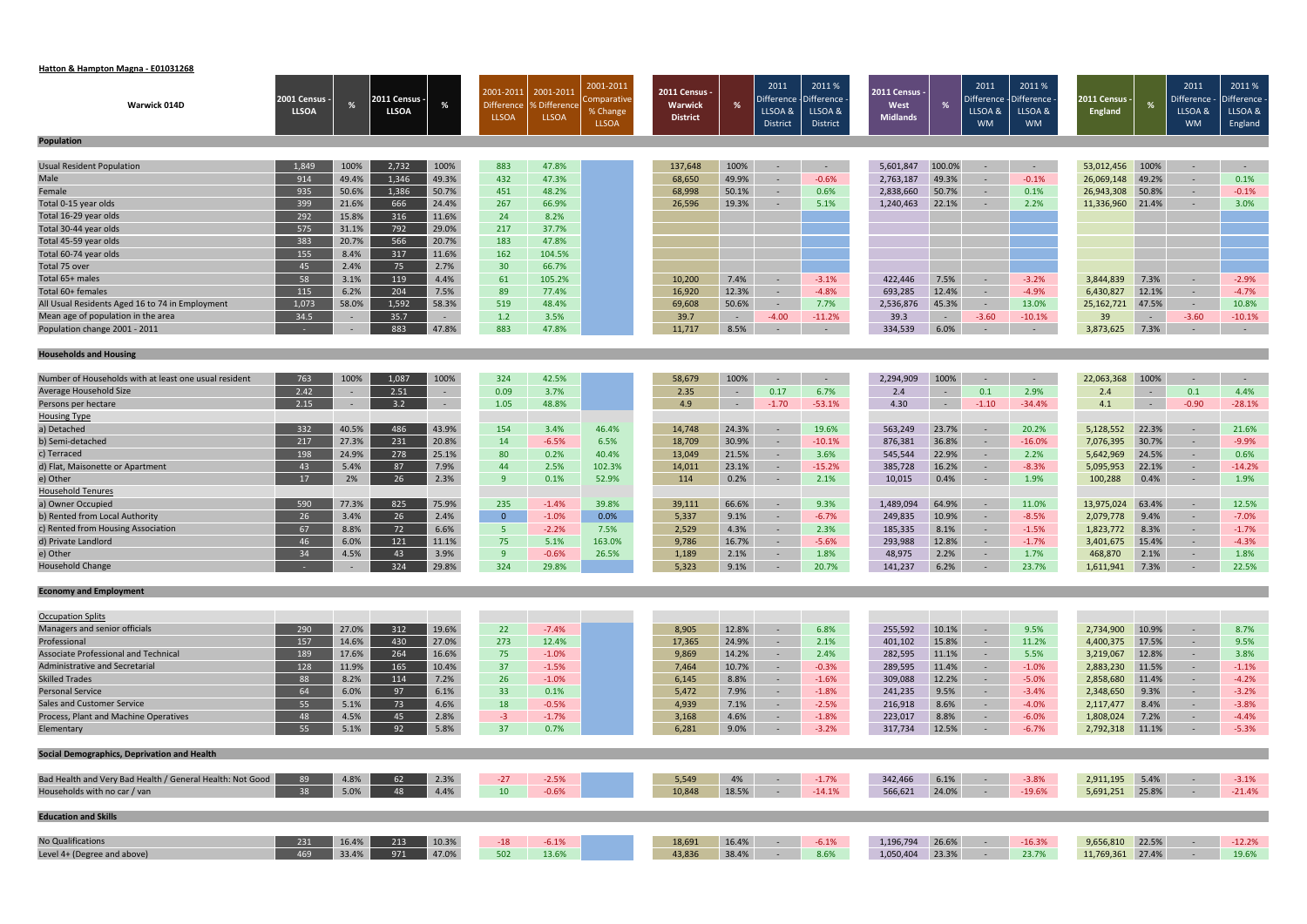# **Sherbourne, Barford and Wasperton CP ‐ E01031269**

| <b>Warwick 014E</b>                                         | <b>2001 Census -</b><br><b>LLSOA</b> |                | 2011 Census ·<br><b>LLSOA</b> |                | 2001-2011<br><b>Difference</b> | 2001-2011<br>% Difference | 2001-2011<br>Comparative<br>% Change | 2011 Census<br><b>Warwick</b> | %              | 2011<br>Difference $\cdot$<br>LLSOA & | 2011 %<br>-Difference<br>LLSOA & | 2011 Census -<br>West |                | 2011<br>Difference<br>LLSOA & | 2011%<br>Difference<br>LLSOA & | 2011 Census ·<br><b>England</b> | %              | 2011<br>Difference ·<br>LLSOA & | 2011%<br>Difference<br>LLSOA & |
|-------------------------------------------------------------|--------------------------------------|----------------|-------------------------------|----------------|--------------------------------|---------------------------|--------------------------------------|-------------------------------|----------------|---------------------------------------|----------------------------------|-----------------------|----------------|-------------------------------|--------------------------------|---------------------------------|----------------|---------------------------------|--------------------------------|
|                                                             |                                      |                |                               |                | <b>LLSOA</b>                   | <b>LLSOA</b>              | <b>LLSOA</b>                         | <b>District</b>               |                | <b>District</b>                       | District                         | <b>Midlands</b>       |                | <b>WM</b>                     | <b>WM</b>                      |                                 |                | <b>WM</b>                       | England                        |
| <b>Population</b>                                           |                                      |                |                               |                |                                |                           |                                      |                               |                |                                       |                                  |                       |                |                               |                                |                                 |                |                                 |                                |
| <b>Usual Resident Population</b>                            | 1,516                                | 100%           | 1,663                         | 100%           | 147                            | 9.7%                      |                                      | 137,648                       | 100%           | $\sim$                                | $\sim$                           | 5,601,847             | 100.0%         | $\sim$                        | $\sim$ $ \sim$                 | 53,012,456                      | 100%           | $\sim$                          | $\sim$ $ \sim$                 |
| Male                                                        | 726                                  | 47.9%          | 801                           | 48.2%          | 75                             | 10.3%                     |                                      | 68,650                        | 49.9%          | $\sim$                                | $-1.7%$                          | 2,763,187             | 49.3%          | $\sim$                        | $-1.2%$                        | 26,069,148                      | 49.2%          | $\sim$                          | $-1.0%$                        |
| Female                                                      | 790                                  | 52.1%          | 862                           | 51.8%          | 72                             | 9.1%                      |                                      | 68,998                        | 50.1%          | $\sim$                                | 1.7%                             | 2,838,660             | 50.7%          | $\sim$                        | 1.2%                           | 26,943,308                      | 50.8%          | $\sim$                          | 1.0%                           |
| Total 0-15 year olds                                        | 285                                  | 18.8%          | 257                           | 15.5%          | $-28$                          | $-9.8%$                   |                                      | 26,596                        | 19.3%          | -9                                    | $-3.9%$                          | 1,240,463             | 22.1%          | $\sim$                        | $-6.7%$                        | 11,336,960                      | 21.4%          | $\sim$                          | $-5.9%$                        |
| Total 16-29 year olds                                       | 161                                  | 10.6%          | 196                           | 11.8%          | 35                             | 21.7%                     |                                      |                               |                |                                       |                                  |                       |                |                               |                                |                                 |                |                                 |                                |
| Total 30-44 year olds                                       | 296                                  | 19.5%          | 336                           | 20.2%          | 40                             | 13.5%                     |                                      |                               |                |                                       |                                  |                       |                |                               |                                |                                 |                |                                 |                                |
| Total 45-59 year olds                                       | 379                                  | 25.0%          | 371                           | 22.3%          | $-8$                           | $-2.1%$                   |                                      |                               |                |                                       |                                  |                       |                |                               |                                |                                 |                |                                 |                                |
| Total 60-74 year olds                                       | 284                                  | 18.7%          | 334                           | 20.1%          | 50                             | 17.6%                     |                                      |                               |                |                                       |                                  |                       |                |                               |                                |                                 |                |                                 |                                |
| Total 75 over                                               | 112                                  | 7.4%           | 146                           | 8.8%           | 34                             | 30.4%                     |                                      |                               |                |                                       |                                  |                       |                |                               |                                |                                 |                |                                 |                                |
| Total 65+ males                                             | 124                                  | 8.2%           | 160                           | 9.6%           | 36                             | 29.0%                     |                                      | 10,200                        | 7.4%           | $\overline{a}$                        | 2.2%                             | 422,446               | 7.5%           | $\sim$                        | 2.1%                           | 3,844,839                       | 7.3%           | $\sim$                          | 2.4%                           |
| Total 60+ females                                           | 215                                  | 14.2%          | 257                           | 15.5%          | 42                             | 19.5%                     |                                      | 16,920                        | 12.3%          | $\sim$                                | 3.2%                             | 693,285               | 12.4%          | $\sim$                        | 3.1%                           | 6,430,827                       | 12.1%          | $\sim$                          | 3.3%                           |
| All Usual Residents Aged 16 to 74 in Employment             | 748                                  | 49.3%          | 864                           | 52.0%          | 116                            | 15.5%                     |                                      | 69,608                        | 50.6%          | $\sim$                                | 1.4%                             | 2,536,876             | 45.3%          | $\sim$ $ \sim$                | 6.7%                           | 25,162,721                      | 47.5%          | $\sim$                          | 4.5%                           |
| Mean age of population in the area                          | 42.62                                |                | 43.5                          | $\rightarrow$  | 0.88                           | 2.1%                      |                                      | 39.7                          | $\sim$ $ \sim$ | 3.80                                  | 8.7%                             | 39.3                  | $\sim$ $ \sim$ | 4.20                          | 9.7%                           | 39                              | $\sim$ $ \sim$ | 4.20                            | 9.7%                           |
| Population change 2001 - 2011                               |                                      | $\sim$         | 147                           | 9.7%           | 147                            | 9.7%                      |                                      | 11,717                        | 8.5%           | $\sim$                                | $\sim$ 10 $\pm$                  | 334,539               | 6.0%           | $\sim$                        | $\sim$ $-$                     | 3,873,625                       | 7.3%           | $\sim$                          | $\sim$ $-$                     |
|                                                             |                                      |                |                               |                |                                |                           |                                      |                               |                |                                       |                                  |                       |                |                               |                                |                                 |                |                                 |                                |
| <b>Households and Housing</b>                               |                                      |                |                               |                |                                |                           |                                      |                               |                |                                       |                                  |                       |                |                               |                                |                                 |                |                                 |                                |
| Number of Households with at least one usual resident       | 658                                  | 100%           | 743                           | 100%           | 85                             | 12.9%                     |                                      | 58,679                        | 100%           | $\sim$                                | $\sim$                           | 2,294,909             | 100%           |                               | $\sim$                         | 22,063,368                      | 100%           | $\sim$                          | $\sim$ $-$                     |
| Average Household Size                                      | 2.29                                 | $\sim$         | 2.23                          | $\sim$         | $-0.06$                        | $-2.6%$                   |                                      | 2.35                          | $\sim$ $-$     | $-0.12$                               | $-5.2%$                          | 2.4                   | $\sim$         | $-0.2$                        | $-9.5%$                        | 2.4                             | $\sim$ $-$     | $-0.2$                          | $-7.7%$                        |
| Persons per hectare                                         | 0.86                                 | $\sim$         | 1.06                          | $\sim$         | 0.2                            | 23.3%                     |                                      | 4.9                           | $\sim$ $-$     | $-3.84$                               | $-362.3%$                        | 4.30                  | $\sim$ $-$     | $-3.24$                       | $-305.7%$                      | 4.1                             | $\sim 10^{-1}$ | $-3.04$                         | $-286.8%$                      |
| <b>Housing Type</b>                                         |                                      |                |                               |                |                                |                           |                                      |                               |                |                                       |                                  |                       |                |                               |                                |                                 |                |                                 |                                |
| a) Detached                                                 | 355                                  | 51.9%          | 369                           | 48.4%          | 14                             | $-3.5%$                   | 3.9%                                 | 14,748                        | 24.3%          | $\sim$                                | 24.1%                            | 563,249               | 23.7%          | $\sim$                        | 24.7%                          | 5,128,552                       | 22.3%          | $\sim$                          | 26.1%                          |
| b) Semi-detached                                            | 150                                  | 21.9%          | 176                           | 23.1%          | 26                             | 1.2%                      | 17.3%                                | 18,709                        | 30.9%          | $\sim$                                | $-7.8%$                          | 876,381               | 36.8%          | $\sim$                        | $-13.7%$                       | 7,076,395                       | 30.7%          | $\sim$                          | $-7.6%$                        |
| c) Terraced                                                 | 120                                  | 17.5%          | 151                           | 19.8%          | 31                             | 2.3%                      | 25.8%                                | 13,049                        | 21.5%          | $\sim$                                | $-1.7%$                          | 545,544               | 22.9%          | $\sim$                        | $-3.1%$                        | 5,642,969                       | 24.5%          | $\sim$                          | $-4.7%$                        |
| d) Flat, Maisonette or Apartment                            | 59                                   | 8.6%           | 40                            | 5.2%           | $-19$                          | $-3.4%$                   | $-32.2%$                             | 14,011                        | 23.1%          | $\sim$                                | $-17.9%$                         | 385,728               | 16.2%          | $\sim$                        | $-11.0%$                       | 5,095,953                       | 22.1%          | $\sim$                          | $-16.9%$                       |
| e) Other                                                    | $\Omega$                             | 0%             |                               | 1.0%           | $\overline{7}$                 | 1.0%                      | 700.0%                               | 114                           | 0.2%           | $\sim$                                | 0.8%                             | 10,015                | 0.4%           | $\sim$                        | 0.6%                           | 100,288                         | 0.4%           | $\sim$                          | 0.6%                           |
| <b>Household Tenures</b>                                    |                                      |                |                               |                |                                |                           |                                      |                               |                |                                       |                                  |                       |                |                               |                                |                                 |                |                                 |                                |
| a) Owner Occupied                                           | 507                                  | 77.1%          | 546                           | 74.3%          | 39                             | $-2.8%$                   | 7.7%                                 | 39,111                        | 66.6%          | $\sim$                                | 7.7%                             | 1,489,094             | 64.9%          |                               | 9.4%                           | 13,975,024                      | 63.4%          | $\sim$                          | 10.9%                          |
| b) Rented from Local Authority                              | 41                                   | 6.2%           | 36                            | 4.9%           | $-5$                           | $-1.3%$                   | $-12.2%$                             | 5,337                         | 9.1%           | $\sim$                                | $-4.2%$                          | 249,835               | 10.9%          | $\sim$                        | $-6.0%$                        | 2,079,778                       | 9.4%           | $\sim$                          | $-4.5%$                        |
| c) Rented from Housing Association                          | -3-                                  | 0.5%           | 26                            | 3.5%           | 23                             | 3.0%                      | 766.7%                               | 2,529                         | 4.3%           | $\sim$                                | $-0.8%$                          | 185,335               | 8.1%           | $\sim$                        | $-4.6%$                        | 1,823,772                       | 8.3%           | $\sim$                          | $-4.8%$                        |
| d) Private Landlord                                         | 95                                   | 14.4%          | 109                           | 14.8%          | 14                             | 0.4%                      | 14.7%                                | 9,786                         | 16.7%          | $\sim$                                | $-1.9%$                          | 293,988               | 12.8%          | $\sim$                        | 2.0%                           | 3,401,675                       | 15.4%          | $\sim$                          | $-0.6%$                        |
| e) Other                                                    | 15                                   | 2.3%           | 18                            | 2.4%           | $\overline{3}$                 | 0.1%                      | 20.0%                                | 1,189                         | 2.1%           | $\sim$                                | 0.3%                             | 48,975                | 2.2%           | $\sim$                        | 0.2%                           | 468,870                         | 2.1%           | $\sim$                          | 0.3%                           |
| <b>Household Change</b>                                     |                                      |                | 85 11.4%                      |                | 85                             | 11.4%                     |                                      | 5,323                         | 9.1%           |                                       | 2.4%                             | 141,237 6.2%          |                |                               | 5.3%                           | 1,611,941 7.3%                  |                | $- 4.1\%$                       |                                |
| <b>Economy and Employment</b>                               |                                      |                |                               |                |                                |                           |                                      |                               |                |                                       |                                  |                       |                |                               |                                |                                 |                |                                 |                                |
|                                                             |                                      |                |                               |                |                                |                           |                                      |                               |                |                                       |                                  |                       |                |                               |                                |                                 |                |                                 |                                |
| <b>Occupation Splits</b>                                    |                                      |                |                               |                |                                |                           |                                      |                               |                |                                       |                                  |                       |                |                               |                                |                                 |                |                                 |                                |
| Managers and senior officials                               | 193                                  | 25.9%          | 157<br>234                    | 18.2%          | $-36$                          | $-7.7%$                   |                                      | 8,905                         | 12.8%          |                                       | 5.4%                             | 255,592               | 10.1%          | $\sim$                        | 8.1%                           | 2,734,900                       | 10.9%          | $\sim$                          | 7.3%                           |
| Professional<br><b>Associate Professional and Technical</b> | 146                                  | 19.6%          | 123                           | 27.1%<br>14.2% | 88<br>$\overline{4}$           | 7.5%                      |                                      | 17,365                        | 24.9%          | $\sim$                                | 2.2%<br>0.0%                     | 401,102               | 15.8%          | $\sim$                        | 11.3%                          | 4,400,375                       | 17.5%<br>12.8% | $\sim$                          | 9.6%                           |
| <b>Administrative and Secretarial</b>                       | 119<br>82                            | 16.0%<br>11.0% | 97                            | 11.2%          | 15                             | $-1.8%$<br>0.2%           |                                      | 9,869<br>7,464                | 14.2%<br>10.7% | $\sim$<br>$\sim$                      | 0.5%                             | 282,595               | 11.1%<br>11.4% | $\sim$<br>$\sim$ $-$          | 3.1%<br>$-0.2%$                | 3,219,067                       | 11.5%          | $\sim$                          | 1.4%<br>$-0.3%$                |
| <b>Skilled Trades</b>                                       | 63                                   | 8.5%           | 80                            | 9.3%           | 17                             | 0.8%                      |                                      | 6,145                         | 8.8%           | $\sim$                                | 0.5%                             | 289,595<br>309,088    | 12.2%          | $\sim$                        | $-2.9%$                        | 2,883,230<br>2,858,680          | 11.4%          | $\sim$<br>$\sim$                | $-2.1%$                        |
| <b>Personal Service</b>                                     | 42                                   | 5.6%           | 56                            | 6.5%           | 14                             | 0.9%                      |                                      | 5,472                         | 7.9%           | $\sim$                                | $-1.4%$                          | 241,235               | 9.5%           | $\sim$                        | $-3.0%$                        | 2,348,650                       | 9.3%           | $\sim$                          | $-2.8%$                        |
| <b>Sales and Customer Service</b>                           | 26                                   | 3.5%           | 47                            | 5.4%           | 21                             | 1.9%                      |                                      | 4,939                         | 7.1%           | $\sim$                                | $-1.7%$                          | 216,918               | 8.6%           | $\sim$                        | $-3.2%$                        | 2,117,477                       | 8.4%           | $\sim$                          | $-3.0%$                        |
| Process, Plant and Machine Operatives                       | 30 <sup>°</sup>                      | 4.0%           | 22                            | 2.5%           | $-8$                           | $-1.5%$                   |                                      | 3,168                         | 4.6%           | $\sim$                                | $-2.1%$                          | 223,017               | 8.8%           | $\sim$ $-$                    | $-6.3%$                        | 1,808,024                       | 7.2%           | $\sim$                          | $-4.7%$                        |
| Elementary                                                  | 52                                   | 7.0%           | 48                            | 5.6%           | $-4$                           | $-1.4%$                   |                                      | 6,281                         | 9.0%           | $\sim$                                | $-3.4%$                          | 317,734               | 12.5%          | $\sim$ $-$                    | $-6.9%$                        | 2,792,318                       | 11.1%          | $\sim$                          | $-5.5%$                        |
|                                                             |                                      |                |                               |                |                                |                           |                                      |                               |                |                                       |                                  |                       |                |                               |                                |                                 |                |                                 |                                |
| Social Demographics, Deprivation and Health                 |                                      |                |                               |                |                                |                           |                                      |                               |                |                                       |                                  |                       |                |                               |                                |                                 |                |                                 |                                |
| Bad Health and Very Bad Health / General Health: Not Good   | 79                                   | 5.2%           | 47                            | 2.8%           | $-32$                          | $-2.4%$                   |                                      | 5,549                         | 4%             | $\sim$ $-$                            | $-1.2%$                          | 342,466               | 6.1%           | $\sim$ $-$                    | $-3.3%$                        | 2,911,195                       | 5.4%           | $\sim$ $-$                      | $-2.6%$                        |
| Households with no car / van                                | 53                                   | 8.10%          | 46                            | 6.20%          | $-7$                           | $-1.9%$                   |                                      | 10,848                        | 18.5%          | $\sim$                                | $-12.3%$                         | 566,621               | 24.0%          | $\sim$                        | $-17.8%$                       | 5,691,251 25.8%                 |                | $\sim$                          | $-19.6%$                       |
| <b>Education and Skills</b>                                 |                                      |                |                               |                |                                |                           |                                      |                               |                |                                       |                                  |                       |                |                               |                                |                                 |                |                                 |                                |
|                                                             |                                      |                |                               |                |                                |                           |                                      |                               |                |                                       |                                  |                       |                |                               |                                |                                 |                |                                 |                                |
| No Qualifications                                           | 195                                  | 17.4%          | 158                           | 11.4%          | $-37$                          | $-6.0%$                   |                                      | 18,691                        | 16.4%          | $\sim$                                | $-5.0%$                          | 1,196,794             | 26.6%          | $\sim$ $-$                    | $-15.2%$                       | 9,656,810                       | 22.5%          | $\sim$ $-$                      | $-11.1%$                       |
| Level 4+ (Degree and above)                                 | 410                                  | 36.6%          | 643                           | 46.50%         | 233                            | 9.9%                      |                                      | 43,836                        | 38.4%          | $\sim$                                | 8.1%                             | 1,050,404             | 23.3%          | $\sim$ $-$                    | 23.2%                          | 11,769,361 27.4%                |                | $\sim$                          | 19.1%                          |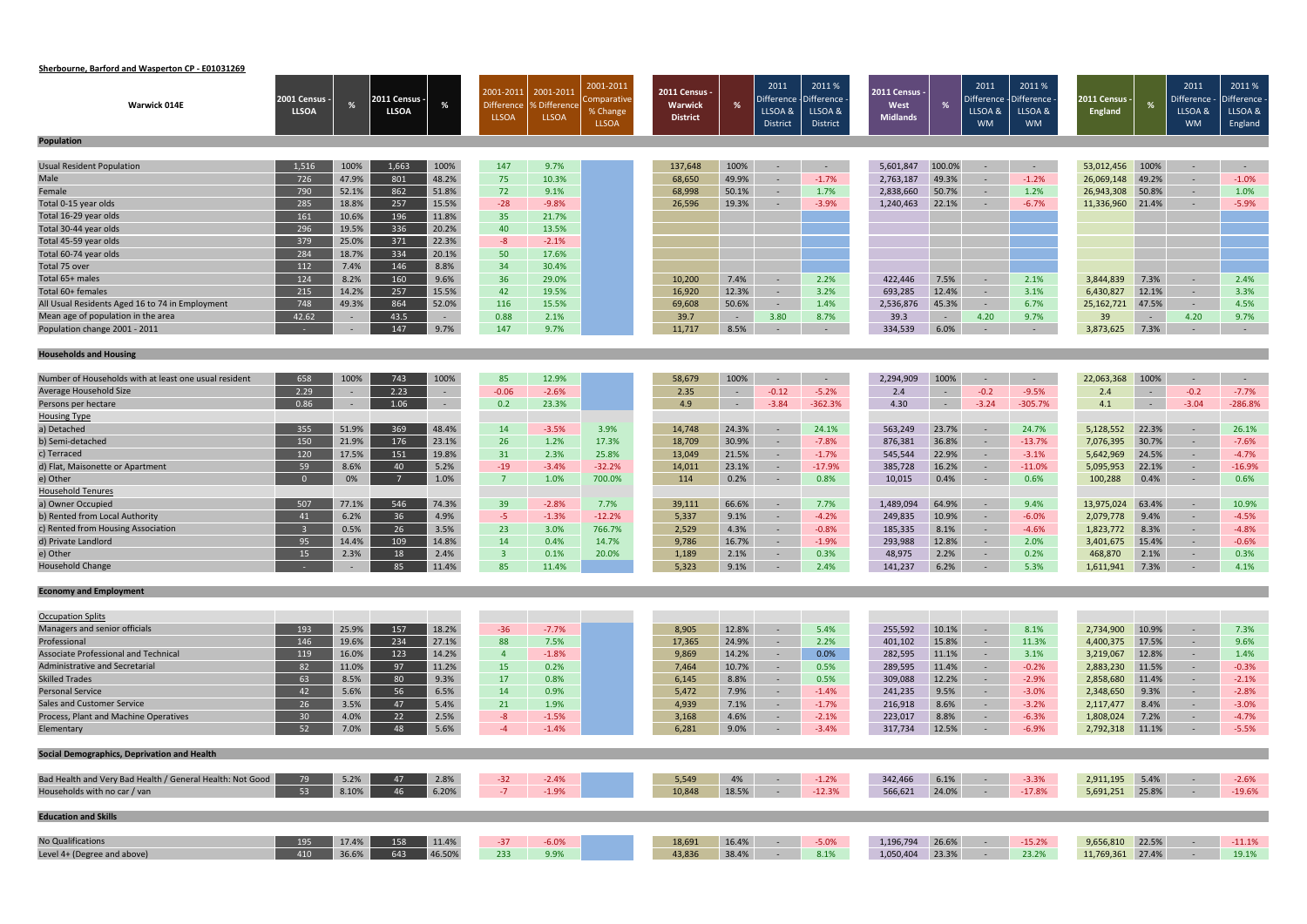# **Cubbington West & New Cubbington ‐ E01031277**

| Warwick 005A                                                | <b>2001 Census -</b><br><b>LLSOA</b> |                | 2011 Census $\cdot$<br><b>LLSOA</b> |                | 2001-2011<br><b>Difference</b><br><b>LLSOA</b> | 2001-2011<br>% Difference<br><b>LLSOA</b> | 2001-2011<br>Comparative<br>% Change | 2011 Census<br><b>Warwick</b><br><b>District</b> | %              | 2011<br>Difference $\cdot$<br>LLSOA & | 2011 %<br>-Difference<br>LLSOA & | 2011 Census -<br>West<br><b>Midlands</b> |                | 2011<br>Difference<br>LLSOA & | 2011%<br>Difference<br>LLSOA & | 2011 Census ·<br><b>England</b> | %              | 2011<br>Difference ·<br>LLSOA & | 2011%<br>Difference<br>LLSOA & |
|-------------------------------------------------------------|--------------------------------------|----------------|-------------------------------------|----------------|------------------------------------------------|-------------------------------------------|--------------------------------------|--------------------------------------------------|----------------|---------------------------------------|----------------------------------|------------------------------------------|----------------|-------------------------------|--------------------------------|---------------------------------|----------------|---------------------------------|--------------------------------|
| <b>Population</b>                                           |                                      |                |                                     |                |                                                |                                           | <b>LLSOA</b>                         |                                                  |                | <b>District</b>                       | District                         |                                          |                | <b>WM</b>                     | <b>WM</b>                      |                                 |                | <b>WM</b>                       | England                        |
|                                                             |                                      |                |                                     |                |                                                |                                           |                                      |                                                  |                |                                       |                                  |                                          |                |                               |                                |                                 |                |                                 |                                |
| <b>Usual Resident Population</b>                            | 1,511                                | 100%           | 1,557                               | 100%           | 46                                             | 3.0%                                      |                                      | 137,648                                          | 100%           | $\sim$                                | $\sim$                           | 5,601,847                                | 100.0%         | $\sim$                        | $\sim$ $ \sim$                 | 53,012,456                      | 100%           | $\sim$                          | $\sim$ $ \sim$                 |
| Male                                                        | 759                                  | 50.2%          | 762                                 | 48.9%          | $\overline{3}$                                 | 0.4%                                      |                                      | 68,650                                           | 49.9%          | $\sim$                                | $-0.9%$                          | 2,763,187                                | 49.3%          | $\sim$                        | $-0.4%$                        | 26,069,148                      | 49.2%          | $\sim$                          | $-0.2%$                        |
| Female                                                      | 752                                  | 49.8%          | 795                                 | 51.1%          | 43                                             | 5.7%                                      |                                      | 68,998                                           | 50.1%          | $\sim$                                | 0.9%                             | 2,838,660                                | 50.7%          | $\sim$                        | 0.4%                           | 26,943,308                      | 50.8%          | $\sim$                          | 0.2%                           |
| Total 0-15 year olds                                        | 258                                  | 17.1%          | 288                                 | 18.5%          | 30                                             | 11.6%                                     |                                      | 26,596                                           | 19.3%          | -9                                    | $-0.8%$                          | 1,240,463                                | 22.1%          | $\sim$                        | $-3.6%$                        | 11,336,960                      | 21.4%          | $\sim$                          | $-2.9%$                        |
| Total 16-29 year olds                                       | 207                                  | 13.7%          | 216                                 | 13.9%          | 9                                              | 4.3%                                      |                                      |                                                  |                |                                       |                                  |                                          |                |                               |                                |                                 |                |                                 |                                |
| Total 30-44 year olds                                       | 328                                  | 21.7%          | 315                                 | 20.2%          | $-13$                                          | $-4.0%$                                   |                                      |                                                  |                |                                       |                                  |                                          |                |                               |                                |                                 |                |                                 |                                |
| Total 45-59 year olds                                       | 293                                  | 19.4%          | 303                                 | 19.5%          | 10                                             | 3.4%                                      |                                      |                                                  |                |                                       |                                  |                                          |                |                               |                                |                                 |                |                                 |                                |
| Total 60-74 year olds                                       | 300                                  | 19.9%          | 243                                 | 15.6%          | $-57$                                          | $-19.0%$                                  |                                      |                                                  |                |                                       |                                  |                                          |                |                               |                                |                                 |                |                                 |                                |
| Total 75 over                                               | 125                                  | 8.3%           | 192                                 | 12.3%          | 67                                             | 53.6%                                     |                                      |                                                  |                |                                       |                                  |                                          |                |                               |                                |                                 |                |                                 |                                |
| Total 65+ males                                             | 161                                  | 10.7%          | 169                                 | 10.9%          | 8 <sup>°</sup>                                 | 5.0%                                      |                                      | 10,200                                           | 7.4%           | $\overline{a}$                        | 3.4%                             | 422,446                                  | 7.5%           | $\sim$                        | 3.3%                           | 3,844,839                       | 7.3%           | $\sim$                          | 3.6%                           |
| Total 60+ females                                           | 225                                  | 14.9%          | 220                                 | 14.1%          | $-5$                                           | $-2.2%$                                   |                                      | 16,920                                           | 12.3%          | $\sim$                                | 1.8%                             | 693,285                                  | 12.4%          | $\sim$                        | 1.8%                           | 6,430,827                       | 12.1%          | $\sim$                          | 2.0%                           |
| All Usual Residents Aged 16 to 74 in Employment             | 755                                  | 50.0%          | 762                                 | 48.9%          | $\overline{7}$                                 | 0.9%                                      |                                      | 69,608                                           | 50.6%          | $\sim$                                | $-1.6%$                          | 2,536,876                                | 45.3%          | $\sim$ $ \sim$                | 3.7%                           | 25,162,721                      | 47.5%          | $\sim$                          | 1.5%                           |
| Mean age of population in the area                          | 42.8                                 |                | 42.4                                | $\sim$         | $-0.4$                                         | $-0.9%$                                   |                                      | 39.7                                             | $\sim$ $ \sim$ | 2.70                                  | 6.4%                             | 39.3                                     | $\sim$ $ \sim$ | 3.10                          | 7.3%                           | 39                              | $\sim 10^{-1}$ | 3.10                            | 7.3%                           |
| Population change 2001 - 2011                               |                                      | $\sim$         | 46                                  | 3.0%           | 46                                             | 3.0%                                      |                                      | 11,717                                           | 8.5%           | $\sim$                                | $\sim$                           | 334,539                                  | 6.0%           | $\sim$                        | $\sim$ $-$                     | 3,873,625                       | 7.3%           | $\sim$                          | $\sim$ $-$                     |
| <b>Households and Housing</b>                               |                                      |                |                                     |                |                                                |                                           |                                      |                                                  |                |                                       |                                  |                                          |                |                               |                                |                                 |                |                                 |                                |
| Number of Households with at least one usual resident       | 619                                  | 100%           | 642                                 | 100%           | 23                                             | 3.7%                                      |                                      | 58,679                                           | 100%           | $\sim$                                | $\sim$                           | 2,294,909                                | 100%           |                               | $\sim$                         | 22,063,368                      | 100%           | $\sim$                          | $\sim$ $-$                     |
| Average Household Size                                      | 2.44                                 | $\sim$         | 2.43                                | $\sim$         | $-0.02$                                        | $-0.6%$                                   |                                      | 2.35                                             | $\sim$         | 0.08                                  | 3.3%                             | 2.4                                      | $\sim$         | 0.0                           | $-0.6%$                        | 2.4                             | $\sim$         | 0.0                             | 0.9%                           |
| Persons per hectare                                         | 5.12                                 |                | 5.3                                 | $\sim$         | 0.18                                           | 3.5%                                      |                                      | 4.9                                              | ÷              | 0.40                                  | 7.5%                             | 4.30                                     | $\sim$         | 1.00                          | 18.9%                          | 4.1                             | $\sim 10^{-1}$ | 1.20                            | 22.6%                          |
| <b>Housing Type</b>                                         |                                      |                |                                     |                |                                                |                                           |                                      |                                                  |                |                                       |                                  |                                          |                |                               |                                |                                 |                |                                 |                                |
| a) Detached                                                 | 148                                  | 23.3%          | 166                                 | 25.4%          | 18                                             | 2.1%                                      | 12.2%                                | 14,748                                           | 24.3%          | $\sim$                                | 1.1%                             | 563,249                                  | 23.7%          | $\sim$                        | 1.7%                           | 5,128,552                       | 22.3%          | $\sim$                          | 3.1%                           |
| b) Semi-detached                                            | 348                                  | 54.8%          | 346                                 | 52.9%          | $-2$                                           | $-1.9%$                                   | $-0.6%$                              | 18,709                                           | 30.9%          | $\sim$                                | 22.0%                            | 876,381                                  | 36.8%          | $\sim$                        | 16.1%                          | 7,076,395                       | 30.7%          | $\sim$                          | 22.2%                          |
| c) Terraced                                                 | 86                                   | 13.5%          | 87                                  | 13.3%          | $\mathbf{1}$                                   | $-0.2%$                                   | 1.2%                                 | 13,049                                           | 21.5%          | $\sim$                                | $-8.2%$                          | 545,544                                  | 22.9%          | $\sim$                        | $-9.6%$                        | 5,642,969                       | 24.5%          | $\sim$                          | $-11.2%$                       |
| d) Flat, Maisonette or Apartment                            | 41                                   | 6.5%           | 45                                  | 6.9%           | $\overline{4}$                                 | 0.4%                                      | 9.8%                                 | 14,011                                           | 23.1%          | $\sim$                                | $-16.2%$                         | 385,728                                  | 16.2%          | $\sim$                        | $-9.3%$                        | 5,095,953                       | 22.1%          | $\sim$                          | $-15.2%$                       |
| e) Other                                                    | 13                                   | 2%             | 10 <sup>°</sup>                     | 1.5%           | $-3$                                           | $-0.5%$                                   | $-23.1%$                             | 114                                              | 0.2%           | $\sim$                                | 1.3%                             | 10,015                                   | 0.4%           | $\sim$                        | 1.1%                           | 100,288                         | 0.4%           | $\sim$                          | 1.1%                           |
| <b>Household Tenures</b>                                    |                                      |                |                                     |                |                                                |                                           |                                      |                                                  |                |                                       |                                  |                                          |                |                               |                                |                                 |                |                                 |                                |
| a) Owner Occupied                                           | 535                                  | 86.4%          | 538                                 | 83.8%          | $\overline{3}$                                 | $-2.6%$                                   | 0.6%                                 | 39,111                                           | 66.6%          | $\sim$                                | 17.2%                            | 1,489,094                                | 64.9%          |                               | 18.9%                          | 13,975,024                      | 63.4%          | $\sim$                          | 20.4%                          |
| b) Rented from Local Authority                              | 31                                   | 5.0%           | 31                                  | 4.8%           | $\overline{0}$                                 | $-0.2%$                                   | 0.0%                                 | 5,337                                            | 9.1%           | $\sim$                                | $-4.3%$                          | 249,835                                  | 10.9%          | $\sim$                        | $-6.1%$                        | 2,079,778                       | 9.4%           | $\sim$                          | $-4.6%$                        |
| c) Rented from Housing Association                          | $\overline{0}$                       | 0.0%           | $\overline{4}$                      | 0.6%           | $\overline{4}$                                 | 0.6%                                      | 400.0%                               | 2,529                                            | 4.3%           | $\sim$                                | $-3.7%$                          | 185,335                                  | 8.1%           | $\sim$                        | $-7.5%$                        | 1,823,772                       | 8.3%           | $\sim$                          | $-7.7%$                        |
| d) Private Landlord                                         | 40                                   | 6.5%           | 61                                  | 9.5%           | 21                                             | 3.0%                                      | 52.5%                                | 9,786                                            | 16.7%          | $\sim$                                | $-7.2%$                          | 293,988                                  | 12.8%          | $\sim$                        | $-3.3%$                        | 3,401,675                       | 15.4%          | $\sim$                          | $-5.9%$                        |
| e) Other                                                    | 13                                   | 2.1%           | 8                                   | 1.2%           | $-5$                                           | $-0.9%$                                   | $-38.5%$                             | 1,189                                            | 2.1%           | $\sim$                                | $-0.9%$                          | 48,975                                   | 2.2%           | $\sim$                        | $-1.0%$                        | 468,870                         | 2.1%           | $\sim$                          | $-0.9%$                        |
| <b>Household Change</b>                                     |                                      |                | 23                                  | 3.6%           | 23                                             | 3.6%                                      |                                      | 5,323                                            | 9.1%           |                                       | $-5.5%$                          | 141,237 6.2%                             |                |                               | $-2.6%$                        | 1,611,941 7.3%                  |                | $-3.7\%$                        |                                |
| <b>Economy and Employment</b>                               |                                      |                |                                     |                |                                                |                                           |                                      |                                                  |                |                                       |                                  |                                          |                |                               |                                |                                 |                |                                 |                                |
|                                                             |                                      |                |                                     |                |                                                |                                           |                                      |                                                  |                |                                       |                                  |                                          |                |                               |                                |                                 |                |                                 |                                |
| <b>Occupation Splits</b><br>Managers and senior officials   | 131                                  |                | 103                                 |                |                                                |                                           |                                      |                                                  |                |                                       |                                  |                                          | 10.1%          |                               |                                |                                 |                |                                 |                                |
|                                                             |                                      | 17.3%          |                                     | 13.5%          | $-28$                                          | $-3.8%$                                   |                                      | 8,905                                            | 12.8%          | $\overline{\phantom{a}}$              | 0.7%                             | 255,592                                  |                | $\sim$                        | 3.4%                           | 2,734,900                       | 10.9%          | $\sim$                          | 2.6%                           |
| Professional<br><b>Associate Professional and Technical</b> | 87                                   | 11.5%<br>15.7% | 172<br>119                          | 22.6%<br>15.6% | 85<br>$\overline{0}$                           | 11.1%                                     |                                      | 17,365                                           | 24.9%          | $\sim$                                | $-2.3%$                          | 401,102                                  | 15.8%          | $\sim$                        | 6.8%                           | 4,400,375                       | 17.5%<br>12.8% | $\sim$                          | 5.1%                           |
| <b>Administrative and Secretarial</b>                       | 119<br>116                           | 15.3%          | 84                                  | 11.0%          | $-32$                                          | $-0.1%$<br>$-4.3%$                        |                                      | 9,869<br>7,464                                   | 14.2%<br>10.7% | $\sim$                                | 1.4%<br>0.3%                     | 282,595                                  | 11.1%<br>11.4% | $\sim$                        | 4.5%<br>$-0.4%$                | 3,219,067                       | 11.5%          | $\sim$                          | 2.8%<br>$-0.5%$                |
| <b>Skilled Trades</b>                                       | 108                                  | 14.3%          | 81                                  | 10.6%          | $-27$                                          | $-3.7%$                                   |                                      | 6,145                                            | 8.8%           | $\sim$<br>$\sim$ $^{-1}$              | 1.8%                             | 289,595<br>309,088                       | 12.2%          | $\sim$ $-$<br>$\sim$          | $-1.6%$                        | 2,883,230<br>2,858,680          | 11.4%          | $\sim$<br>$\sim$                | $-0.8%$                        |
| <b>Personal Service</b>                                     | 34                                   | 4.5%           | 65                                  | 8.5%           | 31                                             | 4.0%                                      |                                      | 5,472                                            | 7.9%           | $\sim$                                | 0.6%                             | 241,235                                  | 9.5%           | $\sim$                        | $-1.0%$                        | 2,348,650                       | 9.3%           | $\sim$                          | $-0.8%$                        |
| <b>Sales and Customer Service</b>                           | 44                                   | 5.8%           | 50                                  | 6.6%           | $6^{\circ}$                                    | 0.8%                                      |                                      | 4,939                                            | 7.1%           | $\sim$                                | $-0.5%$                          | 216,918                                  | 8.6%           | $\sim$                        | $-2.0%$                        | 2,117,477                       | 8.4%           | $\sim$                          | $-1.8%$                        |
| Process, Plant and Machine Operatives                       | 57                                   | 7.5%           | 28                                  | 3.7%           | $-29$                                          | $-3.8%$                                   |                                      | 3,168                                            | 4.6%           | $\sim$                                | $-0.9%$                          | 223,017                                  | 8.8%           | $\sim$ $-$                    | $-5.1%$                        | 1,808,024                       | 7.2%           | $\sim$                          | $-3.5%$                        |
| Elementary                                                  | 60                                   | 7.9%           | 60                                  | 7.9%           | $\overline{0}$                                 | 0.0%                                      |                                      | 6,281                                            | 9.0%           | $\sim$ $-$                            | $-1.1%$                          | 317,734                                  | 12.5%          | $\sim$ $-$                    | $-4.6%$                        | 2,792,318                       | 11.1%          | $\sim$                          | $-3.2%$                        |
|                                                             |                                      |                |                                     |                |                                                |                                           |                                      |                                                  |                |                                       |                                  |                                          |                |                               |                                |                                 |                |                                 |                                |
| Social Demographics, Deprivation and Health                 |                                      |                |                                     |                |                                                |                                           |                                      |                                                  |                |                                       |                                  |                                          |                |                               |                                |                                 |                |                                 |                                |
| Bad Health and Very Bad Health / General Health: Not Good   | 111                                  | 7.4%           | 67                                  | 4.3%           | $-44$                                          | $-3.1%$                                   |                                      | 5,549                                            | 4%             | $\sim$ $-$                            | 0.3%                             | 342,466                                  | 6.1%           | $\sim$ $-$                    | $-1.8%$                        | 2,911,195                       | 5.4%           | $\sim$ $-$                      | $-1.1%$                        |
| Households with no car / van                                | 70                                   | 11.3%          | 61                                  | 9.5%           | $-9$                                           | $-1.8%$                                   |                                      | 10,848                                           | 18.5%          | $\sim$                                | $-9.0%$                          | 566,621                                  | 24.0%          | $\sim$                        | $-14.5%$                       | 5,691,251 25.8%                 |                | $\sim$                          | $-16.3%$                       |
| <b>Education and Skills</b>                                 |                                      |                |                                     |                |                                                |                                           |                                      |                                                  |                |                                       |                                  |                                          |                |                               |                                |                                 |                |                                 |                                |
|                                                             |                                      |                |                                     |                |                                                |                                           |                                      |                                                  |                |                                       |                                  |                                          |                |                               |                                |                                 |                |                                 |                                |
| No Qualifications<br>Level 4+ (Degree and above)            | 305<br>282                           | 27.0%          | 233                                 | 18.4%          | $-72$<br>160                                   | $-8.6%$<br>9.8%                           |                                      | 18,691                                           | 16.4%          | $\sim$ $-$                            | 2.0%                             | 1,196,794                                | 26.6%          | $\sim$ $-$                    | $-8.2%$                        | 9,656,810                       | 22.5%          | $\sim$ $-$                      | $-4.1%$                        |
|                                                             |                                      | 25.0%          | 442                                 | 34.8%          |                                                |                                           |                                      | 43,836                                           | 38.4%          | $\sim 10^{-11}$                       | $-3.6%$                          | 1,050,404                                | 23.3%          | $\sim$ $-$                    | 11.5%                          | 11,769,361 27.4%                |                | $\sim$                          | 7.4%                           |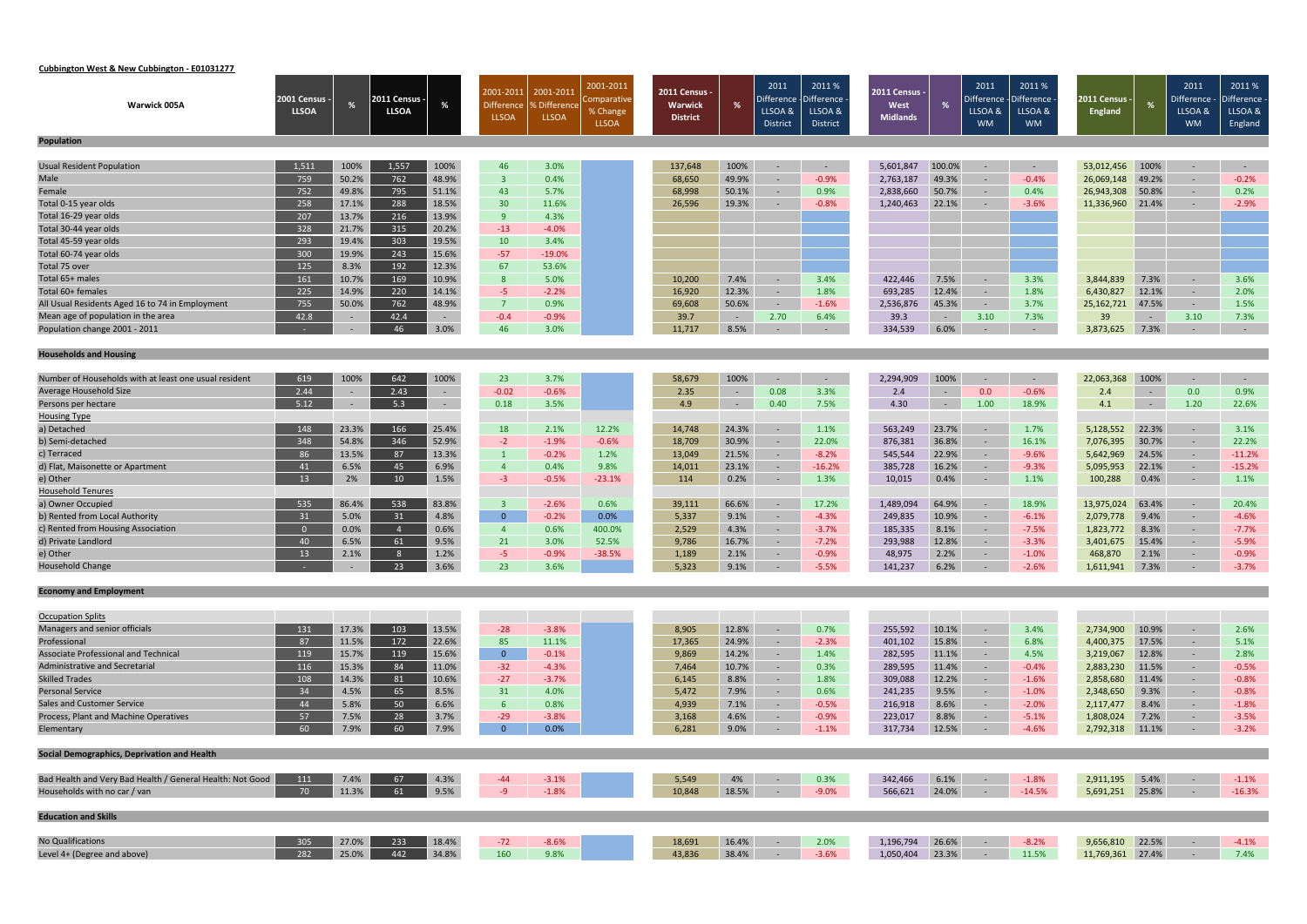#### **New Cubbington, Blackdown & Old Milverton ‐ E01031278**

| Warwick 005B                                              | 2001 Census -<br><b>LLSOA</b> | %      | 2011 Census ·<br><b>LLSOA</b> | %          | 2001-2011<br><b>Difference</b><br><b>LLSOA</b> | 2001-2011<br><b>SDifference</b><br><b>LLSOA</b> | 2001-2011<br>omparative<br>% Change<br><b>LLSOA</b> | 2011 Census -<br>Warwick<br><b>District</b> | %              | 2011<br>LLSOA &<br><b>District</b> | 2011%<br>Difference - Difference<br>LLSOA &<br>District | <b>2011 Census -</b><br>West<br><b>Midlands</b> | %          | 2011<br>)ifference<br>LLSOA &<br><b>WM</b> | 2011%<br>Difference<br>LLSOA &<br><b>WM</b> | 2011 Census -<br>England | %              | 2011<br>Difference - Difference<br>LLSOA &<br><b>WM</b> | 2011%<br>LLSOA &<br>England |
|-----------------------------------------------------------|-------------------------------|--------|-------------------------------|------------|------------------------------------------------|-------------------------------------------------|-----------------------------------------------------|---------------------------------------------|----------------|------------------------------------|---------------------------------------------------------|-------------------------------------------------|------------|--------------------------------------------|---------------------------------------------|--------------------------|----------------|---------------------------------------------------------|-----------------------------|
| Population                                                |                               |        |                               |            |                                                |                                                 |                                                     |                                             |                |                                    |                                                         |                                                 |            |                                            |                                             |                          |                |                                                         |                             |
| <b>Usual Resident Population</b>                          | 1,458                         | 100%   | 1,461                         | 100%       | $\overline{3}$                                 | 0.2%                                            |                                                     | 137,648                                     | 100%           | $\sim$                             | $\sim$ $-$                                              | 5,601,847                                       | 100.0%     | $\sim$                                     | $\sim$ $-$                                  | 53,012,456               | 100%           | $\sim$ $-$                                              | $\sim$ $-$                  |
| Male                                                      | 733                           | 50.3%  | 712                           | 48.7%      | $-21$                                          | $-2.9%$                                         |                                                     | 68,650                                      | 49.9%          | $\sim$                             | $-1.1%$                                                 | 2,763,187                                       | 49.3%      |                                            | $-0.6%$                                     | 26,069,148               | 49.2%          | $\sim$                                                  | $-0.4%$                     |
| Female                                                    | 725                           | 49.7%  | 749                           | 51.3%      | 24                                             | 3.3%                                            |                                                     | 68,998                                      | 50.1%          | $\sim$                             | 1.1%                                                    | 2,838,660                                       | 50.7%      | $\sim$ $-$                                 | 0.6%                                        | 26,943,308               | 50.8%          | $\sim$                                                  | 0.4%                        |
| Total 0-15 year olds                                      | 298                           | 20.4%  | 282                           | 19.3%      | $-16$                                          | $-5.4%$                                         |                                                     | 26,596                                      | 19.3%          | $\sim$                             | 0.0%                                                    | 1,240,463                                       | 22.1%      | $\sim$                                     | $-2.8%$                                     | 11,336,960               | 21.4%          | $\sim$                                                  | $-2.1%$                     |
| Total 16-29 year olds                                     | 151                           | 10.4%  | 180                           | 12.3%      | 29                                             | 19.2%                                           |                                                     |                                             |                |                                    |                                                         |                                                 |            |                                            |                                             |                          |                |                                                         |                             |
| Total 30-44 year olds                                     | 334                           | 22.9%  | 279                           | 19.1%      | $-55$                                          | $-16.5%$                                        |                                                     |                                             |                |                                    |                                                         |                                                 |            |                                            |                                             |                          |                |                                                         |                             |
| Total 45-59 year olds                                     | 338                           | 23.2%  | 328                           | 22.5%      | $-10$                                          | $-3.0%$                                         |                                                     |                                             |                |                                    |                                                         |                                                 |            |                                            |                                             |                          |                |                                                         |                             |
| Total 60-74 year olds                                     | 228                           | 15.6%  | 259                           | 17.7%      | 31                                             | 13.6%                                           |                                                     |                                             |                |                                    |                                                         |                                                 |            |                                            |                                             |                          |                |                                                         |                             |
| Total 75 over                                             | 109                           | 7.5%   | 133                           | 9.1%       | 24                                             | 22.0%                                           |                                                     |                                             |                |                                    |                                                         |                                                 |            |                                            |                                             |                          |                |                                                         |                             |
| Total 65+ males                                           | 113                           | 7.8%   | 136                           | 9.3%       | 23                                             | 20.4%                                           |                                                     | 10,200                                      | 7.4%           | $\sim$                             | 1.9%                                                    | 422,446                                         | 7.5%       | $\sim$                                     | 1.8%                                        | 3,844,839                | 7.3%           | $\sim$                                                  | 2.1%                        |
| Total 60+ females                                         | 172                           | 11.8%  | 200                           | 13.7%      | 28                                             | 16.3%                                           |                                                     | 16,920                                      | 12.3%          | $\sim$                             | 1.4%                                                    | 693,285                                         | 12.4%      | $\sim$                                     | 1.3%                                        | 6,430,827                | 12.1%          | $\sim$                                                  | 1.6%                        |
| All Usual Residents Aged 16 to 74 in Employment           | 739                           | 50.7%  | 727                           | 49.8%      | $-12$                                          | $-1.6%$                                         |                                                     | 69,608                                      | 50.6%          | $\sim$                             | $-0.8%$                                                 | 2,536,876                                       | 45.3%      | $\sim$                                     | 4.5%                                        | 25, 162, 721             | 47.5%          | $\sim$                                                  | 2.3%                        |
| Mean age of population in the area                        | 40.7                          | $\sim$ | 42.2                          | $\sim$ $-$ | 1.5                                            | 3.7%                                            |                                                     | 39.7                                        | $\sim$ $ \sim$ | 2.50                               | 5.9%                                                    | 39.3                                            | $\sim$ $-$ | 2.90                                       | 6.9%                                        | 39                       | $\sim$ $ \sim$ | 2.90                                                    | 6.9%                        |
| Population change 2001 - 2011                             |                               |        |                               | 0.2%       | $\overline{3}$                                 | 0.2%                                            |                                                     | 11,717                                      | 8.5%           | $\sim$                             | $\sim$                                                  | 334,539                                         | 6.0%       | $\sim$                                     | $\sim$                                      | 3,873,625                | 7.3%           | $\sim$                                                  | $\sim$ $-$                  |
| <b>Households and Housing</b>                             |                               |        |                               |            |                                                |                                                 |                                                     |                                             |                |                                    |                                                         |                                                 |            |                                            |                                             |                          |                |                                                         |                             |
|                                                           |                               |        |                               |            |                                                |                                                 |                                                     |                                             |                |                                    |                                                         |                                                 |            |                                            |                                             |                          |                |                                                         |                             |
| Number of Households with at least one usual resident     | 568                           | 100%   | 586                           | 100%       | 18                                             | 3.2%                                            |                                                     | 58,679                                      | 100%           | $\sim$                             | $\overline{\phantom{a}}$                                | 2,294,909                                       | 100%       |                                            | $\sim$ $-$                                  | 22,063,368               | 100%           | $\sim$                                                  | $\sim$                      |
| Average Household Size                                    | 2.57                          |        | 2.49                          | $\sim$     | $-0.07$                                        | $-2.9%$                                         |                                                     | 2.35                                        | $\sim$ $ \sim$ | 0.15                               | 5.9%                                                    | 2.4                                             | $\sim$     | 0.1                                        | 2.1%                                        | 2.4                      | $\sim$ $-$     | 0.1                                                     | 3.6%                        |
| Persons per hectare                                       |                               |        | 1.7                           | $\sim$     | 1.7                                            | #DIV/0!                                         |                                                     | 4.9                                         | $\sim$         | $-3.20$                            | $-188.2%$                                               | 4.30                                            | $\sim$     | $-2.60$                                    | $-152.9%$                                   | 4.1                      | $\sim$ $-$     | $-2.40$                                                 | $-141.2%$                   |
| <b>Housing Type</b>                                       |                               |        |                               |            |                                                |                                                 |                                                     |                                             |                |                                    |                                                         |                                                 |            |                                            |                                             |                          |                |                                                         |                             |
| a) Detached                                               | 246                           | 42.2%  | 228                           | 38.9%      | $-18$                                          | $-3.3%$                                         | $-7.3%$                                             | 14,748                                      | 24.3%          | $\sim$                             | 14.6%                                                   | 563,249                                         | 23.7%      | $\sim$                                     | 15.2%                                       | 5,128,552                | 22.3%          | $\sim$                                                  | 16.6%                       |
| b) Semi-detached                                          | 298                           | 51.1%  | 304                           | 51.9%      | $6^{\circ}$                                    | 0.8%                                            | 2.0%                                                | 18,709                                      | 30.9%          | $\sim$                             | 21.0%                                                   | 876,381                                         | 36.8%      | $\sim$                                     | 15.1%                                       | 7,076,395                | 30.7%          | $\sim$                                                  | 21.2%                       |
| c) Terraced                                               | 23                            | 4.0%   | 23                            | 3.9%       | $\overline{0}$                                 | $-0.1%$                                         | 0.0%                                                | 13,049                                      | 21.5%          | $\sim$                             | $-17.6%$                                                | 545,544                                         | 22.9%      | $\sim$                                     | $-19.0%$                                    | 5,642,969                | 24.5%          | $\sim$                                                  | $-20.6%$                    |
| d) Flat, Maisonette or Apartment                          | 13                            | 2.2%   | 25                            | 4.2%       | 12                                             | 2.0%                                            | 92.3%                                               | 14,011                                      | 23.1%          | $\sim$                             | $-18.9%$                                                | 385,728                                         | 16.2%      | $\sim$                                     | $-12.0%$                                    | 5,095,953                | 22.1%          | $\sim$                                                  | $-17.9%$                    |
| e) Other                                                  | $\overline{0}$                | 0%     | -6                            | 1.0%       | 6                                              | 1.0%                                            | 600.0%                                              | 114                                         | 0.2%           | $\sim$                             | 0.8%                                                    | 10,015                                          | 0.4%       | $\sim$                                     | 0.6%                                        | 100,288                  | 0.4%           | $\sim$                                                  | 0.6%                        |
| <b>Household Tenures</b>                                  |                               |        |                               |            |                                                |                                                 |                                                     |                                             |                |                                    |                                                         |                                                 |            |                                            |                                             |                          |                |                                                         |                             |
| a) Owner Occupied                                         | 509                           | 89.6%  | 487                           | 86.1%      | $-22$                                          | $-3.5%$                                         | $-4.3%$                                             | 39,111                                      | 66.6%          | $\sim$                             | 19.5%                                                   | 1,489,094                                       | 64.9%      | $\sim$                                     | 21.2%                                       | 13,975,024               | 63.4%          | $\sim$                                                  | 22.7%                       |
| b) Rented from Local Authority                            | 6                             | 1.1%   |                               | 0.7%       | $-2$                                           | $-0.4%$                                         | $-33.3%$                                            | 5,337                                       | 9.1%           | $\sim$                             | $-8.4%$                                                 | 249,835                                         | 10.9%      | $\sim$                                     | $-10.2%$                                    | 2,079,778                | 9.4%           | $\sim$                                                  | $-8.7%$                     |
| c) Rented from Housing Association                        | $\overline{0}$                | 0.0%   |                               | 0.4%       | $\overline{2}$                                 | 0.4%                                            | 200.0%                                              | 2,529                                       | 4.3%           | $\sim$                             | $-3.9%$                                                 | 185,335                                         | 8.1%       | $\sim$                                     | $-7.7%$                                     | 1,823,772                | 8.3%           | $\sim$                                                  | $-7.9%$                     |
| d) Private Landlord                                       | 43                            | 7.6%   | 65                            | 11.5%      | 22                                             | 3.9%                                            | 51.2%                                               | 9,786                                       | 16.7%          | $\sim$                             | $-5.2%$                                                 | 293,988                                         | 12.8%      | $\sim$                                     | $-1.3%$                                     | 3,401,675                | 15.4%          | $\sim$                                                  | $-3.9%$                     |
| e) Other                                                  | 10                            | 1.8%   | 8 <sup>8</sup>                | 1.5%       | $-2$                                           | $-0.3%$                                         | $-20.0%$                                            | 1,189                                       | 2.1%           |                                    | $-0.6%$                                                 | 48,975                                          | 2.2%       |                                            | $-0.7%$                                     | 468,870                  | 2.1%           | $\sim$                                                  | $-0.6%$                     |
| <b>Household Change</b>                                   |                               |        | 18                            | $3.1\%$    | 18                                             | 3.1%                                            |                                                     | 5,323                                       | 9.1%           | <b>Service Control</b>             | $-6.0%$                                                 | 141,237                                         | 6.2%       | <b>Service Control</b>                     | $-3.1%$                                     | 1,611,941 7.3%           |                | $-4.2\%$                                                |                             |
| <b>Economy and Employment</b>                             |                               |        |                               |            |                                                |                                                 |                                                     |                                             |                |                                    |                                                         |                                                 |            |                                            |                                             |                          |                |                                                         |                             |
|                                                           |                               |        |                               |            |                                                |                                                 |                                                     |                                             |                |                                    |                                                         |                                                 |            |                                            |                                             |                          |                |                                                         |                             |
| <b>Occupation Splits</b><br>Managers and senior officials | 151                           | 20.4%  | 125                           | 17.2%      | $-26$                                          | $-3.2%$                                         |                                                     | 8,905                                       | 12.8%          |                                    | 4.4%                                                    | 255,592                                         | 10.1%      | $\sim$ $-$                                 | 7.1%                                        | 2,734,900                | 10.9%          | $\sim$                                                  | 6.3%                        |
| Professional                                              | 136                           | 18.4%  | 177                           | 24.3%      | 41                                             | 5.9%                                            |                                                     | 17,365                                      | 24.9%          | $\sim$<br>$\sim$                   | $-0.6%$                                                 | 401,102                                         | 15.8%      |                                            | 8.5%                                        | 4,400,375                | 17.5%          |                                                         | 6.8%                        |
| Associate Professional and Technical                      | 111                           | 15.0%  | 99                            | 13.6%      | $-12$                                          | $-1.4%$                                         |                                                     | 9,869                                       | 14.2%          | $\sim$                             | $-0.6%$                                                 | 282,595                                         | 11.1%      | $\sim$<br>$\sim$                           | 2.5%                                        | 3,219,067                | 12.8%          | $\sim$<br>$\sim$                                        | 0.8%                        |
| <b>Administrative and Secretarial</b>                     | 112                           | 15.1%  | 84                            | 11.6%      | $-28$                                          | $-3.5%$                                         |                                                     | 7,464                                       | 10.7%          | $\sim$                             | 0.9%                                                    | 289,595                                         | 11.4%      | $\sim$                                     | 0.2%                                        | 2,883,230                | 11.5%          | $\sim$                                                  | 0.1%                        |
| <b>Skilled Trades</b>                                     | 81                            | 11.0%  | 75                            | 10.3%      | $-6$                                           | $-0.7%$                                         |                                                     | 6,145                                       | 8.8%           | $\sim$                             | 1.5%                                                    | 309,088                                         | 12.2%      | $\sim$                                     | $-1.9%$                                     | 2,858,680                | 11.4%          | $\sim$                                                  | $-1.1%$                     |
| <b>Personal Service</b>                                   | 45                            | 6.1%   | 64                            | 8.8%       | 19                                             | 2.7%                                            |                                                     | 5,472                                       | 7.9%           | $\sim$                             | 0.9%                                                    | 241,235                                         | 9.5%       | $\sim$ $ \sim$                             | $-0.7%$                                     | 2,348,650                | 9.3%           | $\sim$                                                  | $-0.5%$                     |
| Sales and Customer Service                                | 38                            | 5.1%   | 47                            | 6.5%       | 9                                              | 1.4%                                            |                                                     | 4,939                                       | 7.1%           | $\sim$                             | $-0.6%$                                                 | 216,918                                         | 8.6%       | $\sim$                                     | $-2.1%$                                     | 2,117,477                | 8.4%           | $\sim$                                                  | $-1.9%$                     |
| Process, Plant and Machine Operatives                     | 31                            | 4.2%   | 27                            | 3.7%       | $-4$                                           | $-0.5%$                                         |                                                     | 3,168                                       | 4.6%           | $\sim$                             | $-0.9%$                                                 | 223,017                                         | 8.8%       | $\sim$                                     | $-5.1%$                                     | 1,808,024                | 7.2%           | $\sim$                                                  | $-3.5%$                     |
| Elementary                                                | 35                            | 4.7%   | 29                            | 4.0%       | $-6$                                           | $-0.7%$                                         |                                                     | 6,281                                       | 9.0%           | $\sim$                             | $-5.0%$                                                 | 317,734                                         | 12.5%      | $\sim$ $-$                                 | $-8.5%$                                     | 2,792,318 11.1%          |                | $\sim$ $-$                                              | $-7.1%$                     |
|                                                           |                               |        |                               |            |                                                |                                                 |                                                     |                                             |                |                                    |                                                         |                                                 |            |                                            |                                             |                          |                |                                                         |                             |
| Social Demographics, Deprivation and Health               |                               |        |                               |            |                                                |                                                 |                                                     |                                             |                |                                    |                                                         |                                                 |            |                                            |                                             |                          |                |                                                         |                             |
| Bad Health and Very Bad Health / General Health: Not Good | 102                           | 7.0%   | 54                            | 3.7%       | $-48$                                          | $-3.3%$                                         |                                                     | 5,549                                       | 4%             | $\sim$                             | $-0.3%$                                                 | 342,466                                         | 6.1%       | $\sim$                                     | $-2.4%$                                     | 2,911,195                | 5.4%           | $\sim$                                                  | $-1.7%$                     |
| Households with no car / van                              | 31                            | 5.5%   | 31                            | 5.5%       | $\overline{0}$                                 | 0.0%                                            |                                                     | 10,848                                      | 18.5%          | $\sim$                             | $-13.0%$                                                | 566,621                                         | 24.0%      | $\sim$ $-$                                 | $-18.5%$                                    | 5,691,251 25.8%          |                | $\sim$                                                  | $-20.3%$                    |
|                                                           |                               |        |                               |            |                                                |                                                 |                                                     |                                             |                |                                    |                                                         |                                                 |            |                                            |                                             |                          |                |                                                         |                             |
| <b>Education and Skills</b>                               |                               |        |                               |            |                                                |                                                 |                                                     |                                             |                |                                    |                                                         |                                                 |            |                                            |                                             |                          |                |                                                         |                             |
| <b>No Qualifications</b>                                  | 181                           | 17.2%  | 134                           | 11.4%      | $-47$                                          | $-5.8%$                                         |                                                     | 18,691                                      | 16.4%          | $\sim$                             | $-5.0%$                                                 | 1,196,794                                       | 26.6%      | $\sim$ $-$                                 | $-15.2%$                                    | 9,656,810 22.5%          |                | $\sim$                                                  | $-11.1%$                    |
| Level 4+ (Degree and above)                               | 315                           | 30.0%  | 473                           | 40.10%     | 158                                            | 10.1%                                           |                                                     | 43,836                                      | 38.4%          | $\sim$ $ \sim$                     | 1.7%                                                    | 1,050,404                                       | 23.3%      | $\sim$                                     | 16.8%                                       | 11,769,361 27.4%         |                | $\sim$ $-$                                              | 12.7%                       |
|                                                           |                               |        |                               |            |                                                |                                                 |                                                     |                                             |                |                                    |                                                         |                                                 |            |                                            |                                             |                          |                |                                                         |                             |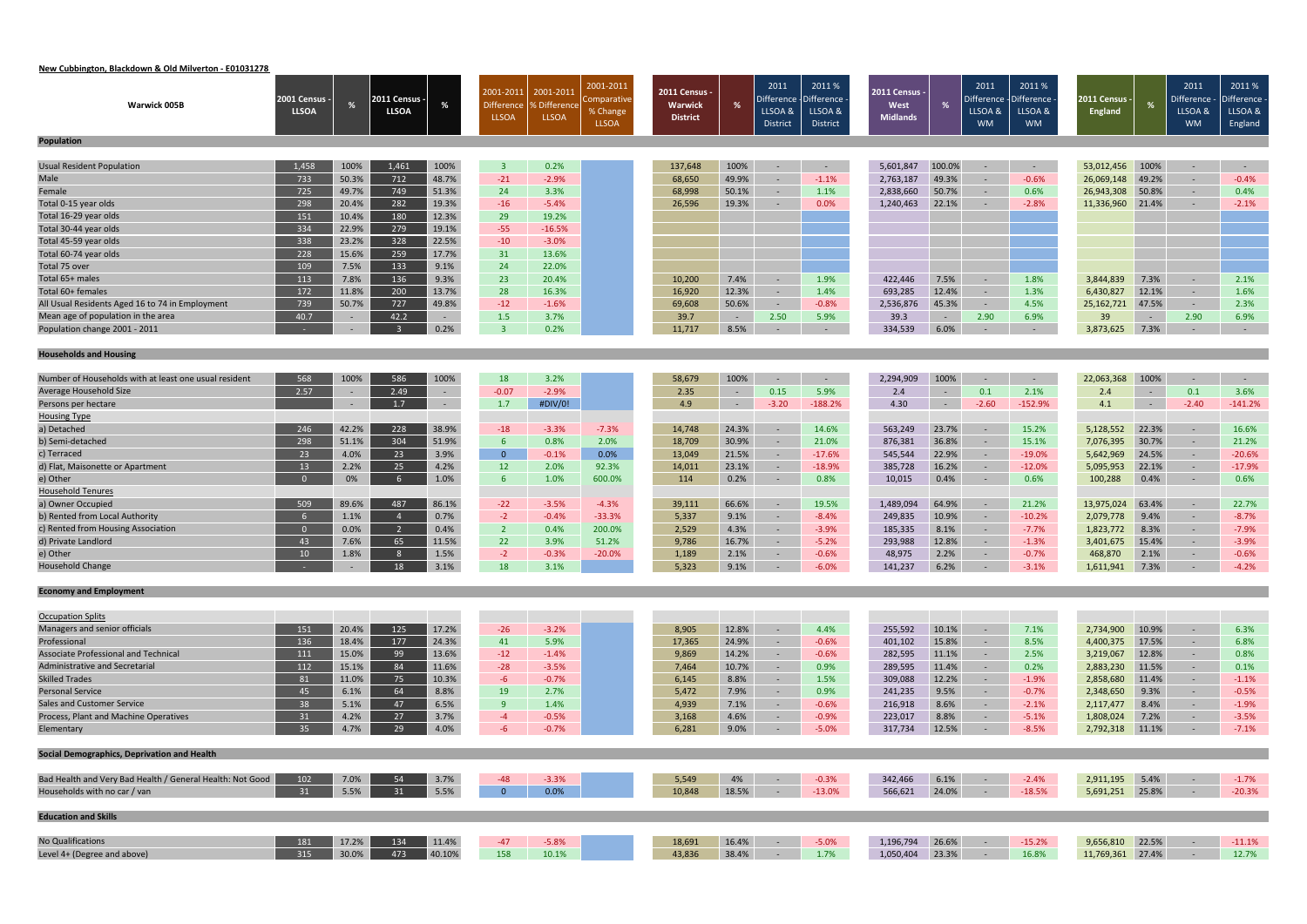# **Cubbington East ‐ E01031279**

| Warwick 005C                                              | <b>2001 Census -</b><br><b>LLSOA</b> |        | 2011 Census ·<br><b>LLSOA</b> |          | 2001-2011<br><b>Difference</b> | 2001-2011<br>% Difference | 2001-2011<br>Comparative<br>% Change | 2011 Census<br><b>Warwick</b> | %              | 2011<br>Difference $\cdot$<br>LLSOA & | 2011 %<br>-Difference<br>LLSOA & | 2011 Census -<br>West |                | 2011<br>Difference<br>LLSOA & | 2011%<br>Difference<br>LLSOA & | 2011 Census ·<br><b>England</b> | %              | 2011<br>Difference ·<br>LLSOA & | 2011%<br>Difference<br>LLSOA & |
|-----------------------------------------------------------|--------------------------------------|--------|-------------------------------|----------|--------------------------------|---------------------------|--------------------------------------|-------------------------------|----------------|---------------------------------------|----------------------------------|-----------------------|----------------|-------------------------------|--------------------------------|---------------------------------|----------------|---------------------------------|--------------------------------|
|                                                           |                                      |        |                               |          | <b>LLSOA</b>                   | <b>LLSOA</b>              | <b>LLSOA</b>                         | <b>District</b>               |                | <b>District</b>                       | District                         | <b>Midlands</b>       |                | <b>WM</b>                     | <b>WM</b>                      |                                 |                | <b>WM</b>                       | England                        |
| <b>Population</b>                                         |                                      |        |                               |          |                                |                           |                                      |                               |                |                                       |                                  |                       |                |                               |                                |                                 |                |                                 |                                |
| <b>Usual Resident Population</b>                          | 1,514                                | 100%   | 1,359                         | 100%     | $-155$                         | $-10.2%$                  |                                      | 137,648                       | 100%           | $\sim$                                | $\sim$                           | 5,601,847             | 100.0%         | $\sim$                        | $\sim$ $ \sim$                 | 53,012,456                      | 100%           | $\sim$                          | $\sim$                         |
| Male                                                      | 722                                  | 47.7%  | 645                           | 47.5%    | $-77$                          | $-10.7%$                  |                                      | 68,650                        | 49.9%          | $\sim$                                | $-2.4%$                          | 2,763,187             | 49.3%          | $\sim$                        | $-1.9%$                        | 26,069,148                      | 49.2%          | $\sim$                          | $-1.7%$                        |
| Female                                                    | 792                                  | 52.3%  | 714                           | 52.5%    | $-78$                          | $-9.8%$                   |                                      | 68,998                        | 50.1%          | $\sim$                                | 2.4%                             | 2,838,660             | 50.7%          | $\sim$                        | 1.9%                           | 26,943,308                      | 50.8%          | $\sim$                          | 1.7%                           |
| Total 0-15 year olds                                      | 263                                  | 17.4%  | 182                           | 13.4%    | $-81$                          | $-30.8%$                  |                                      | 26,596                        | 19.3%          | -9                                    | $-5.9%$                          | 1,240,463             | 22.1%          | $\sim$                        | $-8.8%$                        | 11,336,960                      | 21.4%          | $\sim$                          | $-8.0%$                        |
| Total 16-29 year olds                                     | 149                                  | 9.8%   | 141                           | 10.4%    | $-8$                           | $-5.4%$                   |                                      |                               |                |                                       |                                  |                       |                |                               |                                |                                 |                |                                 |                                |
| Total 30-44 year olds                                     | 286                                  | 18.9%  | 217                           | 16.0%    | $-69$                          | $-24.1%$                  |                                      |                               |                |                                       |                                  |                       |                |                               |                                |                                 |                |                                 |                                |
| Total 45-59 year olds                                     | 319                                  | 21.1%  | 257                           | 18.9%    | $-62$                          | $-19.4%$                  |                                      |                               |                |                                       |                                  |                       |                |                               |                                |                                 |                |                                 |                                |
| Total 60-74 year olds                                     | 311                                  | 20.5%  | 325                           | 23.9%    | 14                             | 4.5%                      |                                      |                               |                |                                       |                                  |                       |                |                               |                                |                                 |                |                                 |                                |
| Total 75 over                                             | 186                                  | 12.3%  | 237                           | 17.4%    | 51                             | 27.4%                     |                                      |                               |                |                                       |                                  |                       |                |                               |                                |                                 |                |                                 |                                |
| Total 65+ males                                           | 143                                  | 9.4%   | 202                           | 14.9%    | 59                             | 41.3%                     |                                      | 10,200                        | 7.4%           | $\overline{a}$                        | 7.5%                             | 422,446               | 7.5%           | $\sim$                        | 7.3%                           | 3,844,839                       | 7.3%           | $\sim$                          | 7.6%                           |
| Total 60+ females                                         | 234                                  | 15.5%  | 317                           | 23.3%    | 83                             | 35.5%                     |                                      | 16,920                        | 12.3%          | $\sim$                                | 11.0%                            | 693,285               | 12.4%          | $\sim$                        | 10.9%                          | 6,430,827                       | 12.1%          | $\sim$                          | 11.2%                          |
| All Usual Residents Aged 16 to 74 in Employment           | 684                                  | 45.2%  | 617                           | 45.4%    | $-67$                          | $-9.8%$                   |                                      | 69,608                        | 50.6%          | $\sim$                                | $-5.2%$                          | 2,536,876             | 45.3%          | $\sim$ $ \sim$                | 0.1%                           | 25,162,721                      | 47.5%          | $\sim$                          | $-2.1%$                        |
| Mean age of population in the area                        | 45.4                                 |        | 49.6                          | $\sim$   | 4.2                            | 9.3%                      |                                      | 39.7                          | $\sim$ $ \sim$ | 9.90                                  | 20.0%                            | 39.3                  | $\sim 10^{-1}$ | 10.30                         | 20.8%                          | 39                              | $\sim$ $ \sim$ | 10.30                           | 20.8%                          |
| Population change 2001 - 2011                             |                                      | $\sim$ | $-155$                        | $-10.2%$ | $-155$                         | $-10.2%$                  |                                      | 11,717                        | 8.5%           | $\sim$                                | $\sim$                           | 334,539               | 6.0%           | $\sim$                        | $\sim$ $-$                     | 3,873,625                       | 7.3%           | $\sim$                          | $\sim$ $-$                     |
|                                                           |                                      |        |                               |          |                                |                           |                                      |                               |                |                                       |                                  |                       |                |                               |                                |                                 |                |                                 |                                |
| <b>Households and Housing</b>                             |                                      |        |                               |          |                                |                           |                                      |                               |                |                                       |                                  |                       |                |                               |                                |                                 |                |                                 |                                |
| Number of Households with at least one usual resident     | 627                                  | 100%   | 632                           | 100%     | -5                             | 0.8%                      |                                      | 58,679                        | 100%           | $\sim$                                | $\sim$                           | 2,294,909             | 100%           |                               | $\sim$                         | 22,063,368                      | 100%           | $\sim$                          | $\sim$ $-$                     |
| Average Household Size                                    | 2.41                                 | $\sim$ | 2.15                          | $\sim$   | $-0.26$                        | $-10.9%$                  |                                      | 2.35                          | $\sim$         | $-0.20$                               | $-9.1%$                          | 2.4                   | $\sim$         | $-0.3$                        | $-13.5%$                       | 2.4                             | $\sim$         | $-0.3$                          | $-11.7%$                       |
| Persons per hectare                                       | 9.4                                  |        | 8.4                           | $\sim$   | $-1$                           | $-10.6%$                  |                                      | 4.9                           | ÷              | 3.50                                  | 41.7%                            | 4.30                  | $\sim$         | 4.10                          | 48.8%                          | 4.1                             | $\sim$ $ \sim$ | 4.30                            | 51.2%                          |
| <b>Housing Type</b>                                       |                                      |        |                               |          |                                |                           |                                      |                               |                |                                       |                                  |                       |                |                               |                                |                                 |                |                                 |                                |
| a) Detached                                               | 107                                  | 16.7%  | 105                           | 16.6%    | $-2$                           | $-0.1%$                   | $-1.9%$                              | 14,748                        | 24.3%          | $\sim$                                | $-7.7%$                          | 563,249               | 23.7%          | $\sim$                        | $-7.1%$                        | 5,128,552                       | 22.3%          | $\sim$                          | $-5.7%$                        |
| b) Semi-detached                                          | 331                                  | 51.7%  | 335                           | 53.0%    | $\overline{4}$                 | 1.3%                      | 1.2%                                 | 18,709                        | 30.9%          | $\sim$                                | 22.1%                            | 876,381               | 36.8%          | $\sim$                        | 16.2%                          | 7,076,395                       | 30.7%          | $\sim$                          | 22.3%                          |
| c) Terraced                                               | 160                                  | 25.0%  | 151                           | 23.9%    | $-9$                           | $-1.1%$                   | $-5.6%$                              | 13,049                        | 21.5%          | $\sim$                                | 2.4%                             | 545,544               | 22.9%          | $\sim$                        | 1.0%                           | 5,642,969                       | 24.5%          | $\sim$                          | $-0.6%$                        |
| d) Flat, Maisonette or Apartment                          | 40                                   | 6.3%   | 41                            | 6.5%     | $\mathbf{1}$                   | 0.2%                      | 2.5%                                 | 14,011                        | 23.1%          | $\sim$                                | $-16.6%$                         | 385,728               | 16.2%          | $\sim$                        | $-9.7%$                        | 5,095,953                       | 22.1%          | $\sim$                          | $-15.6%$                       |
| e) Other                                                  | $\Omega$                             | 0%     | $\overline{0}$                | 0.0%     | $\overline{0}$                 | 0.0%                      | 0.0%                                 | 114                           | 0.2%           | $\sim$                                | $-0.2%$                          | 10,015                | 0.4%           | $\sim$                        | $-0.4%$                        | 100,288                         | 0.4%           | $\sim$                          | $-0.4%$                        |
| <b>Household Tenures</b>                                  |                                      |        |                               |          |                                |                           |                                      |                               |                |                                       |                                  |                       |                |                               |                                |                                 |                |                                 |                                |
| a) Owner Occupied                                         | 504                                  | 83.4%  | 495                           | 79.6%    | $-9$                           | $-3.8%$                   | $-1.8%$                              | 39,111                        | 66.6%          |                                       | 13.0%                            | 1,489,094             | 64.9%          |                               | 14.7%                          | 13,975,024                      | 63.4%          | $\sim$                          | 16.2%                          |
| b) Rented from Local Authority                            | 78                                   | 12.4%  | 66                            | 10.6%    | $-12$                          | $-1.8%$                   | $-15.4%$                             | 5,337                         | 9.1%           | $\sim$                                | 1.5%                             | 249,835               | 10.9%          | $\sim$                        | $-0.3%$                        | 2,079,778                       | 9.4%           | $\sim$                          | 1.2%                           |
| c) Rented from Housing Association                        | - 5                                  | 0.8%   |                               | 0.5%     | $-2$                           | $-0.3%$                   | $-40.0%$                             | 2,529                         | 4.3%           | $\sim$                                | $-3.8%$                          | 185,335               | 8.1%           | $\sim$                        | $-7.6%$                        | 1,823,772                       | 8.3%           | $\sim$ $-$                      | $-7.8%$                        |
| d) Private Landlord                                       | 21                                   | 3.4%   | 41                            | 6.6%     | 20                             | 3.2%                      | 95.2%                                | 9,786                         | 16.7%          | $\sim$                                | $-10.1%$                         | 293,988               | 12.8%          | $\sim$                        | $-6.2%$                        | 3,401,675                       | 15.4%          | $\sim$                          | $-8.8%$                        |
| e) Other                                                  | 19                                   | 3.0%   | 17                            | 2.8%     | $-2$                           | $-0.2%$                   | $-10.5%$                             | 1,189                         | 2.1%           | $\sim$                                | 0.7%                             | 48,975                | 2.2%           | $\sim$                        | 0.6%                           | 468,870                         | 2.1%           | $\sim$                          | 0.7%                           |
| <b>Household Change</b>                                   |                                      |        | <b>COL</b>                    | 0.8%     | 5 <sub>1</sub>                 | 0.8%                      |                                      | 5,323                         | 9.1%           |                                       | $-8.3%$                          | 141,237 6.2%          |                | <b>Contract Contract</b>      | $-5.4%$                        | 1,611,941 7.3%                  |                | $-6.5%$                         |                                |
|                                                           |                                      |        |                               |          |                                |                           |                                      |                               |                |                                       |                                  |                       |                |                               |                                |                                 |                |                                 |                                |
| <b>Economy and Employment</b>                             |                                      |        |                               |          |                                |                           |                                      |                               |                |                                       |                                  |                       |                |                               |                                |                                 |                |                                 |                                |
| <b>Occupation Splits</b>                                  |                                      |        |                               |          |                                |                           |                                      |                               |                |                                       |                                  |                       |                |                               |                                |                                 |                |                                 |                                |
| Managers and senior officials                             | 81                                   | 11.8%  | 70                            | 11.3%    | $-11$                          | $-0.5%$                   |                                      | 8,905                         | 12.8%          |                                       | $-1.5%$                          | 255,592               | 10.1%          | $\sim$                        | 1.2%                           | 2,734,900                       | 10.9%          | $\sim$                          | 0.4%                           |
| Professional                                              | 76                                   | 11.1%  | 120                           | 19.4%    | 44                             | 8.3%                      |                                      | 17,365                        | 24.9%          | $\sim$                                | $-5.5%$                          | 401,102               | 15.8%          | $\sim$                        | 3.6%                           | 4,400,375                       | 17.5%          | $\sim$                          | 1.9%                           |
| <b>Associate Professional and Technical</b>               | 93                                   | 13.6%  | 71                            | 11.5%    | $-22$                          | $-2.1%$                   |                                      | 9,869                         | 14.2%          | $\sim$                                | $-2.7%$                          | 282,595               | 11.1%          | $\sim$                        | 0.4%                           | 3,219,067                       | 12.8%          | $\sim$                          | $-1.3%$                        |
| <b>Administrative and Secretarial</b>                     | 115                                  | 16.8%  | 79                            | 12.8%    | $-36$                          | $-4.0%$                   |                                      | 7,464                         | 10.7%          | $\sim$                                | 2.1%                             | 289,595               | 11.4%          | $\sim$                        | 1.4%                           | 2,883,230                       | 11.5%          | $\sim$                          | 1.3%                           |
| <b>Skilled Trades</b>                                     | 99                                   | 14.5%  | 86                            | 13.9%    | $-13$                          | $-0.6%$                   |                                      | 6,145                         | 8.8%           | $\sim$                                | 5.1%                             | 309,088               | 12.2%          | $\sim$                        | 1.7%                           | 2,858,680                       | 11.4%          | $\sim$                          | 2.5%                           |
| <b>Personal Service</b>                                   | 56                                   | 8.2%   | 65                            | 10.5%    | 9                              | 2.3%                      |                                      | 5,472                         | 7.9%           | $\sim$                                | 2.6%                             | 241,235               | 9.5%           | $\sim$                        | 1.0%                           | 2,348,650                       | 9.3%           | $\sim$                          | 1.2%                           |
| <b>Sales and Customer Service</b>                         | 41                                   | 6.0%   | 39                            | 6.3%     | $-2$                           | 0.3%                      |                                      | 4,939                         | 7.1%           | $\sim$                                | $-0.8%$                          | 216,918               | 8.6%           | $\sim$                        | $-2.3%$                        | 2,117,477                       | 8.4%           | $\sim$                          | $-2.1%$                        |
| Process, Plant and Machine Operatives                     | 49                                   | 7.2%   | 31                            | 5.0%     | $-18$                          | $-2.2%$                   |                                      | 3,168                         | 4.6%           | $\sim$                                | 0.4%                             | 223,017               | 8.8%           | $\sim$ $-$                    | $-3.8%$                        | 1,808,024                       | 7.2%           | $\sim$                          | $-2.2%$                        |
| Elementary                                                | 75                                   | 11.0%  | 56                            | 9.1%     | $-19$                          | $-1.9%$                   |                                      | 6,281                         | 9.0%           | $\sim$ $-$                            | 0.1%                             | 317,734               | 12.5%          | $\sim$ $-$                    | $-3.4%$                        | 2,792,318                       | 11.1%          | $\sim$                          | $-2.0%$                        |
| Social Demographics, Deprivation and Health               |                                      |        |                               |          |                                |                           |                                      |                               |                |                                       |                                  |                       |                |                               |                                |                                 |                |                                 |                                |
|                                                           |                                      |        |                               |          |                                |                           |                                      |                               |                |                                       |                                  |                       |                |                               |                                |                                 |                |                                 |                                |
| Bad Health and Very Bad Health / General Health: Not Good | 130                                  | 8.6%   | 87                            | 6.4%     | $-43$                          | $-2.2%$                   |                                      | 5,549                         | 4%             | $\sim$ $-$                            | 2.4%                             | 342,466               | 6.1%           | $\sim$ $-$                    | 0.3%                           | 2,911,195                       | 5.4%           | $\sim$                          | 1.0%                           |
| Households with no car / van                              | 100                                  | 16.0%  | 110                           | 17.7%    | 10                             | 1.7%                      |                                      | 10,848                        | 18.5%          | $\sim$                                | $-0.8%$                          | 566,621               | 24.0%          | $\sim$                        | $-6.3%$                        | 5,691,251 25.8%                 |                | $\sim$                          | $-8.1%$                        |
| <b>Education and Skills</b>                               |                                      |        |                               |          |                                |                           |                                      |                               |                |                                       |                                  |                       |                |                               |                                |                                 |                |                                 |                                |
| No Qualifications                                         | 330                                  | 31.0%  | 238                           | 27.9%    | $-92$                          | $-3.1%$                   |                                      | 18,691                        | 16.4%          | $\sim$ $-$                            | 11.5%                            | 1,196,794             | 26.6%          | $\sim$ $-$                    | 1.3%                           | 9,656,810                       | 22.5%          | $\sim$ $-$                      | 5.4%                           |
| Level 4+ (Degree and above)                               | 180                                  | 16.9%  | 321                           | 27.30%   | 141                            | 10.4%                     |                                      | 43,836                        | 38.4%          | $\sim 100$                            | $-11.1%$                         | 1,050,404             | 23.3%          | $\sim$ $-$                    | 4.0%                           | 11,769,361 27.4%                |                | $\sim$                          | $-0.1%$                        |
|                                                           |                                      |        |                               |          |                                |                           |                                      |                               |                |                                       |                                  |                       |                |                               |                                |                                 |                |                                 |                                |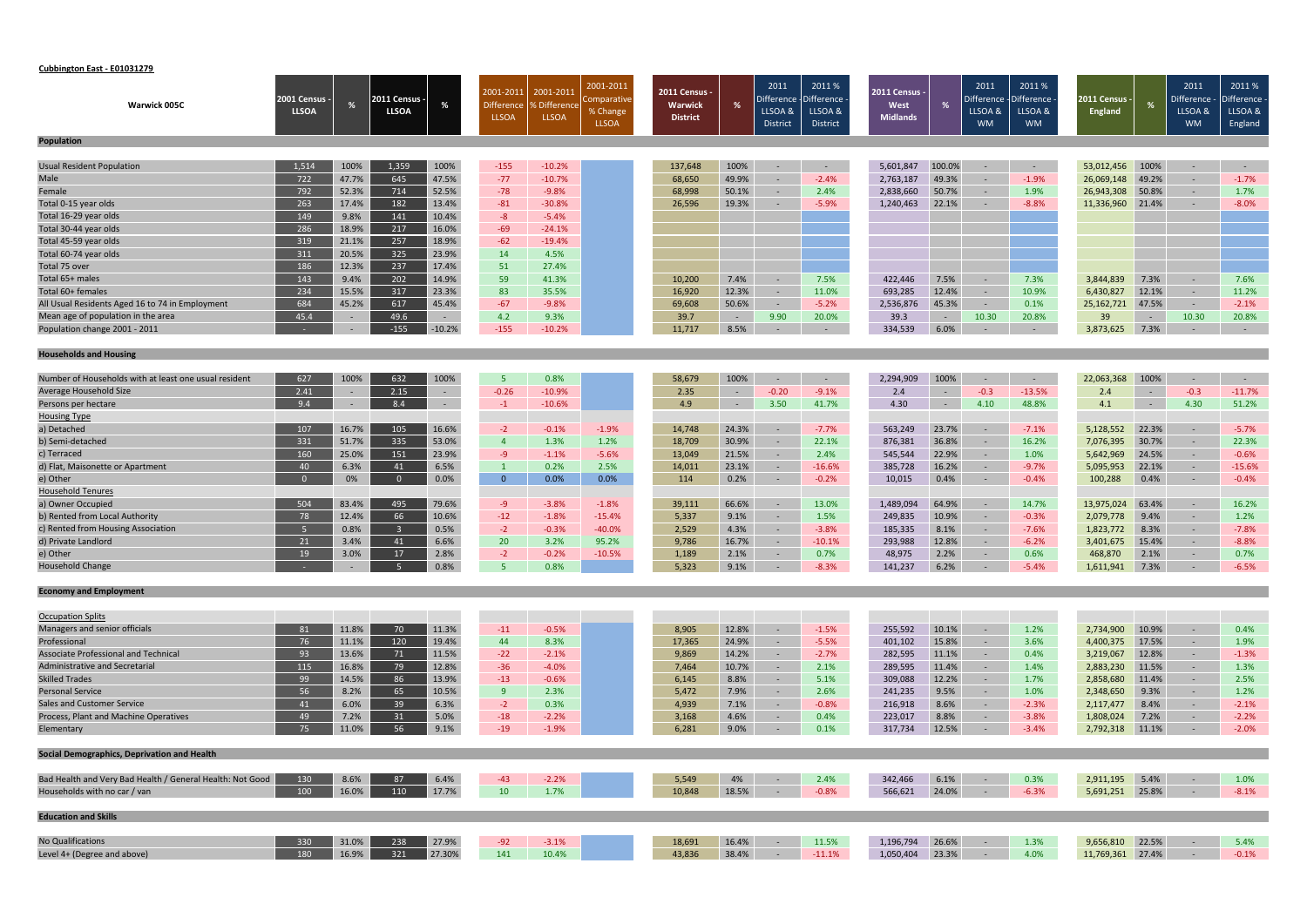# **Bubbenhall, Wappenbury, Weston & Eathorpe ‐ E01031280**

|                                                                                        | 2001 Census - |        | 2011 Census · |                  | 2001-2011                         | 2001-2011                          | 2001-2011<br>omparative  | 2011 Census -              |                      | 2011<br>Difference         | 2011%<br><b>Difference</b> | <b>2011 Census -</b> |                  | 2011<br>Difference   | 2011%<br><b>Difference</b> | 2011 Census -    |                              | 2011<br>Difference - | 2011%<br>- Difference |
|----------------------------------------------------------------------------------------|---------------|--------|---------------|------------------|-----------------------------------|------------------------------------|--------------------------|----------------------------|----------------------|----------------------------|----------------------------|----------------------|------------------|----------------------|----------------------------|------------------|------------------------------|----------------------|-----------------------|
| <b>Warwick 005D</b>                                                                    | <b>LLSOA</b>  | %      | <b>LLSOA</b>  | $\gamma$         | <b>Difference</b><br><b>LLSOA</b> | <b>SDifference</b><br><b>LLSOA</b> | % Change<br><b>LLSOA</b> | Warwick<br><b>District</b> | %                    | LLSOA &<br><b>District</b> | LLSOA &<br>District        | West<br>Midlands     |                  | LLSOA &<br><b>WM</b> | LLSOA &<br><b>WM</b>       | <b>England</b>   | %                            | LLSOA &<br><b>WM</b> | LLSOA &<br>England    |
| Population                                                                             |               |        |               |                  |                                   |                                    |                          |                            |                      |                            |                            |                      |                  |                      |                            |                  |                              |                      |                       |
| <b>Usual Resident Population</b>                                                       | 1,294         | 100%   | 1,313         | 100%             | 19                                | 1.5%                               |                          | 137,648                    | 100%                 | $\sim$                     | $\sim$ $-$                 | 5,601,847            | 100.0%           | $\sim$               | $\sim$ $-$                 | 53,012,456       | 100%                         | $\sim$ $-$           | $\sim$ $-$            |
| Male                                                                                   | 641           | 49.5%  | 639           | 48.7%            | $-2$                              | $-0.3%$                            |                          | 68,650                     | 49.9%                | $\sim$                     | $-1.2%$                    | 2,763,187            | 49.3%            | $\sim$               | $-0.7%$                    | 26,069,148       | 49.2%                        | $\sim$               | $-0.5%$               |
| Female                                                                                 | 653           | 50.5%  | 674           | 51.3%            | 21                                | 3.2%                               |                          | 68,998                     | 50.1%                | $\sim$                     | 1.2%                       | 2,838,660            | 50.7%            | $\sim$               | 0.7%                       | 26,943,308       | 50.8%                        | $\sim$               | 0.5%                  |
| Total 0-15 year olds                                                                   | 287           | 22.2%  | 211           | 16.1%            | $-76$                             | $-26.5%$                           |                          | 26,596                     | 19.3%                | $\sim$                     | $-3.3%$                    | 1,240,463            | 22.1%            |                      | $-6.1%$                    | 11,336,960       | 21.4%                        | $\sim$               | $-5.3%$               |
| Total 16-29 year olds                                                                  | 140           | 10.8%  | 144           | 11.0%            | $\overline{4}$                    | 2.9%                               |                          |                            |                      |                            |                            |                      |                  |                      |                            |                  |                              |                      |                       |
| Total 30-44 year olds                                                                  | 346           | 26.7%  | 250           | 19.0%            | $-96$                             | $-27.7%$                           |                          |                            |                      |                            |                            |                      |                  |                      |                            |                  |                              |                      |                       |
| Total 45-59 year olds                                                                  | 307           | 23.7%  | 361           | 27.5%            | 54                                | 17.6%                              |                          |                            |                      |                            |                            |                      |                  |                      |                            |                  |                              |                      |                       |
| Total 60-74 year olds                                                                  | 158           | 12.2%  | 260           | 19.8%            | 102                               | 64.6%                              |                          |                            |                      |                            |                            |                      |                  |                      |                            |                  |                              |                      |                       |
| Total 75 over                                                                          | 56            | 4.3%   | 77            | 5.9%             | 21                                | 37.5%                              |                          |                            |                      |                            |                            |                      |                  |                      |                            |                  |                              |                      |                       |
| Total 65+ males                                                                        | 73            | 5.6%   | 123           | 9.4%             | 50                                | 68.5%                              |                          | 10,200                     | 7.4%                 | $\sim$                     | 2.0%                       | 422,446              | 7.5%             | $\sim$ $-$           | 1.8%                       | 3,844,839        | 7.3%                         | $\sim$               | 2.1%                  |
| Total 60+ females                                                                      | 108           | 8.3%   | 169           | 12.9%            | 61                                | 56.5%                              |                          | 16,920                     | 12.3%                | $\sim$                     | 0.6%                       | 693,285              | 12.4%            | $\sim$               | 0.5%                       | 6,430,827        | 12.1%                        | $\sim$               | 0.7%                  |
| All Usual Residents Aged 16 to 74 in Employment                                        | 687           | 53.1%  | 735           | 56.0%            | 48                                | 7.0%                               |                          | 69,608                     | 50.6%                | $\sim$                     | 5.4%                       | 2,536,876            | 45.3%            | $\sim$ $-$           | 10.7%                      | 25, 162, 721     | 47.5%                        | $\sim$               | 8.5%                  |
| Mean age of population in the area                                                     | 37.7          | $\sim$ | 43.2          | $\sim$           | 5.5                               | 14.6%                              |                          | 39.7                       | $\sim 10^{-1}$       | 3.50                       | 8.1%                       | 39.3                 | $\sim$ $ \sim$   | 3.90                 | 9.0%                       | 39               | $\sim 100$                   | 3.90                 | 9.0%                  |
| Population change 2001 - 2011                                                          |               |        | 19            | 1.5%             | 19                                | 1.5%                               |                          | 11,717                     | 8.5%                 | $\sim$                     | $\sim$                     | 334,539              | 6.0%             | $\sim$               | $\sim$                     | 3,873,625        | 7.3%                         | $\sim$               | $\sim$ $-$            |
| <b>Households and Housing</b>                                                          |               |        |               |                  |                                   |                                    |                          |                            |                      |                            |                            |                      |                  |                      |                            |                  |                              |                      |                       |
|                                                                                        |               |        |               |                  |                                   |                                    |                          |                            |                      |                            |                            |                      |                  |                      |                            |                  |                              |                      |                       |
| Number of Households with at least one usual resident<br><b>Average Household Size</b> | 493           | 100%   | 524           | 100%             | 31                                | 6.3%                               |                          | 58,679                     | 100%                 | $\sim$                     | $\sim$                     | 2,294,909            | 100%             | $\sim$               | $\sim$                     | 22,063,368       | 100%                         | $\sim$               | $\sim$ $-$            |
|                                                                                        | 2.62<br>0.78  | $\sim$ | 2.51<br>0.79  | $\sim$<br>$\sim$ | $-0.12$<br>0.01                   | $-4.5%$<br>1.3%                    |                          | 2.35<br>4.9                | $\sim$<br>$\sim$ $-$ | 0.16<br>$-4.11$            | 6.4%<br>$-520.3%$          | 2.4<br>4.30          | $\sim$<br>$\sim$ | 0.1<br>$-3.51$       | 2.6%<br>$-444.3%$          | 2.4<br>4.1       | $\sim$ $-$<br>$\sim$ $ \sim$ | 0.1<br>$-3.31$       | 4.1%<br>$-419.0%$     |
| Persons per hectare<br><b>Housing Type</b>                                             |               |        |               |                  |                                   |                                    |                          |                            |                      |                            |                            |                      |                  |                      |                            |                  |                              |                      |                       |
| a) Detached                                                                            | 305           | 60.0%  | 310           | 57.2%            | 5 <sub>1</sub>                    | $-2.8%$                            | 1.6%                     | 14,748                     | 24.3%                | $\sim$                     | 32.9%                      | 563,249              | 23.7%            | $\sim$ $-$           | 33.5%                      | 5,128,552        | 22.3%                        | $\sim$               | 34.9%                 |
| b) Semi-detached                                                                       | 116           | 22.8%  | 129           | 23.8%            | 13                                | 1.0%                               | 11.2%                    | 18,709                     | 30.9%                | $\sim$                     | $-7.1%$                    | 876,381              | 36.8%            | $\sim$               | $-13.0%$                   | 7,076,395        | 30.7%                        | $\sim$               | $-6.9%$               |
| c) Terraced                                                                            | 65            | 12.8%  | 62            | 11.4%            | $-3$                              | $-1.4%$                            | $-4.6%$                  | 13,049                     | 21.5%                | $\sim$                     | $-10.1%$                   | 545,544              | 22.9%            | $\sim$ $-$           | $-11.5%$                   | 5,642,969        | 24.5%                        | $\sim$               | $-13.1%$              |
| d) Flat, Maisonette or Apartment                                                       | 19            | 3.7%   | 40            | 7.4%             | 21                                | 3.7%                               | 110.5%                   | 14,011                     | 23.1%                | $\sim$                     | $-15.7%$                   | 385,728              | 16.2%            | $\sim$               | $-8.8%$                    | 5,095,953        | 22.1%                        | $\sim$               | $-14.7%$              |
| e) Other                                                                               |               | 1%     |               | 0.2%             | $-2$                              | $-0.4%$                            | $-66.7%$                 | 114                        | 0.2%                 | $\sim$                     | 0.0%                       | 10,015               | 0.4%             | $\sim$ $-$           | $-0.2%$                    | 100,288          | 0.4%                         | $\sim$               | $-0.2%$               |
| <b>Household Tenures</b>                                                               |               |        |               |                  |                                   |                                    |                          |                            |                      |                            |                            |                      |                  |                      |                            |                  |                              |                      |                       |
| a) Owner Occupied                                                                      | 393           | 79.7%  | 420           | 80.2%            | 27                                | 0.5%                               | 6.9%                     | 39,111                     | 66.6%                | $\sim$                     | 13.6%                      | 1,489,094            | 64.9%            | $\sim$               | 15.3%                      | 13,975,024       | 63.4%                        | $\sim$               | 16.8%                 |
| b) Rented from Local Authority                                                         | 43            | 8.7%   | 37            | 7.1%             | $-6$                              | $-1.6%$                            | $-14.0%$                 | 5,337                      | 9.1%                 | $\sim$                     | $-2.0%$                    | 249,835              | 10.9%            |                      | $-3.8%$                    | 2,079,778        | 9.4%                         | $\sim$               | $-2.3%$               |
| c) Rented from Housing Association                                                     | - 5           | 1.0%   | 8             | 1.5%             | $\overline{\mathbf{3}}$           | 0.5%                               | 60.0%                    | 2,529                      | 4.3%                 | $\sim$                     | $-2.8\%$                   | 185,335              | 8.1%             | $\sim$ $-$           | $-6.6%$                    | 1,823,772        | 8.3%                         | $\sim$ $^{-1}$       | $-6.8%$               |
| d) Private Landlord                                                                    | 26            | 5.3%   | 42            | 8.0%             | 16                                | 2.7%                               | 61.5%                    | 9,786                      | 16.7%                | $\sim$                     | $-8.7%$                    | 293,988              | 12.8%            | $\sim$               | $-4.8%$                    | 3,401,675        | 15.4%                        | $\sim$               | $-7.4%$               |
| e) Other                                                                               | 26            | 5.3%   | 17            | 3.2%             | $-9$                              | $-2.1%$                            | $-34.6%$                 | 1,189                      | 2.1%                 | $\sim$                     | 1.1%                       | 48,975               | 2.2%             | $\sim$               | 1.0%                       | 468,870          | 2.1%                         | $\sim$               | 1.1%                  |
| <b>Household Change</b>                                                                |               |        | $31$ 5.9%     |                  | 31                                | 5.9%                               |                          | 5,323                      |                      |                            | $9.1\%$ $-3.2\%$           | 141,237 6.2%         |                  |                      | $ -0.2\%$                  | 1,611,941 7.3%   |                              | $-1.4\%$             |                       |
| <b>Economy and Employment</b>                                                          |               |        |               |                  |                                   |                                    |                          |                            |                      |                            |                            |                      |                  |                      |                            |                  |                              |                      |                       |
| <b>Occupation Splits</b>                                                               |               |        |               |                  |                                   |                                    |                          |                            |                      |                            |                            |                      |                  |                      |                            |                  |                              |                      |                       |
| Managers and senior officials                                                          | 197           | 28.6%  | 137           | 18.6%            | $-60$                             | $-10.0%$                           |                          | 8,905                      | 12.8%                | $\sim$                     | 5.8%                       | 255,592              | 10.1%            | $\sim$               | 8.5%                       | 2,734,900        | 10.9%                        | $\sim$               | 7.7%                  |
| Professional                                                                           | 137           | 19.9%  | 199           | 27.1%            | 62                                | 7.2%                               |                          | 17,365                     | 24.9%                | $\sim$                     | 2.2%                       | 401,102              | 15.8%            | $\sim$               | 11.3%                      | 4,400,375        | 17.5%                        | $\sim$               | 9.6%                  |
| Associate Professional and Technical                                                   | 95            | 13.8%  | 106           | 14.4%            | 11                                | 0.6%                               |                          | 9,869                      | 14.2%                | $\sim$ $-$                 | 0.2%                       | 282,595              | 11.1%            | $\sim$               | 3.3%                       | 3,219,067        | 12.8%                        | $\sim$               | 1.6%                  |
| <b>Administrative and Secretarial</b>                                                  | 82            | 11.9%  | 87            | 11.8%            | 5 <sub>1</sub>                    | $-0.1%$                            |                          | 7,464                      | 10.7%                | $\sim$                     | 1.1%                       | 289,595              | 11.4%            | $\sim$               | 0.4%                       | 2,883,230        | 11.5%                        | $\sim$               | 0.3%                  |
| <b>Skilled Trades</b>                                                                  | 54            | 7.9%   | 65            | 8.8%             | 11                                | 0.9%                               |                          | 6,145                      | 8.8%                 | $\sim$                     | 0.0%                       | 309,088              | 12.2%            | $\sim$               | $-3.4%$                    | 2,858,680        | 11.4%                        | $\sim$               | $-2.6%$               |
| <b>Personal Service</b>                                                                | 29            | 4.2%   | 45            | 6.1%             | 16                                | 1.9%                               |                          | 5,472                      | 7.9%                 | $\sim$                     | $-1.8%$                    | 241,235              | 9.5%             | $\sim$ $ \sim$       | $-3.4%$                    | 2,348,650        | 9.3%                         | $\sim$               | $-3.2%$               |
| <b>Sales and Customer Service</b>                                                      | 18            | 2.6%   | 32            | 4.4%             | 14                                | 1.8%                               |                          | 4,939                      | 7.1%                 | $\sim$                     | $-2.7%$                    | 216,918              | 8.6%             | $\sim$               | $-4.2%$                    | 2,117,477        | 8.4%                         | $\sim$               | $-4.0%$               |
| Process, Plant and Machine Operatives                                                  | 28            | 4.1%   | 21            | 2.9%             | $-7$                              | $-1.2%$                            |                          | 3,168                      | 4.6%                 | $\sim$ $^{-1}$             | $-1.7%$                    | 223,017              | 8.8%             | $\sim$               | $-5.9%$                    | 1,808,024        | 7.2%                         | $\sim$               | $-4.3%$               |
| Elementary                                                                             | 48            | 7.0%   | 43            | 5.9%             | $-5$                              | $-1.1%$                            |                          | 6,281                      | 9.0%                 | $\sim$                     | $-3.1%$                    | 317,734              | 12.5%            | $\sim$ $-$           | $-6.6%$                    | 2,792,318 11.1%  |                              | $\sim$ $-$           | $-5.2%$               |
| Social Demographics, Deprivation and Health                                            |               |        |               |                  |                                   |                                    |                          |                            |                      |                            |                            |                      |                  |                      |                            |                  |                              |                      |                       |
|                                                                                        |               |        |               |                  |                                   |                                    |                          |                            |                      |                            |                            |                      |                  |                      |                            |                  |                              |                      |                       |
| Bad Health and Very Bad Health / General Health: Not Good                              | 56            | 4.3%   | 37            | 2.9%             | $-19$                             | $-1.4%$                            |                          | 5,549                      | 4%                   | $\sim$                     | $-1.1%$                    | 342,466              | 6.1%             | $\sim$ $-$           | $-3.2%$                    | 2,911,195 5.4%   |                              | $\sim$ $-$           | $-2.5%$               |
| Households with no car / van                                                           | 29            | 5.9%   | 17            | 3.2%             | $-12$                             | $-2.7%$                            |                          | 10,848                     | 18.5%                | $\sim$ $-$                 | $-15.3%$                   | 566,621              | 24.0%            | $\sim$ $-$           | $-20.8%$                   | 5,691,251 25.8%  |                              | $\sim$               | $-22.6%$              |
| <b>Education and Skills</b>                                                            |               |        |               |                  |                                   |                                    |                          |                            |                      |                            |                            |                      |                  |                      |                            |                  |                              |                      |                       |
|                                                                                        |               |        |               |                  |                                   |                                    |                          |                            |                      |                            |                            |                      |                  |                      |                            |                  |                              |                      |                       |
| <b>No Qualifications</b>                                                               | 164           | 17.3%  | 131           | 12.0%            | $-33$                             | $-5.3%$                            |                          | 18,691                     | 16.4%                | $\sim$ $-$                 | $-4.4%$                    | 1,196,794            | 26.6%            | $\sim$ $-$           | $-14.6%$                   | 9,656,810        | 22.5%                        | $\sim$               | $-10.5%$              |
| Level 4+ (Degree and above)                                                            | 337           | 35.4%  | 500           | 45.80%           | 163                               | 10.4%                              |                          | 43,836                     | 38.4%                | $\sim$ $ \sim$             | 7.4%                       | 1,050,404            | 23.3%            | $\sim$ $-$           | 22.5%                      | 11,769,361 27.4% |                              | $\sim$ $-$           | 18.4%                 |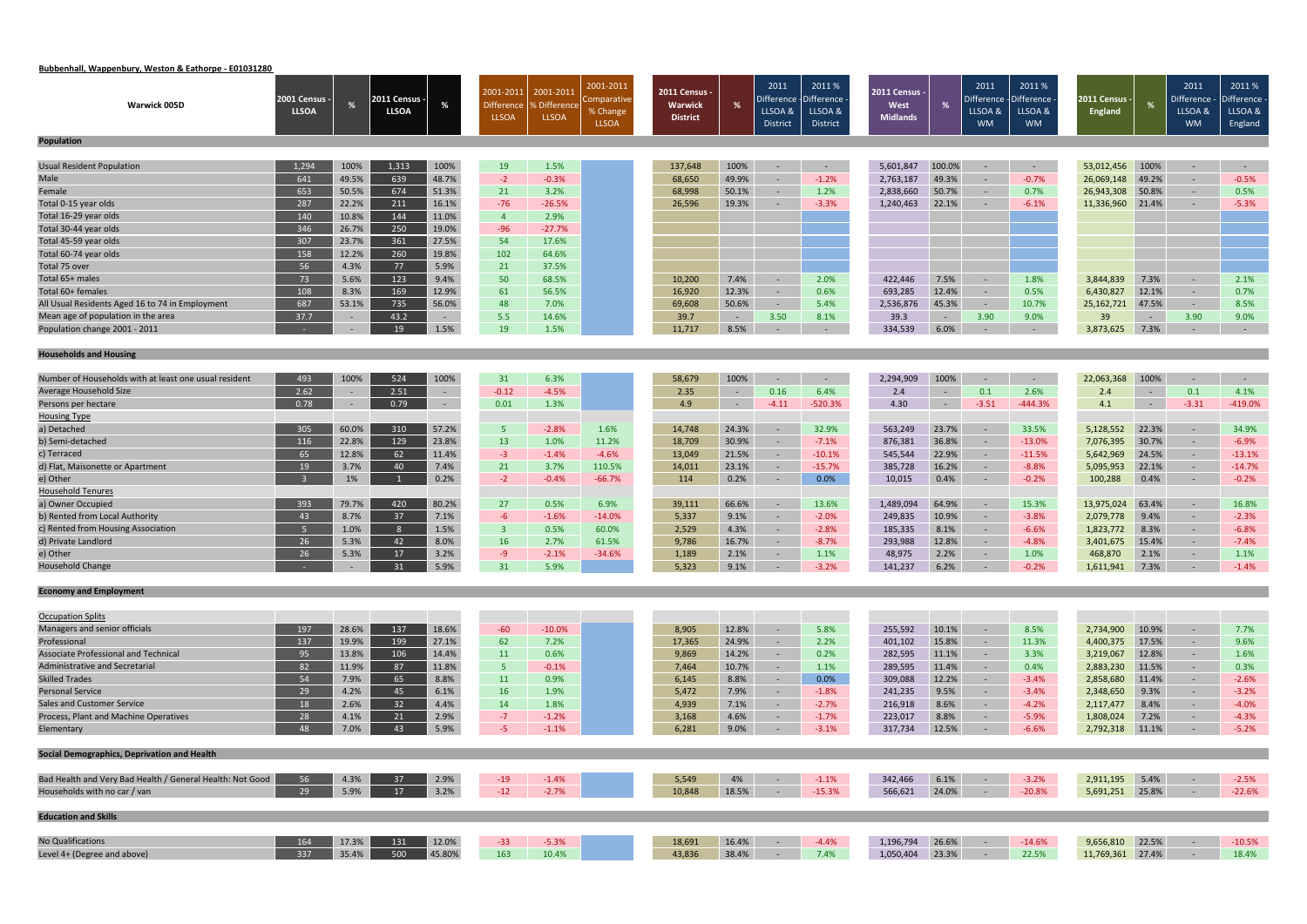#### **Offchurch & Hunningham ‐ E01031301**

|                                                           |                                      |        |                             |                  | 2001-2011         | 2001-2011          | 2001-2011               | 2011 Census -   |                | 2011                  | 2011 %                 | 2011 Census -    |                | 2011                  | 2011%                 |                                 |                          | 2011                    | 2011%                 |
|-----------------------------------------------------------|--------------------------------------|--------|-----------------------------|------------------|-------------------|--------------------|-------------------------|-----------------|----------------|-----------------------|------------------------|------------------|----------------|-----------------------|-----------------------|---------------------------------|--------------------------|-------------------------|-----------------------|
| <b>Warwick 005E</b>                                       | <b>2001 Census -</b><br><b>LLSOA</b> | %      | :011 Census<br><b>LLSOA</b> | %                | <b>Difference</b> | % Difference       | Comparative<br>% Change | <b>Warwick</b>  | %              | Difference<br>LLSOA & | -Difference<br>LLSOA & | West             |                | Difference<br>LLSOA & | )ifference<br>LLSOA & | 2011 Census ·<br><b>England</b> |                          | Difference ·<br>LLSOA & | Difference<br>LLSOA & |
|                                                           |                                      |        |                             |                  | <b>LLSOA</b>      | <b>LLSOA</b>       | <b>LLSOA</b>            | <b>District</b> |                | District              | District               | <b>Midlands</b>  |                | <b>WM</b>             | <b>WM</b>             |                                 |                          | <b>WM</b>               | England               |
| <b>Population</b>                                         |                                      |        |                             |                  |                   |                    |                         |                 |                |                       |                        |                  |                |                       |                       |                                 |                          |                         |                       |
|                                                           |                                      |        |                             |                  |                   |                    |                         |                 |                |                       |                        |                  |                |                       |                       |                                 |                          |                         |                       |
| <b>Usual Resident Population</b>                          | 1,466                                | 100%   | 1,420                       | 100%             | $-46$             | $-3.1%$            |                         | 137,648         | 100%           | $\sim$                | $\sim$ $ \sim$         | 5,601,847        | 100.0%         | $\sim$                | $\sim$ $ \sim$        | 53,012,456                      | 100%                     | $\sim$                  | $\sim$ $ \sim$        |
| Male                                                      | 717                                  | 48.9%  | 699                         | 49.2%            | $-18$             | $-2.5%$            |                         | 68,650          | 49.9%          | $\sim$                | $-0.6%$                | 2,763,187        | 49.3%          | $\sim$                | $-0.1%$               | 26,069,148                      | 49.2%                    | $\sim$                  | 0.0%                  |
| Female                                                    | 749                                  | 51.1%  | 721                         | 50.8%            | $-28$             | $-3.7%$            |                         | 68,998          | 50.1%          | $\sim$                | 0.6%                   | 2,838,660        | 50.7%          | $\sim$                | 0.1%                  | 26,943,308                      | 50.8%                    | $\sim$                  | 0.0%                  |
| Total 0-15 year olds                                      | 272                                  | 18.6%  | 324                         | 22.8%            | 52                | 19.1%              |                         | 26,596          | 19.3%          | $\sim$                | 3.5%                   | 1,240,463        | 22.1%          | $\sim$                | 0.7%                  | 11,336,960                      | 21.4%                    | $\sim$                  | 1.4%                  |
| Total 16-29 year olds                                     | 173                                  | 11.8%  | 174                         | 12.3%            | $\mathbf{1}$      | 0.6%               |                         |                 |                |                       |                        |                  |                |                       |                       |                                 |                          |                         |                       |
| Total 30-44 year olds                                     | 311                                  | 21.2%  | 233                         | 16.4%            | $-78$             | $-25.1%$           |                         |                 |                |                       |                        |                  |                |                       |                       |                                 |                          |                         |                       |
| Total 45-59 year olds                                     | 400                                  | 27.3%  | 326                         | 23.0%            | $-74$             | $-18.5%$           |                         |                 |                |                       |                        |                  |                |                       |                       |                                 |                          |                         |                       |
| Total 60-74 year olds                                     | 236                                  | 16.1%  | 332                         | 23.4%            | 96                | 40.7%              |                         |                 |                |                       |                        |                  |                |                       |                       |                                 |                          |                         |                       |
| Total 75 over                                             | 74                                   | 5.0%   | 121                         | 8.5%             | 47                | 63.5%              |                         |                 |                |                       |                        |                  |                |                       |                       |                                 |                          |                         |                       |
| Total 65+ males                                           | 96                                   | 6.5%   | 154                         | 10.8%            | 58                | 60.4%              |                         | 10,200          | 7.4%           | $\sim$                | 3.4%                   | 422,446          | 7.5%           | $\sim$                | 3.3%                  | 3,844,839                       | 7.3%                     | $\sim$                  | 3.6%                  |
| Total 60+ females                                         | 162                                  | 11.1%  | 227                         | 16.0%            | 65                | 40.1%              |                         | 16,920          | 12.3%          | $\sim$                | 3.7%                   | 693,285          | 12.4%          | $\sim$ $ \sim$        | 3.6%                  | 6,430,827                       | 12.1%                    | $\sim$                  | 3.9%                  |
| All Usual Residents Aged 16 to 74 in Employment           | 790                                  | 53.9%  | 747                         | 52.6%            | $-43$             | $-5.4%$            |                         | 69,608          | 50.6%          | $\sim$                | 2.0%                   | 2,536,876        | 45.3%          | $\sim$                | 7.3%                  | 25,162,721                      | 47.5%                    | $\sim$                  | 5.1%                  |
| Mean age of population in the area                        | 41.0                                 | $\sim$ | 44.6                        | $\sim$           | 3.6               | 8.8%               |                         | 39.7            | $\sim$ $ \sim$ | 4.90                  | 11.0%                  | 39.3             | $\sim$ $-$     | 5.30                  | 11.9%                 | 39                              | $\sim$ $ \sim$           | 5.30                    | 11.9%                 |
| Population change 2001 - 2011                             |                                      | $\sim$ | $-46$                       | $-3.1%$          | $-46$             | $-3.1%$            |                         | 11,717          | 8.5%           | $\sim$                | $\sim$                 | 334,539          | 6.0%           | $\sim$                | $\sim$                | 3,873,625                       | 7.3%                     | $\sim$                  | $\sim$ $-$            |
| <b>Households and Housing</b>                             |                                      |        |                             |                  |                   |                    |                         |                 |                |                       |                        |                  |                |                       |                       |                                 |                          |                         |                       |
| Number of Households with at least one usual resident     | 582                                  | 100%   | 590                         | 100%             | 8                 | 1.4%               |                         | 58,679          | 100%           | $\sim$                | $\sim$                 |                  | 100%           |                       | $\sim$ $-$            | 22,063,368                      | 100%                     | $\sim$                  | $\sim$ $-$            |
| Average Household Size                                    | 2.52                                 |        | 2.41                        |                  | $-0.11$           | $-4.5%$            |                         | 2.35            | $\sim$         | 0.06                  | 2.5%                   | 2,294,909<br>2.4 | $\sim$         | 0.0                   | $-1.4%$               | 2.4                             |                          | 0.0                     | 0.2%                  |
|                                                           | 0.66                                 | $\sim$ | 0.64                        | $\sim$<br>$\sim$ | $-0.02$           | $-3.0%$            |                         | 4.9             | $\sim$         | $-4.26$               | $-665.6%$              | 4.30             | $\sim$ $ \sim$ | $-3.66$               | $-571.9%$             | 4.1                             | $\sim$ $-$<br>$\sim 100$ | $-3.46$                 | $-540.6%$             |
| Persons per hectare<br><b>Housing Type</b>                |                                      |        |                             |                  |                   |                    |                         |                 |                |                       |                        |                  |                |                       |                       |                                 |                          |                         |                       |
| a) Detached                                               | 281                                  | 48.0%  | 291                         | 47.6%            | 10                | $-0.4%$            | 3.6%                    | 14,748          | 24.3%          | $\sim$                | 23.3%                  | 563,249          | 23.7%          | $\sim$                | 23.9%                 | 5,128,552                       | 22.3%                    | $\sim$                  | 25.3%                 |
| b) Semi-detached                                          | 218                                  | 37.2%  | 231                         | 37.8%            | <b>13</b>         | 0.6%               | 6.0%                    | 18,709          | 30.9%          | $\sim$                | 6.9%                   | 876,381          | 36.8%          | $\sim$                | 1.0%                  | 7,076,395                       | 30.7%                    | $\sim$                  | 7.1%                  |
| c) Terraced                                               | 71                                   | 12.1%  | 76                          | 12.4%            | 5 <sub>1</sub>    | 0.3%               | 7.0%                    | 13,049          | 21.5%          | $\sim$                | $-9.1%$                | 545,544          | 22.9%          | $\sim$                | $-10.5%$              | 5,642,969                       | 24.5%                    | $\sim$                  | $-12.1%$              |
| d) Flat, Maisonette or Apartment                          | 17                                   | 2.9%   | 11                          | 1.8%             | $-6$              | $-1.1%$            | $-35.3%$                | 14,011          | 23.1%          | $\sim$                | $-21.3%$               | 385,728          | 16.2%          | $\sim$                | $-14.4\%$             | 5,095,953                       | 22.1%                    | $\sim$                  | $-20.3%$              |
| e) Other                                                  | $\overline{\mathbf{3}}$              | 0.5%   | $\overline{2}$              | 0.3%             | $-1$              | $-0.2%$            | $-33.3%$                | 114             | 0.2%           | $\sim$                | 0.1%                   | 10,015           | 0.4%           | $\sim$ $-$            | $-0.1%$               | 100,288                         | 0.4%                     | $\sim$                  | $-0.1%$               |
| <b>Household Tenures</b>                                  |                                      |        |                             |                  |                   |                    |                         |                 |                |                       |                        |                  |                |                       |                       |                                 |                          |                         |                       |
| a) Owner Occupied                                         | 497                                  | 85.7%  | 490                         | 83.0%            | $-7$              | $-2.7%$            | $-1.4%$                 | 39,111          | 66.6%          | $\sim$                | 16.4%                  | 1,489,094        | 64.9%          | $\sim$                | 18.1%                 | 13,975,024                      | 63.4%                    | $\sim$                  | 19.6%                 |
| b) Rented from Local Authority                            |                                      | 0.7%   |                             | 0.0%             | $-4$              | $-0.7%$            | $-100.0%$               | 5,337           | 9.1%           | $\sim$                | $-9.1%$                | 249,835          | 10.9%          | $\sim$                | $-10.9%$              | 2,079,778                       | 9.4%                     | $\sim$                  | $-9.4%$               |
| c) Rented from Housing Association                        | $\overline{0}$                       | 0.0%   | $\overline{4}$              | 0.7%             | $\overline{4}$    | 0.7%               | 400.0%                  | 2,529           | 4.3%           | $\sim$                | $-3.6%$                | 185,335          | 8.1%           | $\sim$                | $-7.4%$               | 1,823,772                       | 8.3%                     | $\sim$                  | $-7.6%$               |
| d) Private Landlord                                       | 61                                   | 10.5%  | 74                          | 12.5%            | 13                | 2.0%               | 21.3%                   | 9,786           | 16.7%          | $\sim$                | $-4.2%$                | 293,988          | 12.8%          | $\sim$                | $-0.3%$               | 3,401,675                       | 15.4%                    | $\sim$                  | $-2.9%$               |
| e) Other                                                  | 18                                   | 3.1%   | 22                          | 3.8%             | $\overline{4}$    | 0.7%               | 22.2%                   | 1,189           | 2.1%           |                       | 1.7%                   | 48,975           | 2.2%           | $\sim$                | 1.6%                  | 468,870                         | 2.1%                     | $\sim$                  | 1.7%                  |
| <b>Household Change</b>                                   |                                      |        | $\overline{\textbf{8}}$     | 1.4%             | 8 <sup>°</sup>    | $1.1\%$            |                         | 5,323           | 9.1%           |                       | $-7.7%$                | 141,237          | 6.2%           |                       | $-4.8%$               | 1,611,941 7.3%                  |                          |                         | $-6.0%$               |
| <b>Economy and Employment</b>                             |                                      |        |                             |                  |                   |                    |                         |                 |                |                       |                        |                  |                |                       |                       |                                 |                          |                         |                       |
|                                                           |                                      |        |                             |                  |                   |                    |                         |                 |                |                       |                        |                  |                |                       |                       |                                 |                          |                         |                       |
| <b>Occupation Splits</b>                                  |                                      |        |                             |                  |                   |                    |                         |                 |                |                       |                        |                  |                |                       |                       |                                 |                          |                         |                       |
| Managers and senior officials                             | 198                                  | 25.1%  | 119                         | 15.9%            | $-79$             | $-9.2%$            |                         | 8,905           | 12.8%          | $\sim$                | 3.1%                   | 255,592          | 10.1%          | $\sim$                | 5.8%                  | 2,734,900                       | 10.9%                    | $\sim$ $-$              | 5.0%                  |
| Professional                                              | 135                                  | 17.1%  | 174                         | 23.3%            | 39                | 6.2%               |                         | 17,365          | 24.9%          | $\sim$                | $-1.6%$                | 401,102          | 15.8%          | $\sim$                | 7.5%                  | 4,400,375                       | 17.5%                    | $\sim$                  | 5.8%                  |
| <b>Associate Professional and Technical</b>               | 99                                   | 12.5%  | 93                          | 12.4%            | $-6$              | $-0.1%$            |                         | 9,869           | 14.2%          | $\sim$                | $-1.8%$                | 282,595          | 11.1%          | $\sim$                | 1.3%                  | 3,219,067                       | 12.8%                    | $\sim$                  | $-0.4%$               |
| Administrative and Secretarial                            | 123                                  | 15.6%  | 98                          | 13.1%            | $-25$             | $-2.5%$            |                         | 7,464           | 10.7%          | $\sim$                | 2.4%                   | 289,595          | 11.4%          | $\sim$ $ \sim$        | 1.7%                  | 2,883,230                       | 11.5%                    | $\sim$                  | 1.6%                  |
| <b>Skilled Trades</b>                                     | 78                                   | 9.9%   | 103                         | 13.8%            | 25                | 3.9%               |                         | 6,145           | 8.8%           | $\sim$                | 5.0%                   | 309,088          | 12.2%          | $\sim$                | 1.6%                  | 2,858,680                       | 11.4%                    | $\sim$                  | 2.4%                  |
| <b>Personal Service</b>                                   | 43                                   | 5.4%   | 44                          | 5.9%             | $\vert$ 1         | 0.5%               |                         | 5,472           | 7.9%           | $\sim$                | $-2.0%$                | 241,235          | 9.5%           | $\sim$                | $-3.6%$               | 2,348,650                       | 9.3%                     | $\sim$                  | $-3.4%$               |
| <b>Sales and Customer Service</b>                         | 29                                   | 3.7%   | 47                          | 6.3%             | 18                | 2.6%               |                         | 4,939           | 7.1%           | $\sim$                | $-0.8%$                | 216,918          | 8.6%           | $\sim$                | $-2.3%$               | 2,117,477                       | 8.4%                     | $\sim$                  | $-2.1%$               |
| Process, Plant and Machine Operatives                     | 32                                   | 4.1%   | 29                          | 3.9%             | $-3$              | $-0.2%$            |                         | 3,168           | 4.6%           | $\sim$                | $-0.7%$                | 223,017          | 8.8%           | $\sim$                | $-4.9%$               | 1,808,024                       | 7.2%                     | $\sim$                  | $-3.3%$               |
| Elementary                                                | 53                                   | 6.7%   | 40                          | 5.4%             | $-13$             | $-1.3%$            |                         | 6,281           | 9.0%           | $\sim$ $-$            | $-3.6%$                | 317,734          | 12.5%          | $\sim$ $-$            | $-7.1%$               | 2,792,318                       | 11.1%                    | $\sim$ $-$              | $-5.7%$               |
| Social Demographics, Deprivation and Health               |                                      |        |                             |                  |                   |                    |                         |                 |                |                       |                        |                  |                |                       |                       |                                 |                          |                         |                       |
| Bad Health and Very Bad Health / General Health: Not Good | 67                                   | 4.6%   | 44                          | 3.1%             | $-23$             |                    |                         | 5,549           | 4%             | $\sim$ $ \sim$        | $-0.9%$                | 342,466          | 6.1%           | $\sim$ $-$            | $-3.0%$               | 2,911,195 5.4%                  |                          | $\sim$ $-$              | $-2.3%$               |
| Households with no car / van                              | 32                                   | 5.5%   | 25                          | 4.2%             | $-7$              | $-1.5%$<br>$-1.3%$ |                         | 10,848          | 18.5%          | $\sim$                | $-14.3%$               | 566,621          | 24.0%          | $\sim$ $-$            | $-19.8%$              | 5,691,251 25.8%                 |                          | $\sim$                  | $-21.6%$              |
|                                                           |                                      |        |                             |                  |                   |                    |                         |                 |                |                       |                        |                  |                |                       |                       |                                 |                          |                         |                       |
| <b>Education and Skills</b>                               |                                      |        |                             |                  |                   |                    |                         |                 |                |                       |                        |                  |                |                       |                       |                                 |                          |                         |                       |
| No Qualifications                                         | 204                                  | 18.2%  | 166                         | 14.0%            | $-38$             | $-4.2%$            |                         | 18,691          | 16.4%          | $\sim$                | $-2.4%$                | 1,196,794        | 26.6%          | $\sim$                | $-12.6%$              | 9,656,810                       | 22.5%                    | $\sim$                  | $-8.5%$               |
| Level 4+ (Degree and above)                               | 377                                  | 33.7%  | 492                         | 41.5%            | 115               | 7.8%               |                         | 43,836          | 38.4%          | $\sim 100$            | 3.1%                   | 1,050,404        | 23.3%          | $\sim$ $-$            | 18.2%                 | 11,769,361 27.4%                |                          | $\sim$                  | 14.1%                 |
|                                                           |                                      |        |                             |                  |                   |                    |                         |                 |                |                       |                        |                  |                |                       |                       |                                 |                          |                         |                       |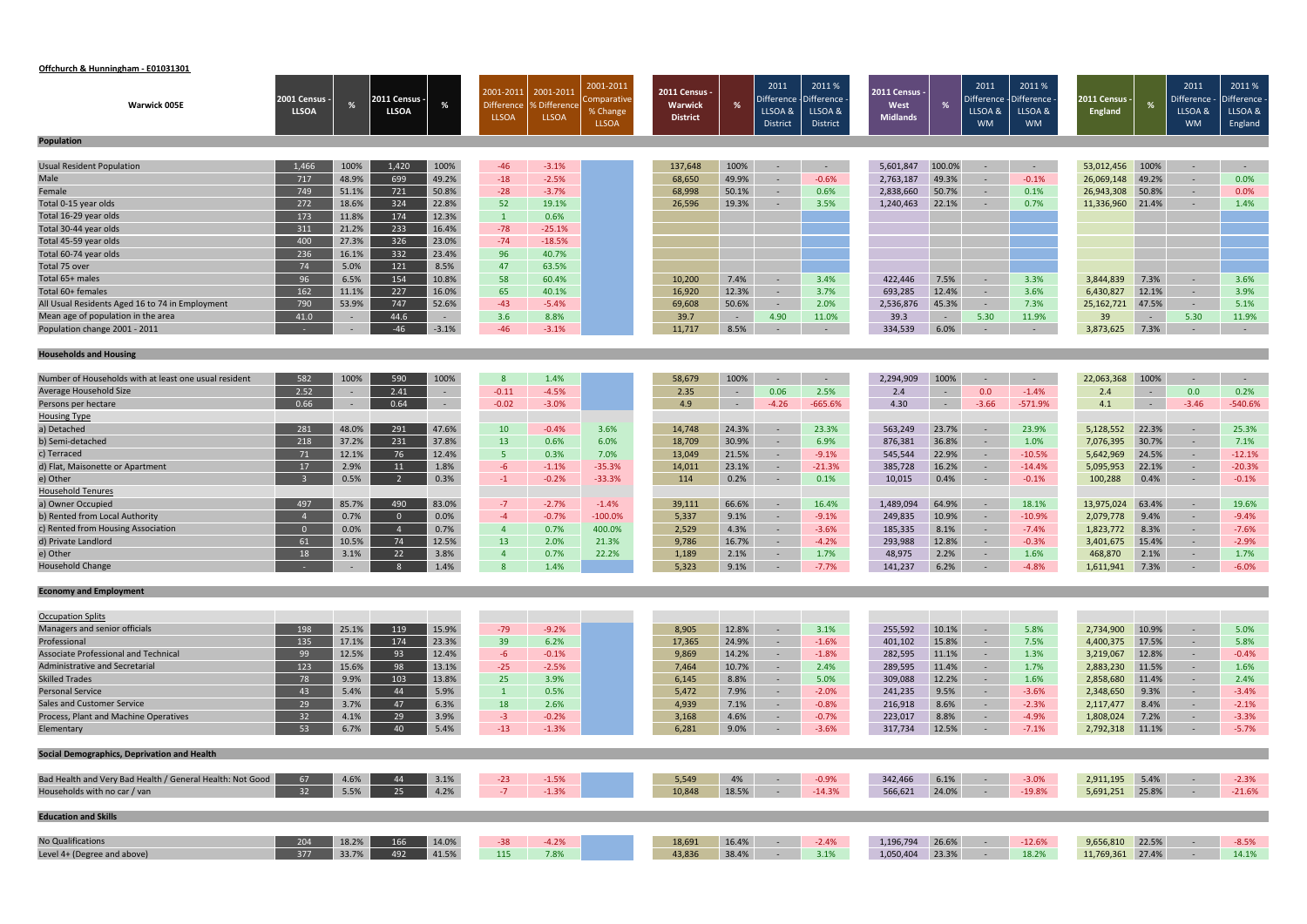#### **Radford Semele ‐ E01031302**

| Warwick 005F                                              | 2001 Census<br><b>LLSOA</b> |        | 2011 Census -<br><b>LLSOA</b> | %       | 2001-2011<br><b>Difference</b><br><b>LLSOA</b> | 2001-2011<br>6 Difference<br><b>LLSOA</b> | 2001-2011<br>Comparative<br>% Change<br><b>LLSOA</b> | <b>2011 Census -</b><br>Warwick<br><b>District</b> | %      | 2011<br>LLSOA &<br><b>District</b> | 2011%<br>Difference - Difference<br>LLSOA &<br>District | 2011 Census -<br>West<br><b>Midlands</b> |            | 2011<br>Difference<br>LLSOA &<br><b>WM</b> | 2011%<br>Difference<br>LLSOA &<br><b>WM</b> | 2011 Census<br><b>England</b> | %              | 2011<br>Difference<br>LLSOA &<br><b>WM</b> | 2011%<br>Difference<br>LLSOA &<br>England |
|-----------------------------------------------------------|-----------------------------|--------|-------------------------------|---------|------------------------------------------------|-------------------------------------------|------------------------------------------------------|----------------------------------------------------|--------|------------------------------------|---------------------------------------------------------|------------------------------------------|------------|--------------------------------------------|---------------------------------------------|-------------------------------|----------------|--------------------------------------------|-------------------------------------------|
| <b>Population</b>                                         |                             |        |                               |         |                                                |                                           |                                                      |                                                    |        |                                    |                                                         |                                          |            |                                            |                                             |                               |                |                                            |                                           |
| Usual Resident Population                                 | 1,028                       | 100%   | 1,022                         | 100%    | $-6$                                           | $-0.6%$                                   |                                                      | 137,648                                            | 100%   | $\sim$                             | $\sim$                                                  | 5,601,847                                | 100.0%     | $\sim$                                     | $\sim$ $-$                                  | 53,012,456                    | 100%           | $\sim$                                     | $\sim$                                    |
| Male                                                      | 511                         | 49.7%  | 507                           | 49.6%   | $-4$                                           | $-0.8%$                                   |                                                      | 68,650                                             | 49.9%  | $\sim$                             | $-0.3%$                                                 | 2,763,187                                | 49.3%      | $\sim$                                     | 0.3%                                        | 26,069,148                    | 49.2%          | $\sim$                                     | 0.4%                                      |
| Female                                                    | 517                         | 50.3%  | 515                           | 50.4%   | $-2$                                           | $-0.4%$                                   |                                                      | 68,998                                             | 50.1%  | $\sim$                             | 0.3%                                                    | 2,838,660                                | 50.7%      | $\sim$                                     | $-0.3%$                                     | 26,943,308                    | 50.8%          | $\sim$                                     | $-0.4%$                                   |
| Total 0-15 year olds                                      | 228                         | 22.2%  | 175                           | 17.1%   | $-53$                                          | $-23.2%$                                  |                                                      | 26,596                                             | 19.3%  | $\sim$                             | $-2.2%$                                                 | 1,240,463                                | 22.1%      | $\sim$                                     | $-5.0%$                                     | 11,336,960                    | 21.4%          | $\sim$                                     | $-4.3%$                                   |
| Total 16-29 year olds                                     | 132                         | 12.8%  | 192                           | 18.8%   | 60                                             | 45.5%                                     |                                                      |                                                    |        |                                    |                                                         |                                          |            |                                            |                                             |                               |                |                                            |                                           |
| Total 30-44 year olds                                     | 272                         | 26.5%  | 206                           | 20.2%   | $-66$                                          | $-24.3%$                                  |                                                      |                                                    |        |                                    |                                                         |                                          |            |                                            |                                             |                               |                |                                            |                                           |
| Total 45-59 year olds                                     | 186                         | 18.1%  | 211                           | 20.6%   | 25                                             | 13.4%                                     |                                                      |                                                    |        |                                    |                                                         |                                          |            |                                            |                                             |                               |                |                                            |                                           |
| Total 60-74 year olds                                     | 155                         | 15.1%  | 161                           | 15.8%   | $6^{\circ}$                                    | 3.9%                                      |                                                      |                                                    |        |                                    |                                                         |                                          |            |                                            |                                             |                               |                |                                            |                                           |
| Total 75 over                                             | 55                          | 5.4%   | 77                            | 7.5%    | 22                                             | 40.0%                                     |                                                      |                                                    |        |                                    |                                                         |                                          |            |                                            |                                             |                               |                |                                            |                                           |
| Total 65+ males                                           | 76                          | 7.4%   | 70                            | 6.8%    | $-6$                                           | $-7.9%$                                   |                                                      | 10,200                                             | 7.4%   | $\overline{a}$                     | $-0.6%$                                                 | 422,446                                  | 7.5%       | $\sim$                                     | $-0.7%$                                     | 3,844,839                     | 7.3%           | $\sim$                                     | $-0.4%$                                   |
| Total 60+ females                                         | 116                         | 11.3%  | 126                           | 12.3%   | 10                                             | 8.6%                                      |                                                      | 16,920                                             | 12.3%  | $\sim$                             | 0.0%                                                    | 693,285                                  | 12.4%      | $\sim$                                     | 0.0%                                        | 6,430,827                     | 12.1%          | $\sim$                                     | 0.2%                                      |
| All Usual Residents Aged 16 to 74 in Employment           | 522                         | 50.8%  | 562                           | 55.0%   | 40                                             | 7.7%                                      |                                                      | 69,608                                             | 50.6%  | $\sim$                             | 4.4%                                                    | 2,536,876                                | 45.3%      | $\sim$ $ \sim$                             | 9.7%                                        | 25,162,721                    | 47.5%          | $\sim$                                     | 7.5%                                      |
| Mean age of population in the area                        | 38.2                        |        | 40                            | $\sim$  | 1.8                                            | 4.7%                                      |                                                      | 39.7                                               | $\sim$ | 0.30                               | 0.7%                                                    | 39.3                                     | $\sim$ $-$ | 0.70                                       | 1.8%                                        | 39                            | $\sim$ $ \sim$ | 0.70                                       | 1.8%                                      |
| Population change 2001 - 2011                             |                             | $\sim$ | $-6$                          | $-0.6%$ | $-6$                                           | $-0.6%$                                   |                                                      | 11,717                                             | 8.5%   | $\sim$                             | $\sim$                                                  | 334,539                                  | 6.0%       | $\sim$                                     | $\sim$ $-$                                  | 3,873,625                     | 7.3%           | $\sim$                                     | $\sim$ $-$                                |
| <b>Households and Housing</b>                             |                             |        |                               |         |                                                |                                           |                                                      |                                                    |        |                                    |                                                         |                                          |            |                                            |                                             |                               |                |                                            |                                           |
| Number of Households with at least one usual resident     | 435                         | 100%   | 434                           | 100%    | $-1$                                           | $-0.2%$                                   |                                                      | 58,679                                             | 100%   |                                    | $\sim$                                                  | 2,294,909                                | 100%       |                                            | $\sim$                                      | 22,063,368                    | 100%           | $\sim$                                     | $\sim$ $-$                                |
| Average Household Size                                    | 2.36                        | $\sim$ | 2.35                          | $\sim$  | $-0.01$                                        | $-0.4%$                                   |                                                      | 2.35                                               | $\sim$ | 0.01                               | 0.4%                                                    | 2.4                                      | $\sim$     | $-0.1$                                     | $-3.7%$                                     | 2.4                           | $\sim$ $-$     | 0.0                                        | $-2.0%$                                   |
| Persons per hectare                                       | 14                          |        | 14                            | $\sim$  | $\overline{0}$                                 | 0.0%                                      |                                                      | 4.9                                                | $\sim$ | 9.10                               | 65.0%                                                   | 4.30                                     | $\sim$     | 9.70                                       | 69.3%                                       | 4.1                           | $\sim$ $-$     | 9.90                                       | 70.7%                                     |
| <b>Housing Type</b>                                       |                             |        |                               |         |                                                |                                           |                                                      |                                                    |        |                                    |                                                         |                                          |            |                                            |                                             |                               |                |                                            |                                           |
| a) Detached                                               | 56                          | 12.5%  | 59                            | 13.2%   | $\overline{\mathbf{3}}$                        | 0.7%                                      | 5.4%                                                 | 14,748                                             | 24.3%  | $\sim$ $-$                         | $-11.1%$                                                | 563,249                                  | 23.7%      | $\sim$                                     | $-10.5%$                                    | 5,128,552                     | 22.3%          | $\sim$                                     | $-9.1%$                                   |
| b) Semi-detached                                          | 190                         | 42.3%  | 194                           | 43.5%   | $\overline{4}$                                 | 1.2%                                      | 2.1%                                                 | 18,709                                             | 30.9%  | $\sim$                             | 12.6%                                                   | 876,381                                  | 36.8%      | $\sim$                                     | 6.7%                                        | 7,076,395                     | 30.7%          | $\sim$                                     | 12.8%                                     |
| c) Terraced                                               | 153                         | 34.0%  | 151                           | 33.9%   | $-2$                                           | $-0.1%$                                   | $-1.3%$                                              | 13,049                                             | 21.5%  | $\sim$                             | 12.4%                                                   | 545,544                                  | 22.9%      | $\sim$                                     | 11.0%                                       | 5,642,969                     | 24.5%          | $\sim$                                     | 9.4%                                      |
| d) Flat, Maisonette or Apartment                          | 40                          | 8.9%   | 38                            | 8.5%    | $-2$                                           | $-0.4%$                                   | $-5.0%$                                              | 14,011                                             | 23.1%  | $\sim$                             | $-14.6%$                                                | 385,728                                  | 16.2%      | $\sim$                                     | $-7.7%$                                     | 5,095,953                     | 22.1%          | $\sim$                                     | $-13.6%$                                  |
| e) Other                                                  | 10 <sup>°</sup>             | 2%     |                               | 0.2%    | $-9$                                           | $-2.0%$                                   | $-90.0%$                                             | 114                                                | 0.2%   | $\sim$                             | 0.0%                                                    | 10,015                                   | 0.4%       | $\sim$                                     | $-0.2%$                                     | 100,288                       | 0.4%           | $\sim$                                     | $-0.2%$                                   |
| <b>Household Tenures</b>                                  |                             |        |                               |         |                                                |                                           |                                                      |                                                    |        |                                    |                                                         |                                          |            |                                            |                                             |                               |                |                                            |                                           |
| a) Owner Occupied                                         | 333                         | 76.4%  | 320                           | 73.7%   | $-13$                                          | $-2.7%$                                   | $-3.9%$                                              | 39,111                                             | 66.6%  |                                    | 7.1%                                                    | 1,489,094                                | 64.9%      |                                            | 8.8%                                        | 13,975,024                    | 63.4%          | $\sim$                                     | 10.3%                                     |
| b) Rented from Local Authority                            | 66                          | 15.1%  | 57                            | 13.1%   | $-9$                                           | $-2.0%$                                   | $-13.6%$                                             | 5,337                                              | 9.1%   | $\sim$                             | 4.0%                                                    | 249,835                                  | 10.9%      | $\sim$                                     | 2.2%                                        | 2,079,778                     | 9.4%           | $\sim$                                     | 3.7%                                      |
| c) Rented from Housing Association                        | 8                           | 1.8%   | 12                            | 2.8%    | $\overline{4}$                                 | 1.0%                                      | 50.0%                                                | 2,529                                              | 4.3%   | $\sim$                             | $-1.5%$                                                 | 185,335                                  | 8.1%       | $\sim$                                     | $-5.3%$                                     | 1,823,772                     | 8.3%           | $\sim$                                     | $-5.5%$                                   |
| d) Private Landlord                                       | 17                          | 3.9%   | 37                            | 8.5%    | 20                                             | 4.6%                                      | 117.6%                                               | 9,786                                              | 16.7%  | $\sim$                             | $-8.2%$                                                 | 293,988                                  | 12.8%      | $\sim$                                     | $-4.3%$                                     | 3,401,675                     | 15.4%          | $\sim$                                     | $-6.9%$                                   |
| e) Other                                                  | 12                          | 2.8%   | 8                             | 1.9%    | $-4$                                           | $-0.9%$                                   | $-33.3%$                                             | 1,189                                              | 2.1%   | $\sim$                             | $-0.2%$                                                 | 48,975                                   | 2.2%       | $\sim$                                     | $-0.3%$                                     | 468,870                       | 2.1%           | $\sim$                                     | $-0.2%$                                   |
| <b>Household Change</b>                                   |                             |        | $-1$                          | $-0.2%$ |                                                | $-0.2%$                                   |                                                      | 5,323                                              | 9.1%   |                                    | $-9.3%$                                                 | 141,237 6.2%                             |            | <b>Contract Contract</b>                   | $-6.4%$                                     | 1,611,941 7.3%                |                | $-7.5\%$                                   |                                           |
| <b>Economy and Employment</b>                             |                             |        |                               |         |                                                |                                           |                                                      |                                                    |        |                                    |                                                         |                                          |            |                                            |                                             |                               |                |                                            |                                           |
| <b>Occupation Splits</b>                                  |                             |        |                               |         |                                                |                                           |                                                      |                                                    |        |                                    |                                                         |                                          |            |                                            |                                             |                               |                |                                            |                                           |
| Managers and senior officials                             | 101                         | 19.4%  | 64                            | 11.4%   | $-37$                                          | $-8.0%$                                   |                                                      | 8,905                                              | 12.8%  |                                    | $-1.4%$                                                 | 255,592                                  | 10.1%      | $\sim$                                     | 1.3%                                        | 2,734,900                     | 10.9%          | $\sim$                                     | 0.5%                                      |
| Professional                                              | 51                          | 9.8%   | 116                           | 20.6%   | 65                                             | 10.8%                                     |                                                      | 17,365                                             | 24.9%  | $\sim$                             | $-4.3%$                                                 | 401,102                                  | 15.8%      | $\sim$                                     | 4.8%                                        | 4,400,375                     | 17.5%          | $\sim$                                     | 3.1%                                      |
| <b>Associate Professional and Technical</b>               | 73                          | 14.0%  | 74                            | 13.2%   | $\vert 1 \vert$                                | $-0.8%$                                   |                                                      | 9,869                                              | 14.2%  | $\sim$                             | $-1.0%$                                                 | 282,595                                  | 11.1%      | $\sim$                                     | 2.1%                                        | 3,219,067                     | 12.8%          | $\sim$ $^{-1}$                             | 0.4%                                      |
| <b>Administrative and Secretarial</b>                     | 72                          | 13.8%  | 58                            | 10.3%   | $-14$                                          | $-3.5%$                                   |                                                      | 7,464                                              | 10.7%  | $\sim$                             | $-0.4%$                                                 | 289,595                                  | 11.4%      | $\sim$                                     | $-1.1%$                                     | 2,883,230                     | 11.5%          | $\sim$                                     | $-1.2%$                                   |
| <b>Skilled Trades</b>                                     | 66                          | 12.7%  | 63                            | 11.2%   | $-3$                                           | $-1.5%$                                   |                                                      | 6,145                                              | 8.8%   | $\sim$                             | 2.4%                                                    | 309,088                                  | 12.2%      | $\sim$                                     | $-1.0%$                                     | 2,858,680                     | 11.4%          | $\sim$                                     | $-0.2%$                                   |
| <b>Personal Service</b>                                   | 33                          | 6.3%   | 62                            | 11.0%   | 29                                             | 4.7%                                      |                                                      | 5,472                                              | 7.9%   | $\sim$                             | 3.1%                                                    | 241,235                                  | 9.5%       | $\sim$                                     | 1.5%                                        | 2,348,650                     | 9.3%           | $\sim$                                     | 1.7%                                      |
| Sales and Customer Service                                | 30 <sup>°</sup>             | 5.8%   | 52                            | 9.3%    | 22                                             | 3.5%                                      |                                                      | 4,939                                              | 7.1%   | $\sim$                             | 2.2%                                                    | 216,918                                  | 8.6%       | $\sim$                                     | 0.7%                                        | 2,117,477                     | 8.4%           | $\sim$                                     | 0.9%                                      |
| Process, Plant and Machine Operatives                     | 47                          | 9.0%   | 23                            | 4.1%    | $-24$                                          | $-4.9%$                                   |                                                      | 3,168                                              | 4.6%   | $\sim$                             | $-0.5%$                                                 | 223,017                                  | 8.8%       | $\sim$                                     | $-4.7%$                                     | 1,808,024                     | 7.2%           | $\sim$                                     | $-3.1%$                                   |
| Elementary                                                | 48                          | 9.2%   | 50                            | 8.9%    | $\overline{2}$                                 | $-0.3%$                                   |                                                      | 6,281                                              | 9.0%   | $\sim$ $-$                         | $-0.1%$                                                 | 317,734                                  | 12.5%      | $\sim$ $ \sim$                             | $-3.6%$                                     | 2,792,318                     | 11.1%          | $\sim$ $-$                                 | $-2.2%$                                   |
| Social Demographics, Deprivation and Health               |                             |        |                               |         |                                                |                                           |                                                      |                                                    |        |                                    |                                                         |                                          |            |                                            |                                             |                               |                |                                            |                                           |
| Bad Health and Very Bad Health / General Health: Not Good | 69                          | 6.7%   | 47                            | 4.6%    | $-22$                                          | $-2.1%$                                   |                                                      | 5,549                                              | 4%     | $\sim$ $ \sim$                     | 0.6%                                                    | 342,466                                  | 6.1%       | $\sim$ $-$                                 | $-1.5%$                                     | 2,911,195                     | 5.4%           | $\sim$ $-$                                 | $-0.8%$                                   |
| Households with no car / van                              | 64                          | 14.7%  | 72                            | 16.6%   | 8                                              | 1.9%                                      |                                                      | 10,848                                             | 18.5%  | $\sim$ $-$                         | $-1.9%$                                                 | 566,621                                  | 24.0%      | $\sim$ $ \sim$                             | $-7.4%$                                     | 5,691,251 25.8%               |                | $\sim$                                     | $-9.2%$                                   |
| <b>Education and Skills</b>                               |                             |        |                               |         |                                                |                                           |                                                      |                                                    |        |                                    |                                                         |                                          |            |                                            |                                             |                               |                |                                            |                                           |
|                                                           |                             |        |                               |         |                                                |                                           |                                                      |                                                    |        |                                    |                                                         |                                          |            |                                            |                                             |                               |                |                                            |                                           |
| <b>No Qualifications</b><br>Level 4+ (Degree and above)   | 217<br>144                  | 29.1%  | 166<br>256                    | 19.6%   | $-51$                                          | $-9.5%$                                   |                                                      | 18,691                                             | 16.4%  | $\sim$ $-$                         | 3.2%                                                    | 1,196,794                                | 26.6%      | $\sim$ $-$                                 | $-7.0%$                                     | 9,656,810                     | 22.5%          | $\sim$ $-$                                 | $-2.9%$                                   |
|                                                           |                             | 19.3%  |                               | 30.2%   | 112                                            | 10.9%                                     |                                                      | 43,836                                             | 38.4%  | $\sim$ $-$                         | $-8.2%$                                                 | 1,050,404                                | 23.3%      | $\sim$ $-$                                 | 6.9%                                        | 11,769,361 27.4%              |                | $\sim$                                     | 2.8%                                      |